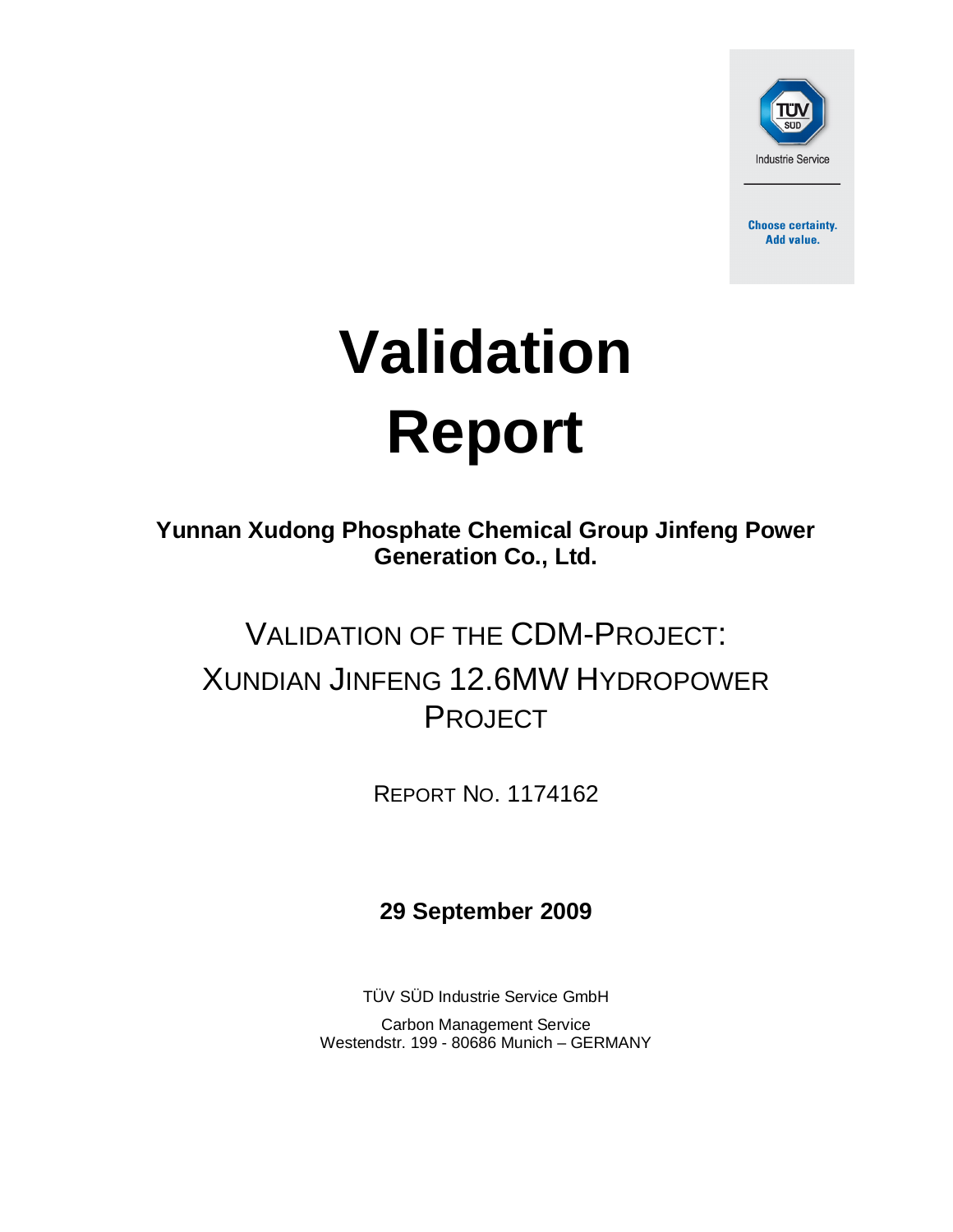Page 2 of 21



| Report No. | Date of first issue | <b>Revision No.</b> | <b>Revision Date</b> | Certificate No. |
|------------|---------------------|---------------------|----------------------|-----------------|
| 1174162    | 08-05-2009          |                     | 29-09-2009           |                 |

| Subject: Validation of a CDM Project                                                                                                                                                  |                                                                                                                                                                                |  |
|---------------------------------------------------------------------------------------------------------------------------------------------------------------------------------------|--------------------------------------------------------------------------------------------------------------------------------------------------------------------------------|--|
| <b>Accredited TÜV SÜD Unit:</b>                                                                                                                                                       | <b>TÜV SÜD Contract Partner:</b>                                                                                                                                               |  |
| TÜV SÜD Industrie Service GmbH<br>Certification Body "climate and energy"<br>Westendstr, 199<br>80686 Munich<br>Germany                                                               | Jiangsu TÜV Product Service Beijing Branch<br>Unit 918, Landmark Tower 2<br>8 North Dongsanhuan Road<br><b>Beijing 100004</b><br>P.R. China                                    |  |
| <b>Project Participant:</b>                                                                                                                                                           | <b>Project Site(s):</b>                                                                                                                                                        |  |
| Yunnan Xudong Phosphate Chemical Group Jinfeng<br>Power Generation Co., Ltd.<br>Luoman Hotspring Hotel, Dianchi Street<br>Kunming City, Yunnan Province<br>People's Republic of China | Xundian County, Kunming City<br><b>Yunnan Province</b><br>People's Republic of China<br>GPS coordinates(power house):<br>East longitude 103°06'35'<br>North latitude 25°52'35' |  |
| <b>Project Title:</b><br>Xundian Jinfeng 12.6MW Hydropower Project                                                                                                                    |                                                                                                                                                                                |  |
| AMS-I.D/Version 13<br><b>Applied Methodology / Version:</b>                                                                                                                           | Scope(s):<br>Technical Area(s): 1.1                                                                                                                                            |  |
| <b>First PDD Version:</b>                                                                                                                                                             | <b>Final PDD version:</b>                                                                                                                                                      |  |
| 25-12-2007<br>Date of issuance:                                                                                                                                                       | Date of issuance:<br>17-08-2009                                                                                                                                                |  |
| Version No.:<br>1.0                                                                                                                                                                   | Version No.:<br>2.1                                                                                                                                                            |  |
| Starting Date of GSP:<br>20-05-2008                                                                                                                                                   |                                                                                                                                                                                |  |
| <b>Estimated Annual Emission Reduction:</b>                                                                                                                                           | 40,760 tCO <sub>2</sub> e                                                                                                                                                      |  |
| <b>Assessment Team Leader:</b>                                                                                                                                                        | <b>Further Assessment Team Members:</b>                                                                                                                                        |  |
| Ms. Xiaoyan Liu                                                                                                                                                                       | Mr. Ruifeng Li                                                                                                                                                                 |  |
|                                                                                                                                                                                       | Ms. Xiaoying Chen                                                                                                                                                              |  |
|                                                                                                                                                                                       | Mr. Qin Huang                                                                                                                                                                  |  |
|                                                                                                                                                                                       |                                                                                                                                                                                |  |

#### **Summary of the Validation Opinion:**

 $\boxtimes$  The review of the project design documentation and the subsequent follow-up interviews have provided TÜV SÜD with sufficient evidence to determine the fulfilment of all stated criteria. In our opinion, the project meets all relevant UNFCCC requirements for the CDM. Hence TÜV SÜD is recommending the project for registration by the CDM Executive Board if letters of approval of all Parties involved will be available before the expiring date of the applied methodology(ies) or the applied methodology version respectively.

 $\Box$  The review of the project design documentation and the subsequent follow-up interviews have not provided TÜV SÜD with sufficient evidence to determine the fulfilment of all stated criteria. Hence TÜV SÜD will not recommend the project for registration by the CDM Executive Board and will inform the project participants and the CDM Executive Board on this decision.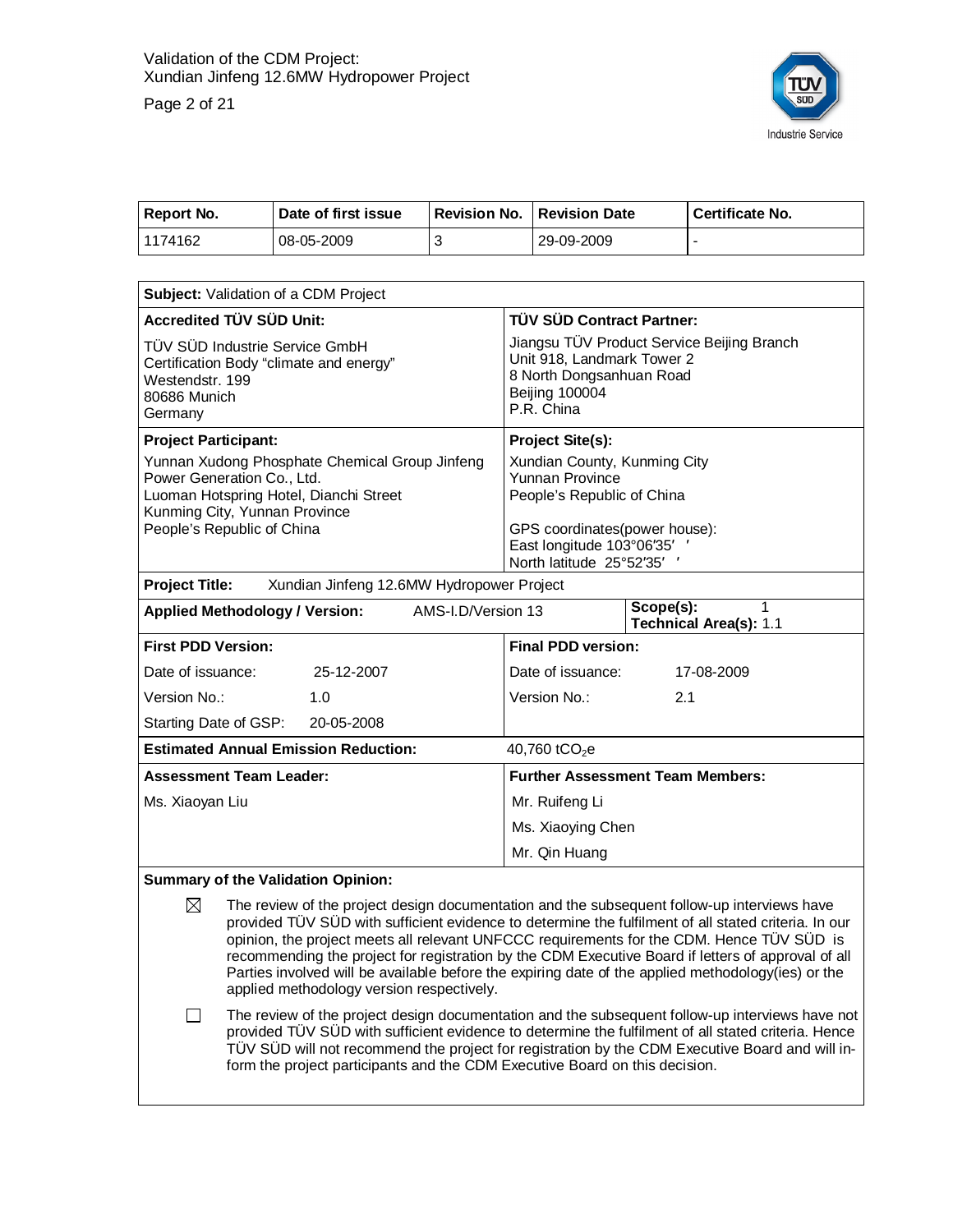

#### **Abbreviations**

| <b>ACM</b>     | <b>Approved Consolidated Methodology</b>                                              |
|----------------|---------------------------------------------------------------------------------------|
| АM             | Approved Methodology                                                                  |
| <b>AMS</b>     | Approved Methodology Small scale                                                      |
| ВM             | <b>Build Margin</b>                                                                   |
| <b>CAR</b>     | <b>Corrective Action Request</b>                                                      |
| <b>CDM</b>     | Clean Development Mechanism                                                           |
| <b>CDM EB</b>  | <b>CDM Executive Board</b>                                                            |
| <b>CER</b>     | <b>Certified Emission Reduction</b>                                                   |
| CМ             | <b>Combined Margin</b>                                                                |
| <b>CMP</b>     | Conference of the Parties serving as the Meeting of the Parties to the Kyoto Protocol |
| CR/CL          | <b>Clarification Request</b>                                                          |
| <b>DNA</b>     | <b>Designated National Authority</b>                                                  |
| <b>DOE</b>     | <b>Designated Operational Entity</b>                                                  |
| EF             | <b>Emission Factor</b>                                                                |
| EIA/EA         | Environmental Impact Assessment / Environmental Assessment                            |
| ER             | <b>Emission Reduction</b>                                                             |
| <b>FAR</b>     | <b>Forward Action Request</b>                                                         |
| <b>FSR</b>     | <b>Feasibility Study Report</b>                                                       |
| <b>GHG</b>     | GreenHouse Gas(es)                                                                    |
| <b>IPCC</b>    | Intergovernmental Panel on Climate Change                                             |
| IRL            | <b>Information Reference List</b>                                                     |
| <b>IRR</b>     | Internal Rate of Return                                                               |
| KP             | Kyoto Protocol                                                                        |
| <b>MP</b>      | Monitoring Plan                                                                       |
| <b>NGO</b>     | Non Governmental Organisation                                                         |
| OM             | <b>Operational Margin</b>                                                             |
| <b>PDD</b>     | <b>Project Design Document</b>                                                        |
| <b>PP</b>      | <b>Project Participant</b>                                                            |
| <b>TÜV SÜD</b> | TÜV SÜD Industrie Service GmbH                                                        |
| <b>UNFCCC</b>  | United Nations Framework Convention on Climate Change                                 |
| <b>VVM</b>     | Validation and Verification Manual                                                    |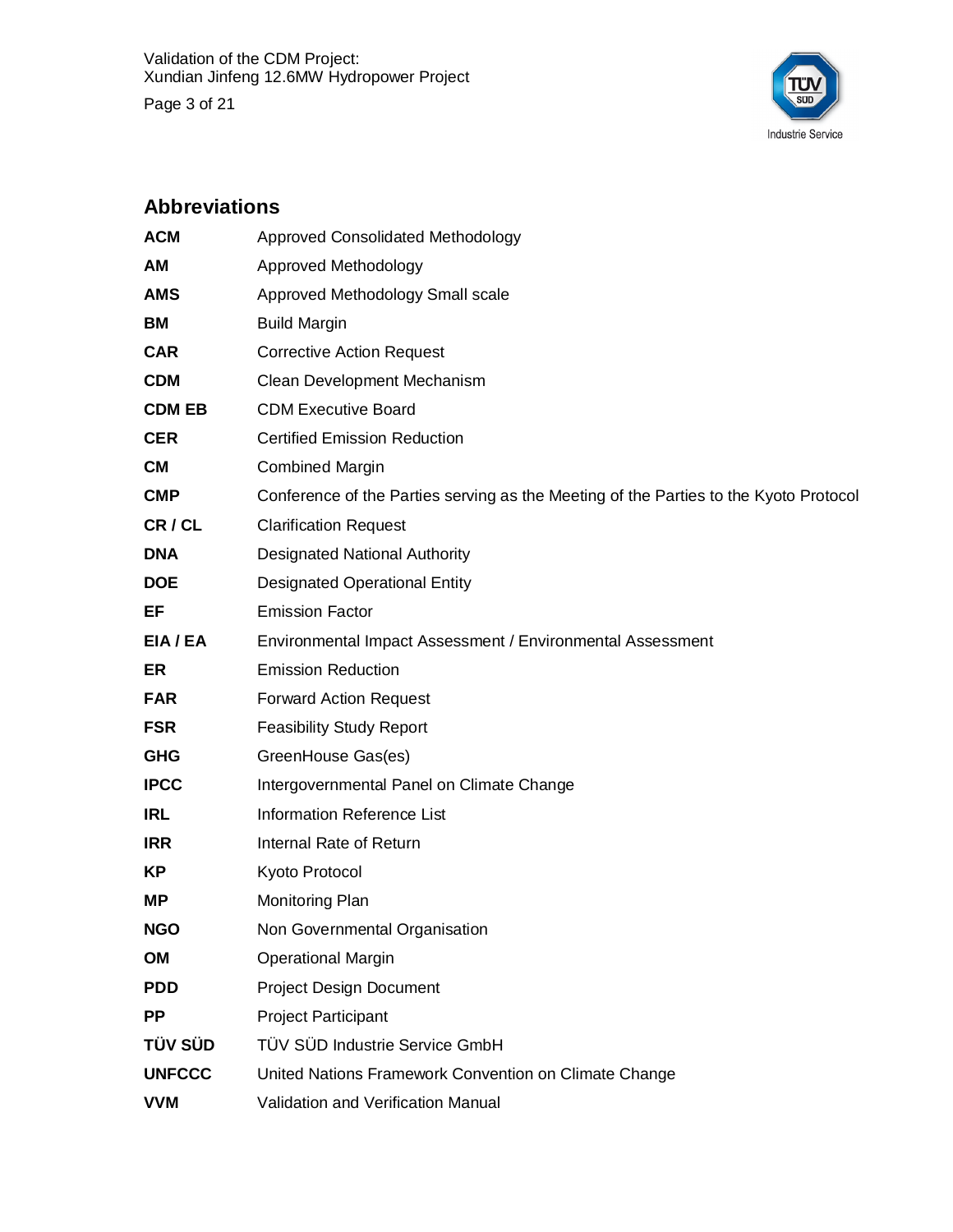

## **Table of Contents**

## Page

| 1              |  |
|----------------|--|
| 1.1            |  |
| 1.2            |  |
| $\overline{2}$ |  |
| 2.1            |  |
| 2.2            |  |
| 2.3            |  |
| 2.4            |  |
| 2.5            |  |
| 2.6            |  |
| 3              |  |
| 3.1            |  |
| 3.2            |  |
| 3.3            |  |
| 3.4            |  |
| 3.5            |  |
| 3.6            |  |
| 3.7            |  |
| 3.8            |  |
| 3.9            |  |
| 3.10           |  |
| 4              |  |
| 5              |  |
|                |  |

Annex 1: Validation Protocol

Annex 2: Information Reference List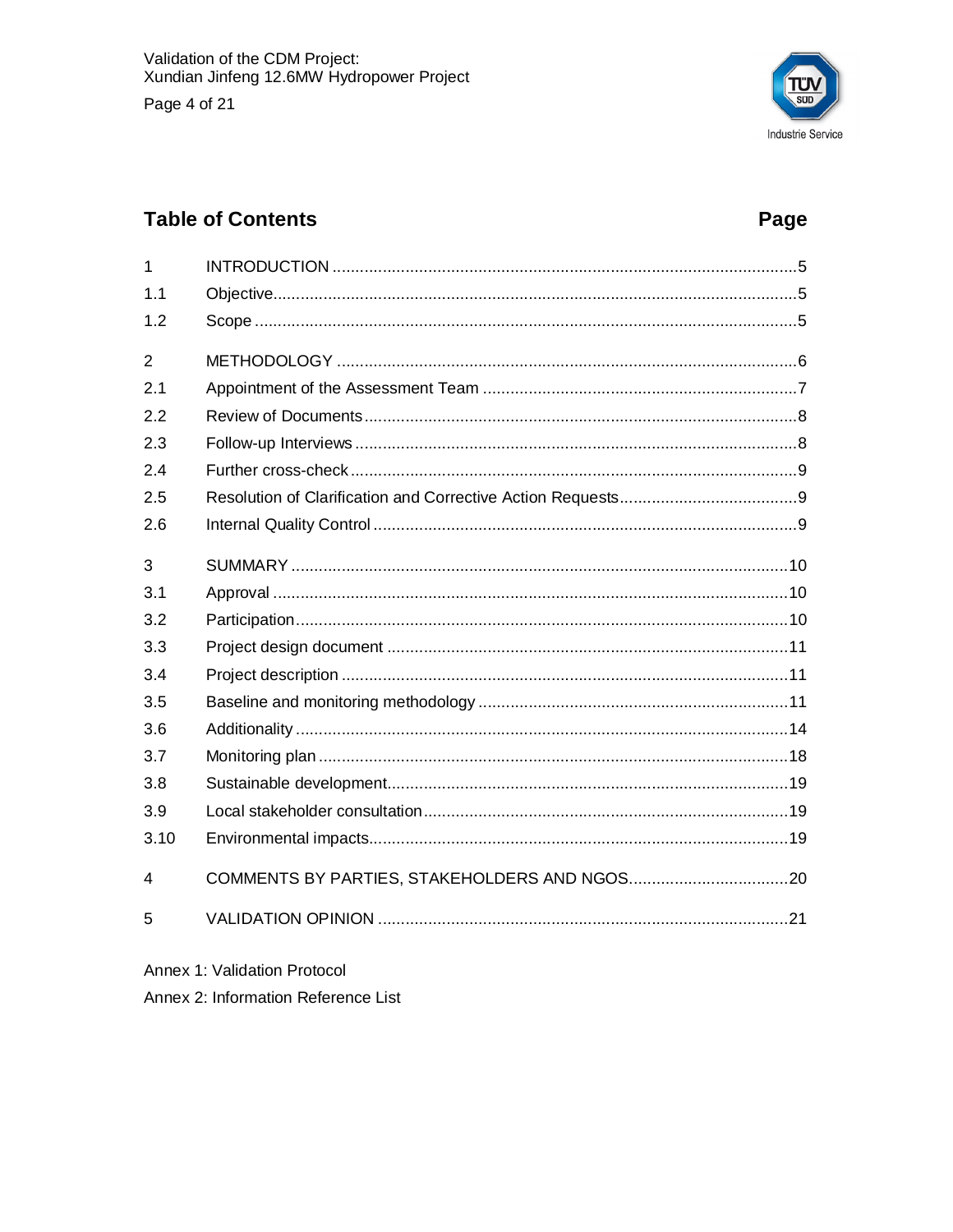Page 5 of 21



## **1 INTRODUCTION**

#### **1.1 Objective**

The validation objective is an independent assessment by a Third Party (Designated Operational Entity = DOE) of a proposed project activity against all defined criteria set forth by the registration under the Clean Development Mechanism (CDM). Validation is part of the CDM project cycle and results in a conclusion by the executing DOE whether a project activity is valid and should be submitted for registration to the CDM Executive Board (CDM-EB). The ultimate decision on the registration of a proposed project activity rests with the CDM-EB and the Parties involved.

The project activity covered by this validation report has been submitted under the project title:

Xundian Jinfeng 12.6MW Hydropower Project

#### **1.2 Scope**

The scope of any assessment is defined by the underlying legislation, regulation and guidance given by relevant entities or authorities. In the case of CDM project activities the scope is set by:

- $\triangleright$  The Kyoto Protocol, in particular § 12 and modalities and procedures for the CDM
- ¾ Decision 2/CMP1 and Decision 3/CMP.1 (Marrakech Accords)
- $\triangleright$  Further COP/MOP decisions with reference to the CDM (e.g. decisions  $4 8$ /CMP.1)
- $\triangleright$  Decisions and specific guidance by the EB published under<http://cdm.unfccc.int>
- ¾ Guidelines for Completing the Project Design Document (CDM-PDD), and the Proposed New Baseline and Monitoring Methodology (CDM-NM)
- $\triangleright$  Baselines and monitoring methodologies (including GHG inventories)
- $\triangleright$  Management systems and auditing methods
- $\triangleright$  Environmental issues relevant to the sectoral scope applied for
- $\triangleright$  Applicable environmental, social impacts, and aspects of CDM project activity
- $\triangleright$  Sector specific technologies and their applications
- $\triangleright$  Current technical and operational knowledge of the specific sectoral scope and information on best practice

The validation is not meant to provide any consulting towards the project participant (PP). However, stated requests for clarifications, corrective actions, and/or forward actions may provide input for improvement of the project design.

Once TÜV SÜD receives a first PDD version, it is made publicly available at the UNFCCC webpage and at TÜV SÜD's webpage to start a 30 day global stakeholder consultation process (GSP). In special circumstances, e.g. certain conditions allow the GSP to be repeated, a request to revise the PDD will be processed. The original PDD and the modified PDD will form the basis for the final evaluation. Information on both PDDs is presented on page 1.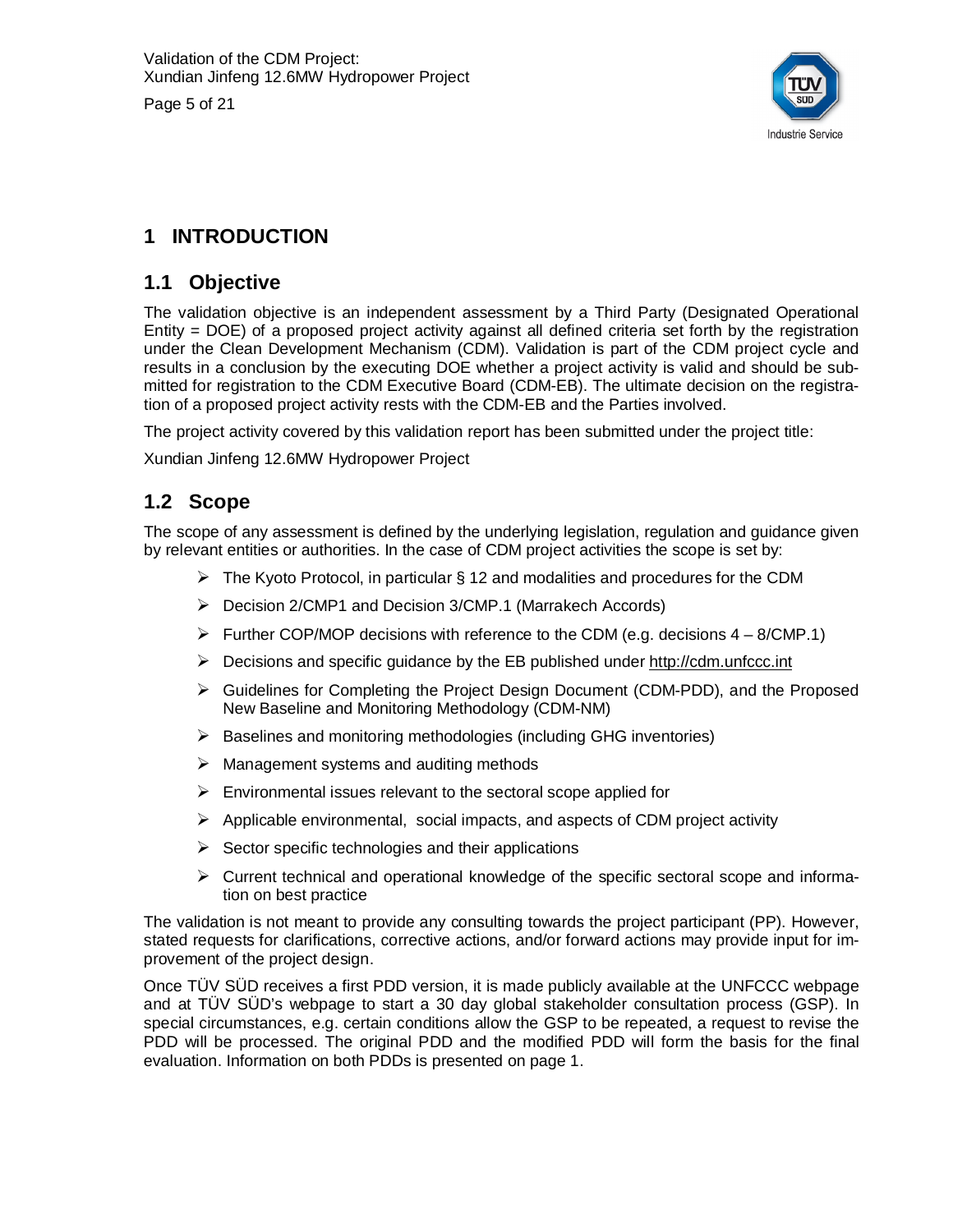



The purpose of a validation is its use during the registration process as part of the CDM project cycle. Therefore, TÜV SÜD cannot be held liable by any party for decisions made, or not made, based on the validation opinion, which will go beyond that purpose.

#### **2 METHODOLOGY**

The project assessment applies standard auditing techniques to assess the correctness of the information provided by the project participants. The assessment is based on the "Clean Development Mechanism Validation and Verification Manual" version 01. The work starts with the appointment of the team covering the technical scope(s), sectoral scope(s) and relevant host country experience for evaluating the CDM project activity. Once the project is made available for the stakeholder consultation process, members of the team carry out the desk review, follow-up actions, resolution of issues identified, and finally preparation of the validation report. The prepared validation report and other supporting documents then undergo an internal quality control by the CB "climate and energy" before submission to the CDM-EB.

In order to ensure transparency, assumptions are clear and explicitly stated; the background material is clearly referenced. TÜV SÜD developed methodology-specific checklists and protocol customised for the project. The protocol shows, in a transparent manner, criteria (requirements), the discussion of each criterion by the assessment team, and the results from validating the identified criteria.

The validation protocol serves the following purposes:

It organizes details and clarifies the requirements a CDM project is expected to meet;

It ensures a transparent validation process where the validator has to document how a particular requirement has been validated, as well as the results of the validation and any adjustments, if any, made to the project design.

The validation protocol consists of three tables. The different columns in these tables are described in the figure below.

|                                                                                                                                                                                                                                                                         | Validation Protocol Table 1: Conformity of Project activity and PDD                                                                                                                                       |                                                                                                                                                                                                                                                                                                                                                                            |                                                                                                                                                                                                                                                                                                                                                                                                                                                                                                                                       |                                                                                                                                                                                                                                                         |  |  |
|-------------------------------------------------------------------------------------------------------------------------------------------------------------------------------------------------------------------------------------------------------------------------|-----------------------------------------------------------------------------------------------------------------------------------------------------------------------------------------------------------|----------------------------------------------------------------------------------------------------------------------------------------------------------------------------------------------------------------------------------------------------------------------------------------------------------------------------------------------------------------------------|---------------------------------------------------------------------------------------------------------------------------------------------------------------------------------------------------------------------------------------------------------------------------------------------------------------------------------------------------------------------------------------------------------------------------------------------------------------------------------------------------------------------------------------|---------------------------------------------------------------------------------------------------------------------------------------------------------------------------------------------------------------------------------------------------------|--|--|
| <b>Checklist Topic</b><br>/ Question                                                                                                                                                                                                                                    | Reference                                                                                                                                                                                                 | <b>Comments</b>                                                                                                                                                                                                                                                                                                                                                            | PDD in GSP                                                                                                                                                                                                                                                                                                                                                                                                                                                                                                                            | <b>Final PDD</b>                                                                                                                                                                                                                                        |  |  |
| checklist<br>The<br>is organised in<br>sections<br>following<br>the<br>arrangement<br>of the applied<br>version.<br>PDD.<br>Each section is<br>further I<br>then<br>sub-divided.<br>The<br>lowest I<br>level<br>constitutes<br>a<br>checklist<br>question<br>criterion. | Gives<br>reference<br>to<br>documents<br>where the<br>answer<br>to<br>the<br>checklist<br>question or<br>item<br>is<br>found<br>in<br>the<br>case<br>comment<br>refers<br>to<br>documents<br>other than I | The section is used<br>elaborate<br>and<br>to<br>discuss<br>the<br>checklist<br>question<br>the<br>and/or<br>conformance to the<br>question. It is further<br>used to explain the<br>conclusions<br>reached. In some<br>cases sub-checklist<br>applied<br>are<br>yes/no<br>indicating<br>decisions<br>the<br><sub>on</sub><br>compliance with the<br>stated criterion. Any | Conclusions are presented<br>based on the assessment of<br>the first PDD version. This is<br>either acceptable based on<br>evidence provided $(\varnothing)$ , or a<br><b>Corrective Action Request</b><br>(CAR)<br>due<br>to<br>non-<br>compliance<br>with<br>the<br>checklist question<br>(See<br><b>Clarification</b><br>below).<br><b>Request (CR)</b> is used when<br>validation team<br>the<br>has<br>identified a need for further<br>clarification. Forward action<br>request to highlight issues<br>related<br>to<br>project | Conclusions<br>are <i>presented</i><br>the<br>in<br>same<br>based<br>manner<br>the<br><sub>on</sub><br>assessment of<br>the final PDD<br>version<br>and<br>further<br>documents<br>including<br>assumptions<br>presented<br>in<br>the<br>documentation. |  |  |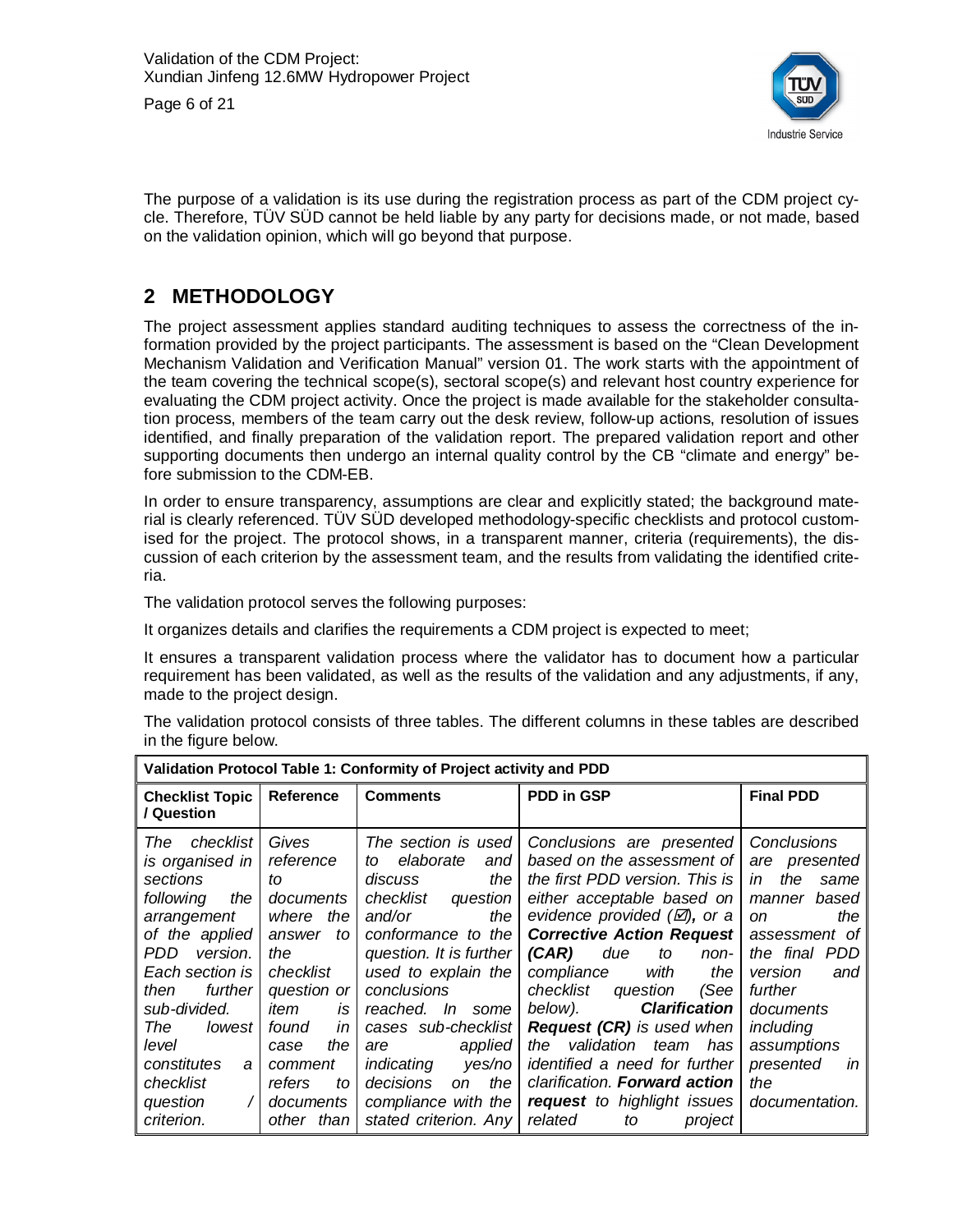

| Page 7 of 21 |  |  |  |
|--------------|--|--|--|
|--------------|--|--|--|

|  | the PDD. | substantiated within review<br>this column | <b>Request</b> has to be   implementation that require<br>durina<br>the<br>first<br>verification. |  |
|--|----------|--------------------------------------------|---------------------------------------------------------------------------------------------------|--|
|--|----------|--------------------------------------------|---------------------------------------------------------------------------------------------------|--|

|                                                                                                                                                                                                                   | Validation Protocol Table 2: Resolution of Corrective Action and Clarification Requests              |                                                                                                                                                                                                                |                                                                                                                                                                                                                                                             |  |  |  |  |
|-------------------------------------------------------------------------------------------------------------------------------------------------------------------------------------------------------------------|------------------------------------------------------------------------------------------------------|----------------------------------------------------------------------------------------------------------------------------------------------------------------------------------------------------------------|-------------------------------------------------------------------------------------------------------------------------------------------------------------------------------------------------------------------------------------------------------------|--|--|--|--|
| Ref. to table 1<br><b>Clarifications and cor-</b><br>rective action requests                                                                                                                                      |                                                                                                      | project<br>Summary<br>of<br>owner response                                                                                                                                                                     | <b>Validation team conclusion</b>                                                                                                                                                                                                                           |  |  |  |  |
| If the conclusions from   Reference to<br>table 1 are either $a \mid$<br>Corrective Action, a<br>Clarification<br>a<br>or<br>Forward<br>action<br>Request, these should<br>this<br>in<br>be<br>listed<br>section. | the checklist<br>question<br>in<br>number<br>Table<br>1<br>where<br>the<br>is<br>issue<br>explained. | The responses given by<br>other<br>client<br><b>or</b><br>the<br>project<br>participants  <br>during<br>the<br>communications<br>with<br>validation<br>the<br>team<br>should be summarised<br>in this section. | This section should summarise<br>the discussion on and revision to<br>project documentation together<br>team's<br>the validation<br>with<br>responses and final conclusions.<br>The conclusions should<br>be<br>reflected in Table 1, under "Final<br>PDD". |  |  |  |  |

In case of a denial of the project activity more detailed information on this decision will be presented in table 3.

| Validation Protocol Table 3: Unresolved Corrective Action and Clarification Requests                        |  |  |                                                                                                                                                                                                                                                                 |  |
|-------------------------------------------------------------------------------------------------------------|--|--|-----------------------------------------------------------------------------------------------------------------------------------------------------------------------------------------------------------------------------------------------------------------|--|
| Clarifications and corrective   Id.<br>action requests<br><b>CAR/CR</b>                                     |  |  | of   Explanation of the Conclusion for Denial                                                                                                                                                                                                                   |  |
| table 2 results in a denial the $ $ the<br>referenced request should Request.<br>be listed in this section. |  |  | If the final conclusions from   Identifier of   This section should present a detail explanation, why<br>the project is finally considered not to be in<br>compliance with a criterion with a clear reference to<br>the requirement which is not complied with. |  |

The completed validation protocol is enclosed in Annex 1 to this report.

#### **2.1 Appointment of the Assessment Team**

According to the technical scopes and experiences in the sectoral or national business environment TÜV SÜD has composed a project team in accordance with the appointment rules of the TÜV SÜD certification body "climate and energy". The composition of an assessment team has to be approved by the Certification Body (CB) to assure that the required skills are covered by the team. The CB TÜV SÜD operates four qualification levels for team members that are assigned by formal appointment rules:

- ¾ Assessment Team Leader (ATL)
- ¾ Greenhouse Gas Auditor (GHG-A)
- $\triangleright$  Greenhouse Gas Auditor Trainee (T)
- $\triangleright$  Experts (E)

It is required that the sectoral scope and technical areas linked to the methodology have to be covered by the assessment team.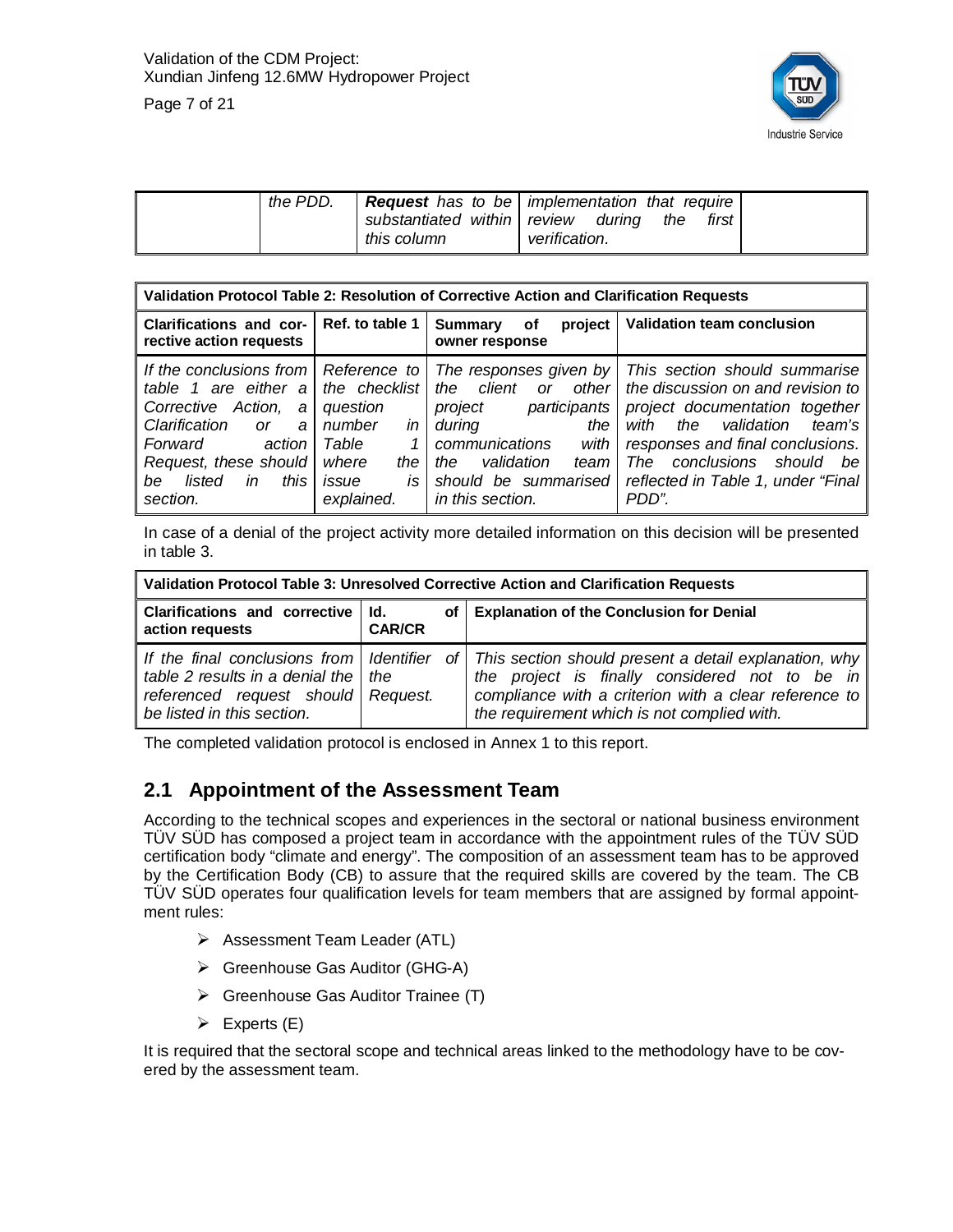

| <b>Name</b>     | <b>Qualification</b> | <b>Coverage of</b><br>sectoral scope | <b>Coverage of</b><br>technical areas | <b>Host country</b><br>experience |
|-----------------|----------------------|--------------------------------------|---------------------------------------|-----------------------------------|
| Ms. Xiaoyan Liu | <b>ATL</b>           | М                                    |                                       | ☑                                 |
| Ruifeng Li      | GHG-A                |                                      |                                       | ☑                                 |
| Xiaoying Chen   | GHG-A                | ⊠                                    | ⊽                                     | $\checkmark$                      |
| Qin Huang       |                      |                                      |                                       | ☑                                 |

**Xiaoyan Liu** is a senior engineer for Environmental Engineering and head at section of "Carbon Recourse Management" in Beijing branch office, Jiangsu TUV Product Service Ltd. She is also a lead auditor for environmental management systems and holds a Master Degree in environmental science. In her position she is responsible for the implementation of validation, verification and certifications audits for GHG projects. She received training in the CDM validation process early in 2006 and has participated already in many CDM project assessments as auditor / ATL.

Ruifeng Li is an auditor for environmental management systems (according to ISO 14001) at Jiangsu TUV Product Service Ltd. He is based in Beijing. In his position he is responsible for the implementation of validation, verification and certifications audits for management systems. He has received training in the CDM validation process and participated already in various CDM project assessments as a GHG auditor trainee.

Xiaoying Chen is an expert for GHG inventory validation and verification for Scope 1 at TÜV Industrie Service GmbH TÜV SÜD Group, she holds a Master Degree in knowledge management from Conservatoire Nationale des Arts et Metiers and has a strong technical background in renewable energies. She has been involved in GHG activities since 2005, starting as consultant for the development of CDM projects. She has received extensive training in CDM validation and verification processes and participated in several CDM project assessments.

Qin Huang is an auditor trainee at the "Carbon Management Service" department of Jiangsu TUV Product Service Ltd in Beijing, China. He holds a M.Sc. in industrial ecology and has gathered experience in environmental engineering before joining TÜV SÜD China. He has received training in the CDM validation process and participated in several CDM project assessments.

#### **2.2 Review of Documents**

The first version of the PDD was submitted to the DOE in May 2008. The first PDD version submitted by the PP and additional background documents related to the project design and baseline have been reviewed to verify the correctness, credibility, and interpretation of the presented information. Furthermore, a cross-check between information provided and information from other sources (if available) has been done as initial step of the validation process. A complete list of all documents and proofs reviewed is attached as annex 2 to this report.

#### **2.3 Follow-up Interviews**

On 25 June 2008 TÜV SÜD performed interviews, telephone conferences, and physical site inspection with project stakeholders to confirm relevant information, and to resolve issues identified in the first document review. The table below provides a list of all persons interviewed in this context.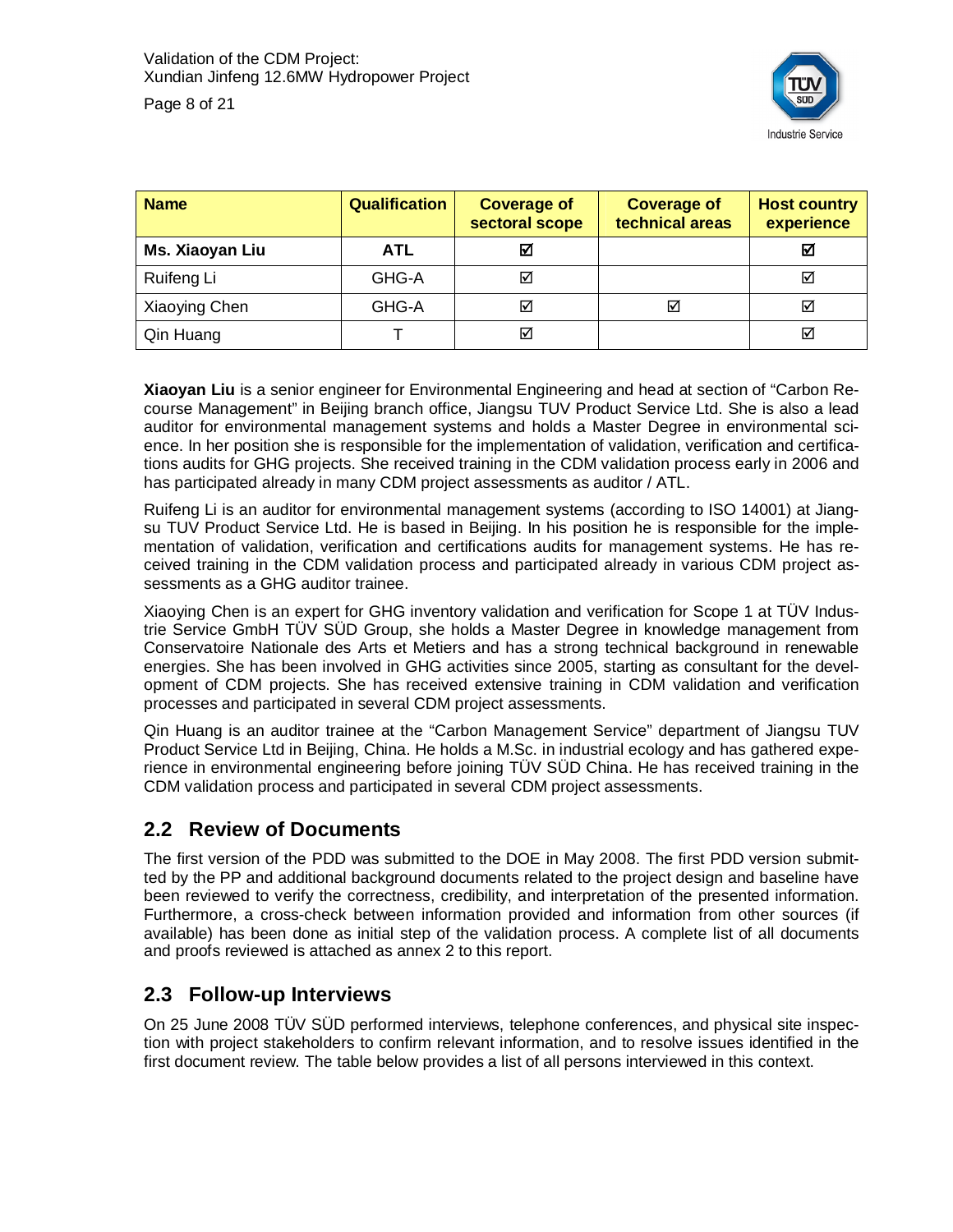

| Page 9 of 21 |  |
|--------------|--|

| <b>Name</b>     | <b>Organisation</b>                                                          |
|-----------------|------------------------------------------------------------------------------|
| Mr. Wenzhong Li | Yunnan Xudong Phosphate Chemical Group Jinfeng Power Generation Co.,<br>Ltd. |
| Mr. Tao Yu      | Yunnan Ruiheng Union Energy Developing Co., Ltd.                             |
| Mr. Yifei Chen  | Beijing Ruichi Electric Power Information Technology Co., Ltd.               |
| Mr. Yunyi Wang  | Mitsubishi Corporation (Shanghai) Ltd                                        |

#### **2.4 Further cross-check**

During the validation process the team makes reference to available information related to similar projects or technologies as the CDM project activity. The documentation has also been reviewed against the approved methodology/ies applied to confirm the appropriateness of formulae and correctness of calculations.

#### **2.5 Resolution of Clarification and Corrective Action Requests**

The objective of this phase of the validation is to resolve the requests for corrective actions, clarifications, and any other outstanding issues which needed to be clarified for TÜV SÜD`s conclusion on the project design. The CARs and CRs raised by TÜV SÜD were resolved during communication between the client and TÜV SÜD. To guarantee the transparency of the validation process the concerns raised and responses that have been given are documented in more detail in the validation protocol in annex 1.

The final PDD version submitted in September 2009 serves as the basis for the final assessment presented. Changes are not considered to be significant with respect to the qualification of the project as a CDM project based on the two main objectives of the CDM. These are an achievement of reduction of anthropogenic GHG emissions and to contribute to a sustainable development.

#### **2.6 Internal Quality Control**

As final step of a validation activity the final documentation, which includes the validation report and the validation protocol, has to undergo an internal quality control by the CB "climate and energy". That means that each report has to be approved either by the head of the CB or the deputy. In projects where either the Head of the CB or his/her Deputy is part of the assessment team approval can only be given by the either one not serving on the project.

After confirmation of the PP, the validation opinion and relevant documents are submitted to the EB through the UNFCCC web-platform.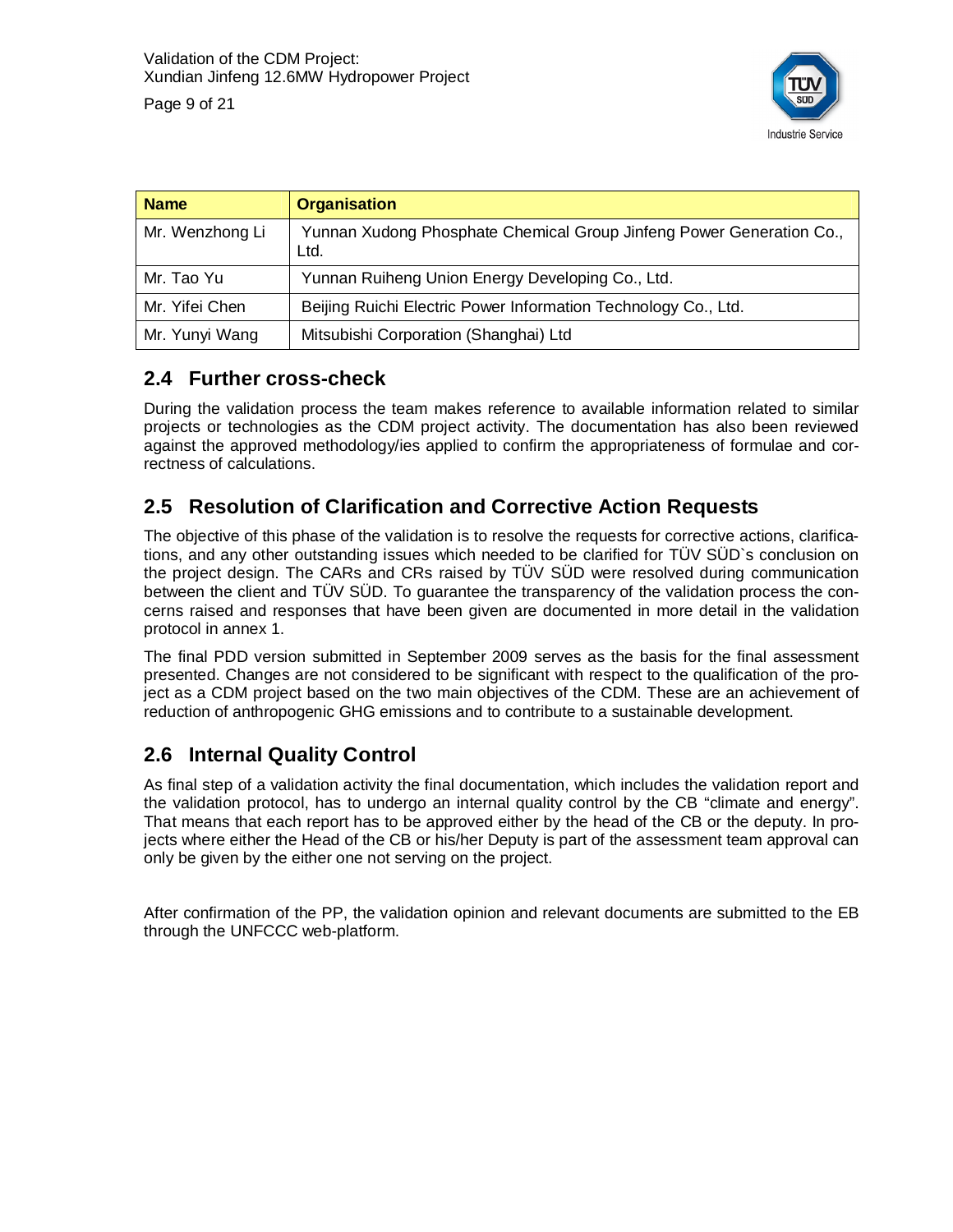Page 10 of 21



#### **3 SUMMARY**

The assessment work and the main results are described below in accordance with the VVM reporting requirements. The reference documents indicated in this section and Annex 1 are stated in Annex 2.

#### **3.1 Approval**

The project participants are Yunnan Xudong Phosphate Chemical Group Jinfeng Power Generation Co., Ltd. of People's Republic of China (P.R.China) and Mitsubishi Corporation of Japan. The host Party China and further participant Party Japan meet the requirements to participate in the CDM.

The DNA of the Japan has issued a LoA (IRL 35) on 04 September 2008 authorizing Mitsubishi Corporation as a project participant. The DNA of China has also issued a LoA (IRL 34) in April 2008 authorizing Yunnan Xudong Phosphate Chemical Group Jinfeng Power Generation Co., Ltd. as a project participant. TÜV SÜD received these letters from the project participants directly and considers the provided letters as authentic.

The Chinese LoA has further been double-checked with the CDM project webpage sponsored by the Department of Climate Change, NDRC [\(http://cdm.ccchina.gov.cn](http://cdm.ccchina.gov.cn)), which further confirms the approval of this CDM project.

The Japanese LoA has been cross-checked with the webpage of Japan DNA ([http://www.kyomecha.org/e/List\\_of\\_CDMJI.php,](http://www.kyomecha.org/e/List_of_CDMJI.php) No 389), which confirms the approval of this project by the Government of Japan.

Furthermore, after checking the provided LoAs, TÜV SÜD confirms that both letters refer to the precise proposed CDM project activity title in line with the title in the PDD "Xundian Jinfeng 12.6MW Hydropower Project".

Both letters also indicate that each participating Party is a Party to the Kyoto Protocol, and that the participation in the Xundian Jinfeng 12.6MW Hydropower Project is voluntary. The Chinese LoA also confirms that the proposed CDM project activity contributes to the sustainable development of China (host country). Based on the information given in these letters, TÜV SÜD considers the approval as unconditional with respect to these items.

Both LoAs have been issued by the respective Party's DNA, National Development and Reform Commission of the People's Republic of China and the Liaison Committee for the Utilization of the Kyoto Mechanisms of Japan, respectively.

TÜV SÜD therefore considers that the requirements of VVM (§§ 45-48) have been met.

The LoA does not refer to a specific version of the PDD or validation report. The corresponding references included in LoA, PDD and validation report are consistent.

#### **3.2 Participation**

The participants of the project activity have been approved by the corresponding Parties, which is confirmed by the issued LoAs.

The means of validation used are similar to the ones described in section 3.1, specifically in regard to the approval process of the project activity.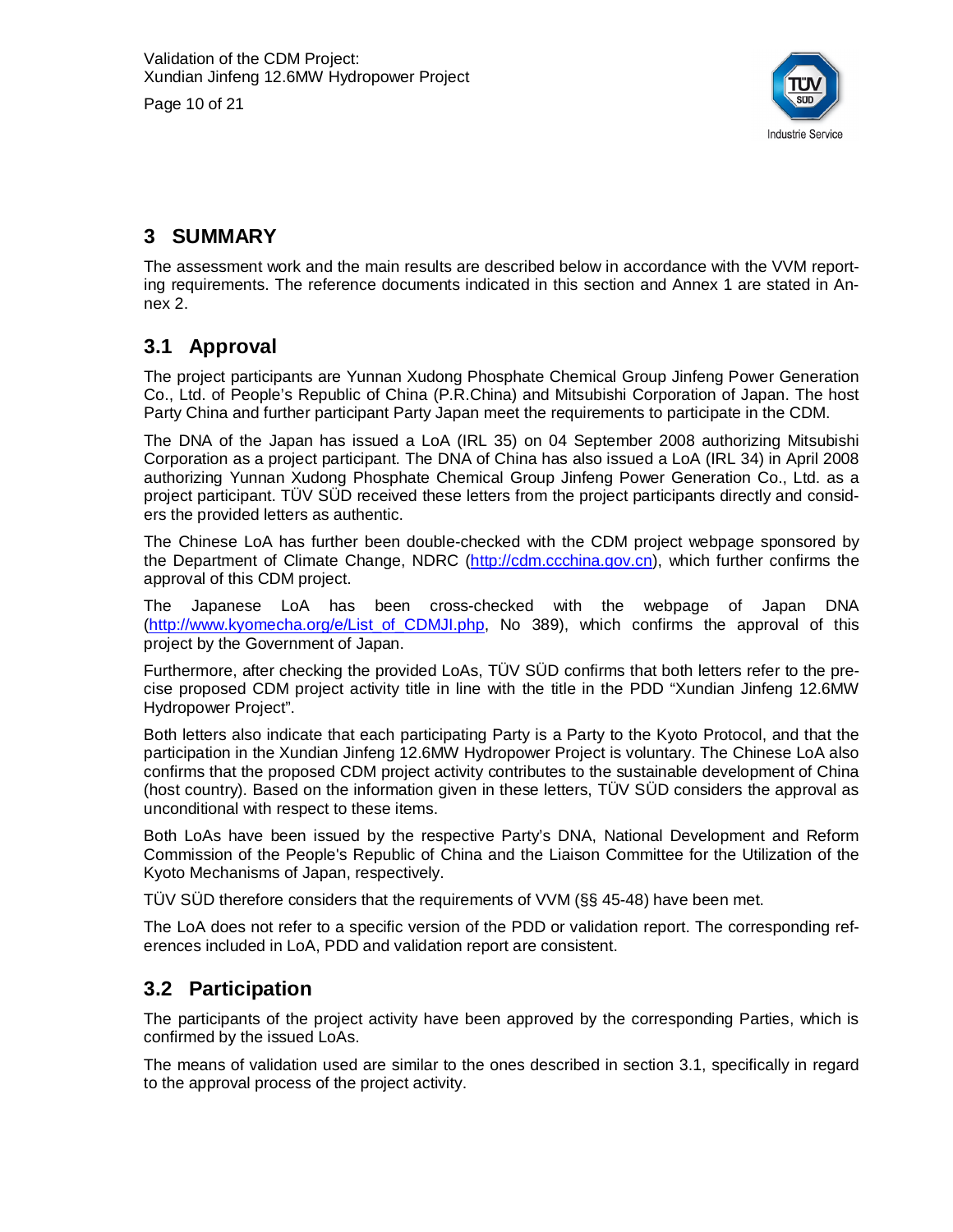Page 11 of 21



#### **3.3 Project design document**

The PDD is compliant with relevant form and guidance as provided by UNFCCC.

The most recent version of the PDD form was used.

TÜV SÜD considers that the guidelines for the completion of the PDD in their most recent version have been followed. Relevant information was provided by the participants in the applicable PDD sections. Completeness was assessed through the checklist included in Annex 1 of this report.

#### **3.4 Project description**

The following description of the project as per PDD was verified during the on-site audit:

The proposed project is located in Xundian County, Kunming City, Yunnan Province, People's Republic of China. It is a run of river hydropower project with 12.6MW installed capacity (2\*6.3MW). The project will achieve emission reductions by supplying zero emission electricity to the South China Power Grid, which is dominated by thermal power according to the recent China Electric Power Yearbook. Therefore, the net generation of the project will displace same amount of electricity of the grid and a certain amount of greenhouse gas (GHG) emissions will be consequently reduced as well. The annual emission reductions are expected to be  $40,760$  tCO<sub>2e</sub>. The information presented in the PDD on the technical design is consistent with the actual planning and implementation of the project activity as confirmed by:

- Review of data and information (see annex 2). This was verified with other sources.
- An on-site visit has been performed and relevant stakeholder and personnel with knowledge of the project were interviewed. If doubts arose further investigations and additional interviews were conducted
- Finally, information related to similar projects or technologies as the CDM project activity have been used to confirm the accuracy and completeness of the project description.

In conclusion, TÜV SÜD confirms that the project description, as included to the PDD, is sufficiently accurate and complete in order to comply with the requirements of the CDM.

#### **3.5 Baseline and monitoring methodology**

#### **3.5.1 Applicability of the selected methodology**

Compliance with each applicability condition as listed in the chosen baseline and monitoring methodology AMS-I.D Version 13 has been demonstrated.

The assessment was carried out for each applicability criteria and included, among others, the compliance check of the local project setting with the applicability conditions in regard to baseline setting and eligible project measures. This assessment also included the review of secondary sources, which sustain that applicability conditions are complied with.

The methodology specific protocol, included to the Annex 1, documents the assessment process, which also includes the steps taken. The results on the compliance check, as well as the relevant evidence, are detailed in Annex 1.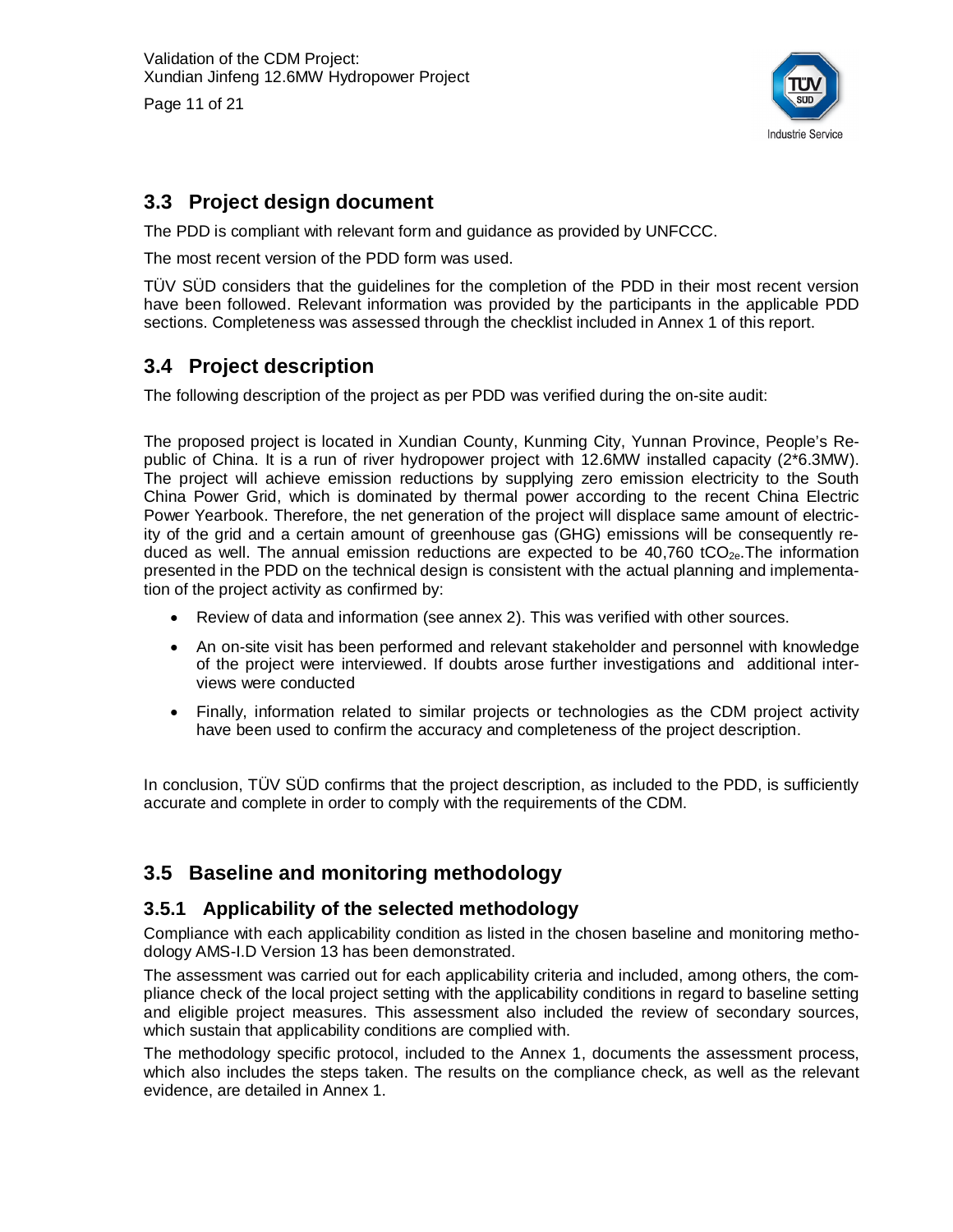Page 12 of 21



TÜV SÜD confirms that the chosen baseline and monitoring methodology is applicable to the project activity.

Emission sources, which are not addressed by the applied methodology, and are expected to contribute more than 1% of the overall expected average annual emission reductions, have not been identified.

#### **3.5.2 Project boundary**

The project boundary was assessed in the context of physical site inspection, interviews, and on the secondary evidence received on the design of the project.

As indicated in the methodology AMS-I.D (Version 13), the spatial extent of the project boundary includes the project power plant and all power plants connected physically to the electricity system that the proposed project is connected to, which was correctly identified as the South China Power Grid. The only GHG and emission source included in the project boundary is  $CO<sub>2</sub>$  emission from the electricity generation in fossil fuel fired power plants that is displaced due to the project activity.

The most relevant documentation assessed in order to confirm the project boundary are as follows:

- Preliminary Design Report (PDR in short, IRL 7), and
- Approval of Grid Connection (IRL 13)

The same have been validated during the validation process using standard audit techniques, further details of any observation are transparently presented in the Annex 1.

Therefore, TÜV SÜD confirms that the identified boundary, the selected sources, and gases as documented in the PDD are justified for the project activity.

#### **3.5.3 Baseline identification**

The PDD defines the following baseline scenario:

As per the AMS.I.D (Version 13) methdology, the baseilne is clearly defined for this type of project activity (i.e. installation of a new grid-connected renewable hydro power plant) as follows:

Electricity delivered to the grid by the proposed project would have otherwise been generated by the operation of grid-connected power plants and by the addition of new generation sources as reflected in the combined margin (CM) calculation.

The information presented in the PDD has been validated by an initial document review of all data. Further confirmation is based on the on-site visit and researching information from similar projects and/or technologies. The information was cross-checked based on verifiable and credible sources, such as:

- Preliminary Design Report (PDR in short, IRL 7), and
- Forbidding Construction of Fossil Fuel Fired Power Plants of or under 135 MW (IRL 39), and
- AMS-I.D (Version 13)

Based on the validated assumptions TÜV SÜD considers that the identified baseline scenario is reasonable.

Taking the definition of the baseline scenario into account, TÜV SÜD confirms that all relevant CDM requirements, including relevant and/or sectoral policies and circumstances, have been identified correctly.

A verifiable description of the baseline scenario has been included in the PDD.

In regard to item 86 of VVM, TÜV SÜD confirms that: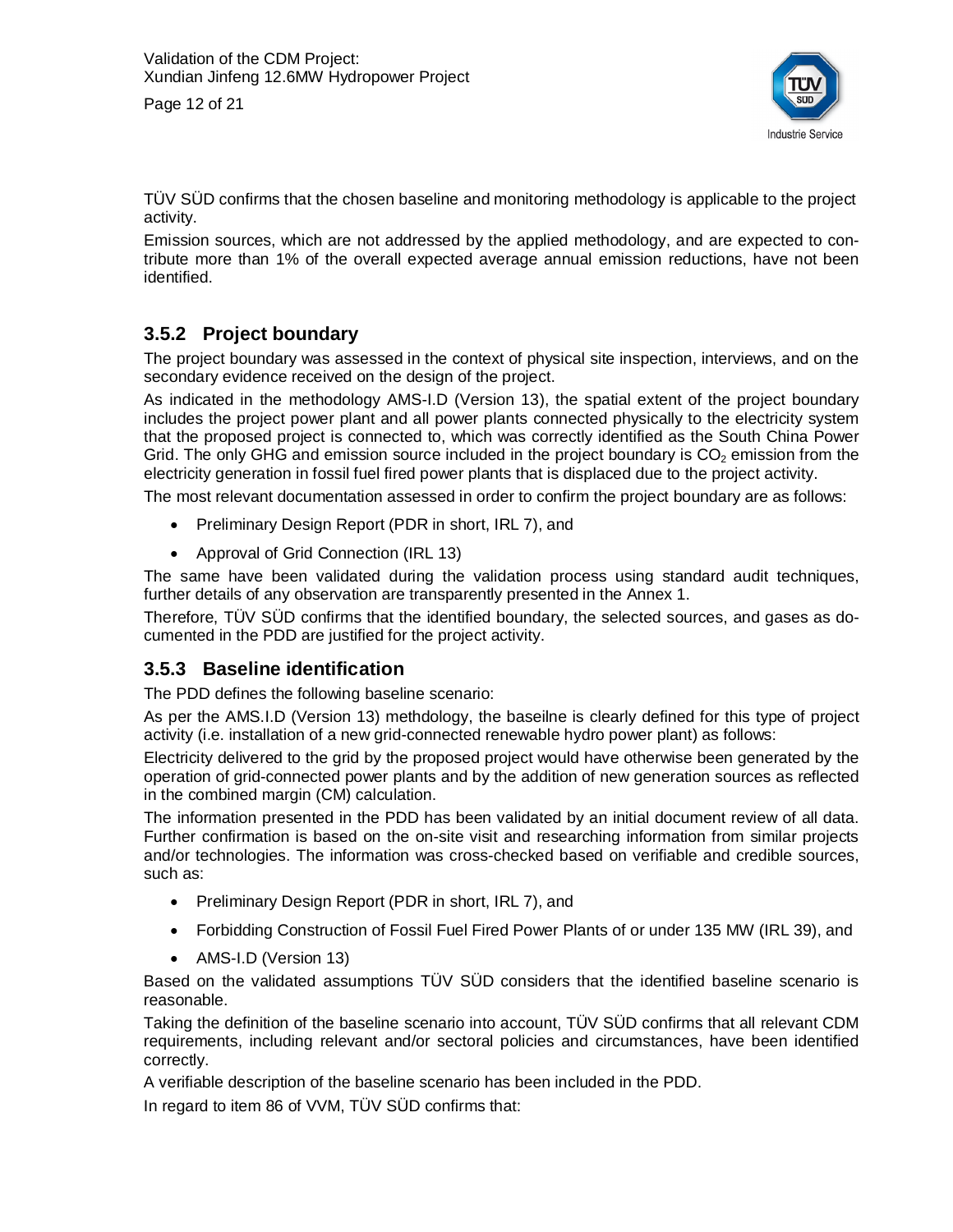Page 13 of 21



- 1. All the assumptions and data used by the project participants are listed in the PDD, including their references and sources;
- 2. All documentation used is relevant for establishing the baseline scenario and correctly quoted and interpreted in the PDD;
- 3. Assumptions and data used in the identification of the baseline scenario are justified appropriately, supported by evidence, and can be deemed reasonable;
- 4. Relevant national and/or sectoral policies and circumstances are considered and listed in the PDD;
- 5. The approved baseline methodology has been correctly applied to identify the most reasonable baseline scenario, and the identified baseline scenario reasonably represents what would occur in the absence of the proposed CDM project activity.

#### **3.5.4 Algorithm and/or formulae used to determine emission reductions**

TÜV SÜD has assessed the calculations of project emissions, baseline emissions, leakage, and emission reductions. Corresponding calculations were carried out based on calculation spreadsheets. The parameters and equations presented in the PDD, as well as other applicable documents, have been compared with the information and requirements presented in the methodology and respective tools. The equation comparison has been made explicitly following all the formulae presented in the calculation files.

The assumptions and data used to determine the emission reductions are listed in the PDD and all the sources have been checked and confirmed.

Based on the information reviewed it can be confirmed that the sources used are correctly quoted and interpreted in the PDD.

The values presented in the PDD are considered reasonable based on the documentation and references reviewed, as well as, the result of the interviews.

The baseline methodology has been correctly applied according to requirements.

The estimate of the baseline emissions can be confirmed as the same that have been replicated by the audit team using the information provided.

Detailed information on the verification of the parameters used in the equations can be found in Annex 1. The algorithms for the determination of the baseline, project, and leakage are discussed in the following sections.

#### **3.5.4.1 Baseline Emissions**

The calculation of the baseline emissions followed the procedures described in the methodology AMS-I.D Version 13.

The operating margin emission factor ( $EF_{OM}$ ) was determined based on the simple OM method. The ex-ante option was chosen for this calculation. The calculation of the build margin emission factor  $(EF<sub>BM</sub>)$  was based on modified methods agreed by the EB, because plant specific data are not available in China. The emission factor of the thermal power plants was calculated by the proportion of the emissions of coal, gas and oil times the emission factor of the best available coal, gas and oil power plant as defined and published by the Chinese DNA. The new thermal capacity installation that exceeded 20% in the last years, for which data was available, was finally assessed with this factor.

NDRC values issued on 9 August 2007 were applied ( $EF_{OM} = 1.0119$  tCO<sub>2</sub>/MWh,  $EF_{BM}=0.6748$ tCO<sub>2</sub>/MWh), which are the latest available data for the PPs at the time of the commencement of the validation.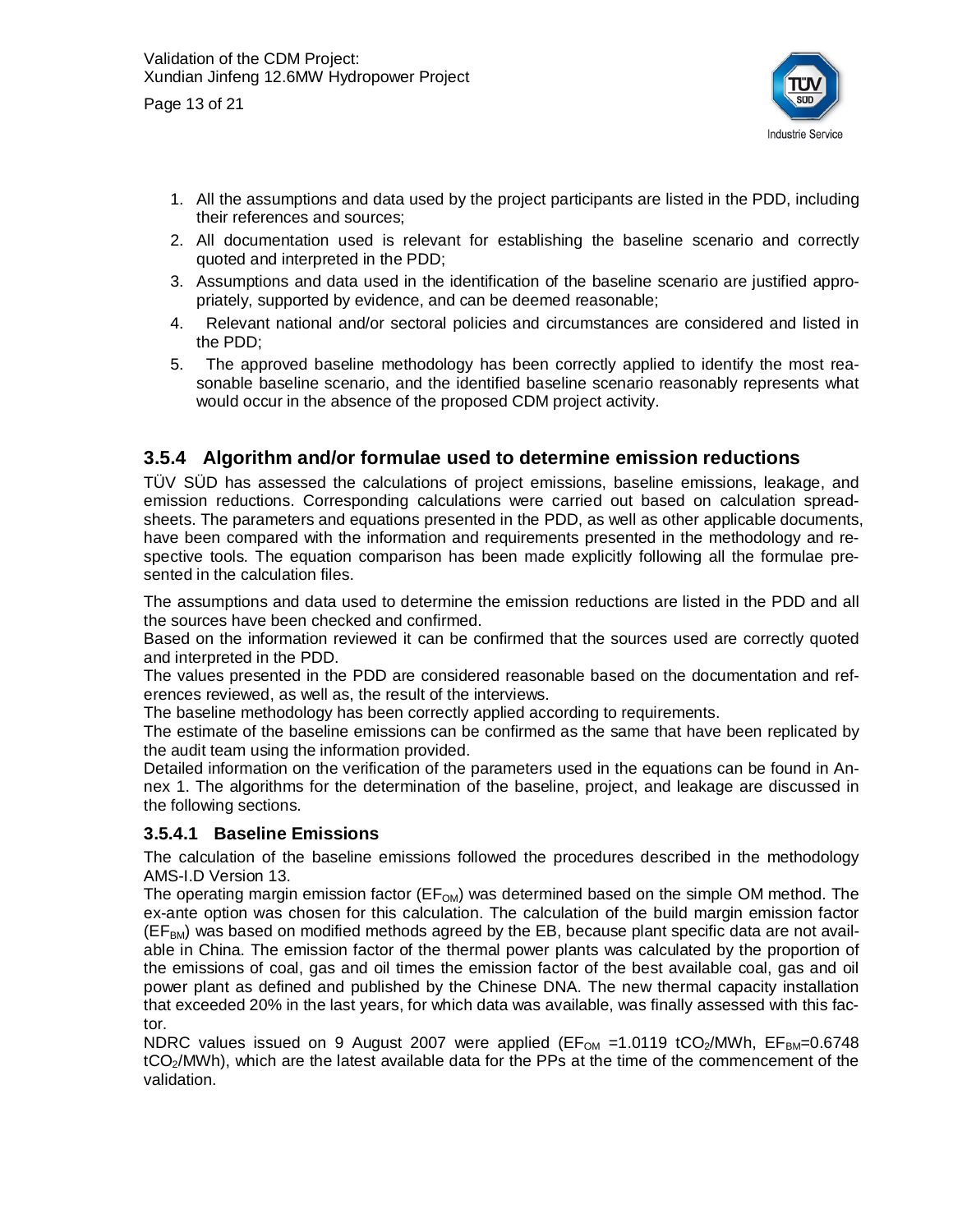Page 14 of 21



The value for the combined margin emission factor ( $E_{\text{CM}}=0.8433$  tCO<sub>2</sub>/MWh) was determined using the weighted average of the  $EF<sub>BM</sub>$  and  $EF<sub>OM</sub>$  using the default values for the factors as described in the methodology (i.e. 0.5 for hydro plants).

#### **3.5.5 Project emissions**

As per the methodology, the project does not need to consider project emissions.

#### **3.5.6 Leakage**

As per the methodology, the project does not need to consider leakage.

#### **3.5.7 Emission Reductions**

As per the methodology, the emission reductions equal the baseline emissions. In summary, the calculation of the baseline emissions and the emission reductions, respectively, can be considered as correct.

#### **3.6 Additionality**

The additionality of the project has been presented in the PDD by applying the investment barrier analysis as indicated in Attachment A to Appendix B of the simplified modalities and procedures for small-scale CDM project activities, Version 06.

The approach used in the PDD has been assessed initially through document review, during which following documents have been reviewed:

- Preliminary Design Report, (PDR, IRL 7)
- PDR Approval (IRL 8)
- Economic Evaluation Code for Small Hydropower Projects (SL16-95, IRL 25)
- Investment analysis calculation spreadsheets (IRL 40)

On site the additionality has been discussed principally with: Mr. Weizhong Li, President of Yunnan Xudong Phosphate Chemical Group Jinfeng Power Generation Co., Ltd. Further documents have been reviewed on-site (Annex 2).

Finally, the data, rationales, assumptions, justifications, and documentation provided have been verified using local knowledge as well as sectoral and financial expertise. This information was also confirmed through the following documentation:

- Turbine and Electric Generating Unit Purchasing Agreement (IRL 14)
- Jingfeng Hydropower Station Construction Contract (IRL 30)
- Jinfeng Hydropower Station O&M Contract (IRL 31)
- Power Purchase Agreement (IRL 32)
- Notice of Electricity Tariff for Yunnan Gird (IRL 26)
- Board Decision of CDM Implementation (IRL 9)
- First CDM Consultation Contract (IRL 20)

Based on these validation steps we can confirm that the documentation assessed is appropriate for this project.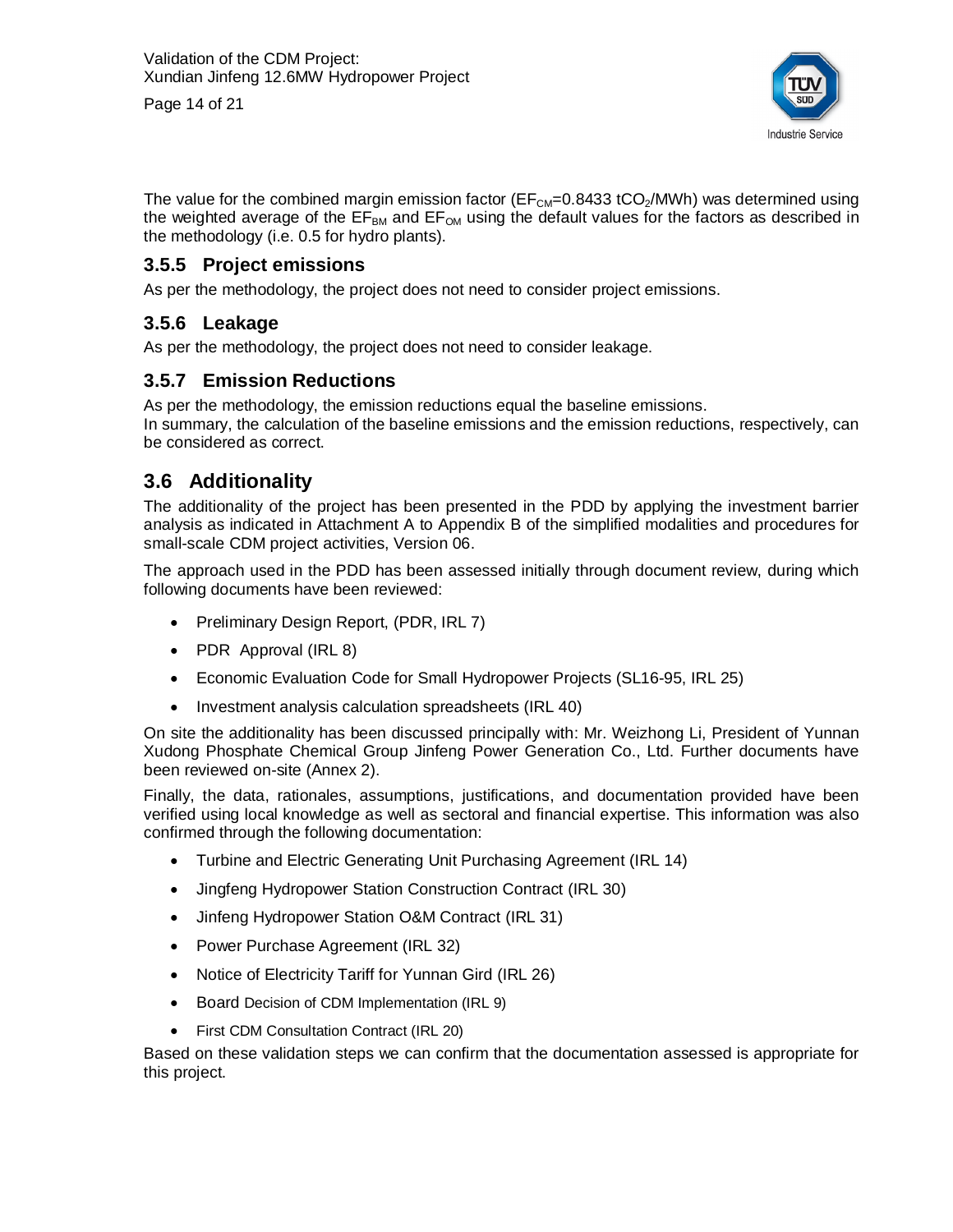

Page 15 of 21

#### **3.6.1 Prior consideration of the clean development mechanism**

The starting date of the project activity is determined by signing construction contract in December 2005, which is the earliest date at which either the implementation or construction or real action of a project activity begins. In order to corroborate this information the assessment team has reviewed the following documents:

- Turbine and Electric Generating Unit Purchasing Agreement (IRL 14), and
- Notice of Start-up of Construction (IRL 15)

Additionally the assessment team cross-checked this information with Mr. Tao Yu, Project Manager of Yunnan Ruiheng United Energy Development Co., Ltd (construction company) during various discussions on site.

The starting date of the project activity is determined to be 30 December 2005, which is before 02 August 2008, as well as prior to the GSP. The PPs presented the following information to the assessment team:

- Preliminary Design Report dated Jun 2004 indicating that the project IRR after tax is lower than the benchmark and the project is not financially attractive without CDM supports (PDR in short, IRL 7)
- Board Decision of CDM Implementation dated 28 September 2005 (IRL 9)
- First CDM Consultation Contract dated 8 December 2005 (IRL 20)
- Construction Contract dated 30 December 2005 (IRL 30)

The original documents presented have been reviewed and verified based on interviews with Mr. Weizhong Li, President of Yunnan Xudong Phosphate Chemical Group Jinfeng Power Generation Co., Ltd. and Mr. Tao Yu, Project Manager of Yunnan Ruiheng United Energy Development Co., Ltd (construction company). Therefore the documents can be considered appropriate to confirm the prior consideration of CDM. Additionally, in order to confirm that the PPs have taken real actions to continue the activity as CDM, the following timeline has been reviewed against the respective documents presented in the table below:

| <b>Activity</b>                                                                                                     | <b>Document</b>                                                                                                        | <b>Auditor conclusion</b>                                                                                                                                      |
|---------------------------------------------------------------------------------------------------------------------|------------------------------------------------------------------------------------------------------------------------|----------------------------------------------------------------------------------------------------------------------------------------------------------------|
| September 2006-February<br>2007                                                                                     | Copy of work contact letter<br>(IRL 42) and meeting minutes                                                            | On-going discussion between<br>the project owner and the first                                                                                                 |
| Communication with first CDM<br>consultant regarding CDM de-<br>velopment and the selection of<br><b>CERs buyer</b> | (IRL 43) between the project<br>owner and Yunnan Ruihen-<br>glianhe Energy Development<br>Co., Ltd.                    | CDM consultation company<br>clearly indicates that the CDM<br>status was continuously fol-<br>lowed up upon in the parallel<br>with the project implementation |
| June 2007                                                                                                           | <b>Contract Termination between</b>                                                                                    | The first CDM consultation con-                                                                                                                                |
| <b>First CDM Consultation Con-</b><br>tract terminated                                                              | the project owner and Yunnan<br>Ruihenglianhe Energy Devel-<br>opment Co., Ltd. (IRL 12)                               | tract was terminated, on-going<br>CDM related activity                                                                                                         |
| <b>July 2007</b>                                                                                                    | <b>CDM Consultation Contract</b>                                                                                       | Second CDM consultation con-                                                                                                                                   |
| Second CDM Consultation<br>Contract signed                                                                          | signed between the project<br>owner and Bejing Ruichi Elec-<br>tric Power Information Technol-<br>ogy Co. Ltd (IRL 21) | tract was signed, on-going<br>CDM related activity                                                                                                             |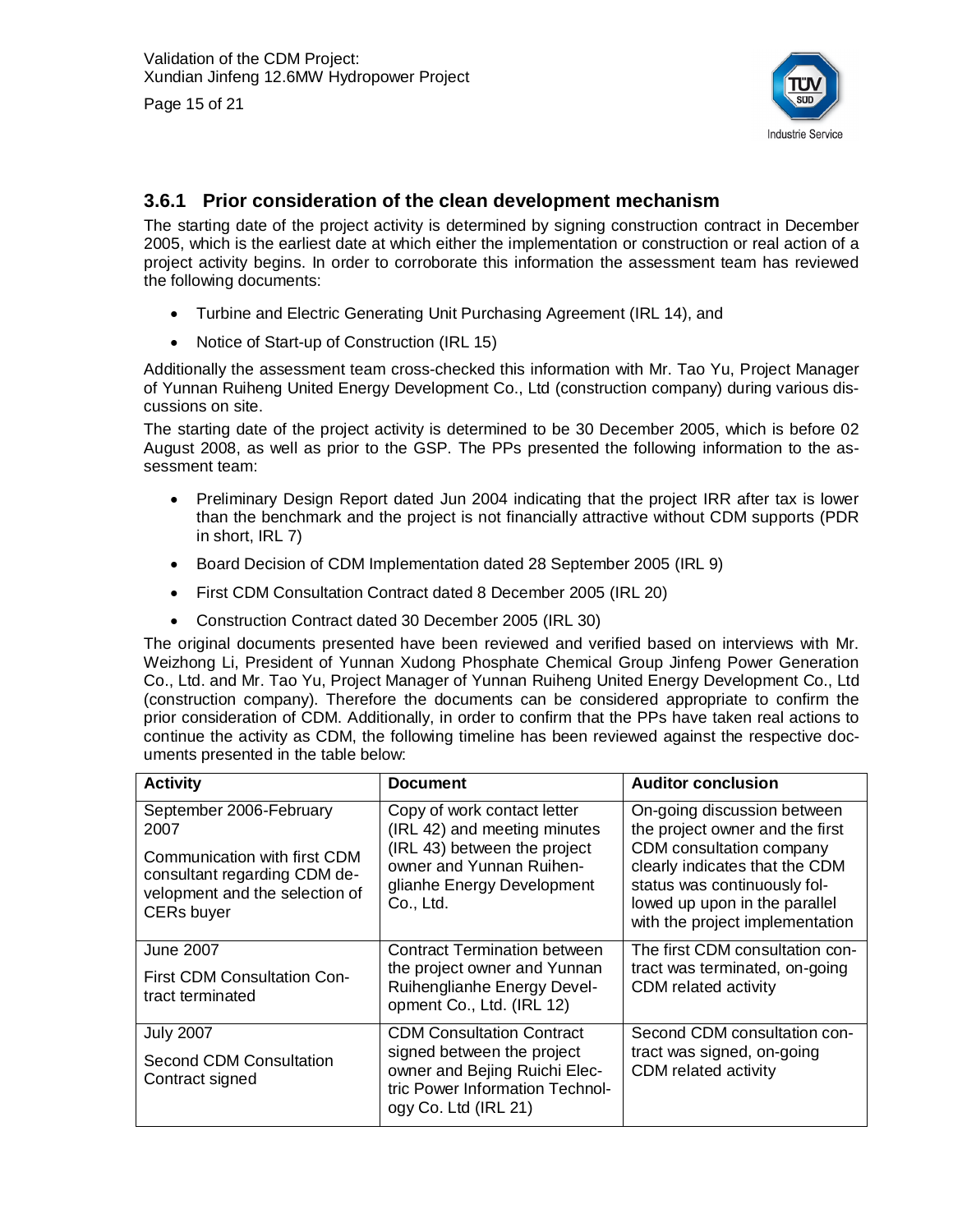

| December 2007<br>Letter of Intent from CDM Buy-<br>er signed                      | Letter of Intent between the<br>project owner and Mitsubishi<br>Corporation. (IRL 22) | Lol was signed with the buyer,<br>on-going CDM related activity                             |
|-----------------------------------------------------------------------------------|---------------------------------------------------------------------------------------|---------------------------------------------------------------------------------------------|
| May 2008<br><b>GSP</b> started                                                    | <b>UNFCCC</b> website                                                                 | Verified                                                                                    |
| October 2008<br>MoC signed                                                        | MoC between the project owner<br>and the Mitsubishi Corporation<br>(IRL 36)           | MoC was signed between the<br>project owner and the buyer,<br>on-going CDM related activity |
| August 2009<br>MoC re-signed with the new<br>template released in EB45<br>meeting | MoC between the project owner<br>and the Mitsubishi Corporation<br>(IRL 47)           | Verified, on-going CDM related<br>activity                                                  |
| 2008-2009                                                                         |                                                                                       | On-going validation work by<br>TÜV SÜD                                                      |

This confirms that the project complies with the requirements to demonstrate the prior consideration of the CDM.

#### **3.6.2 Identifications of alternatives**

The output of the project is electricity that is exported to the South China Power Grid.

As per the applied methodology AMS-I.D (Version 13), no alternatives were contemplated.

#### **3.6.3 Investment barrier analysis**

The PP uses the investment barrier analysis indicated in the Attachment A to Appendix B of the simplified modalities and procedures for small-scale CDM project activities to demonstrate the additionality. The benchmark analysis (project IRR after tax) is applied. The financial returns of the proposed project are insufficient to justify the investment.

The parameters used in the financial calculations have been validated based on a review of the sources presented in the PDD, inter alia: PDR. The same were confirmed verbally on-site.

Furthermore, the period of time between the finalization of the PDR (June 2004) and the investment decision (September 2005) is approx. 15 months. A written confirmation from Yunnan Difang Electric Power Technology Development Co., Ltd. has been verified, which demonstrates that the input values have not been materially changed by the time of investment decision (IRL 38).

All input data applied in the financial analysis are fully consistent with the PDR. PDR was developed by an authorized third party Yunnan Difang Electric Power Technology Development Co., Ltd (IRL 7) and approved by Yunnan Xundian Development and Plan Bureau (IRL 8) and can be considered as a reliable data source for the investment analysis. Additionally based on a cross check when possible with actual contracts and other publicly available documents, it can be seen that the parameters are appropriate and plausible and can be considered acceptable under the project situation.

#### **Total Static Investment**

Total static investment is presumed to be 70.89 Mio RMB in the PDR. According to the Final Accounting Report issued by the construction company (Yunnan Small-scale Hydropower Construction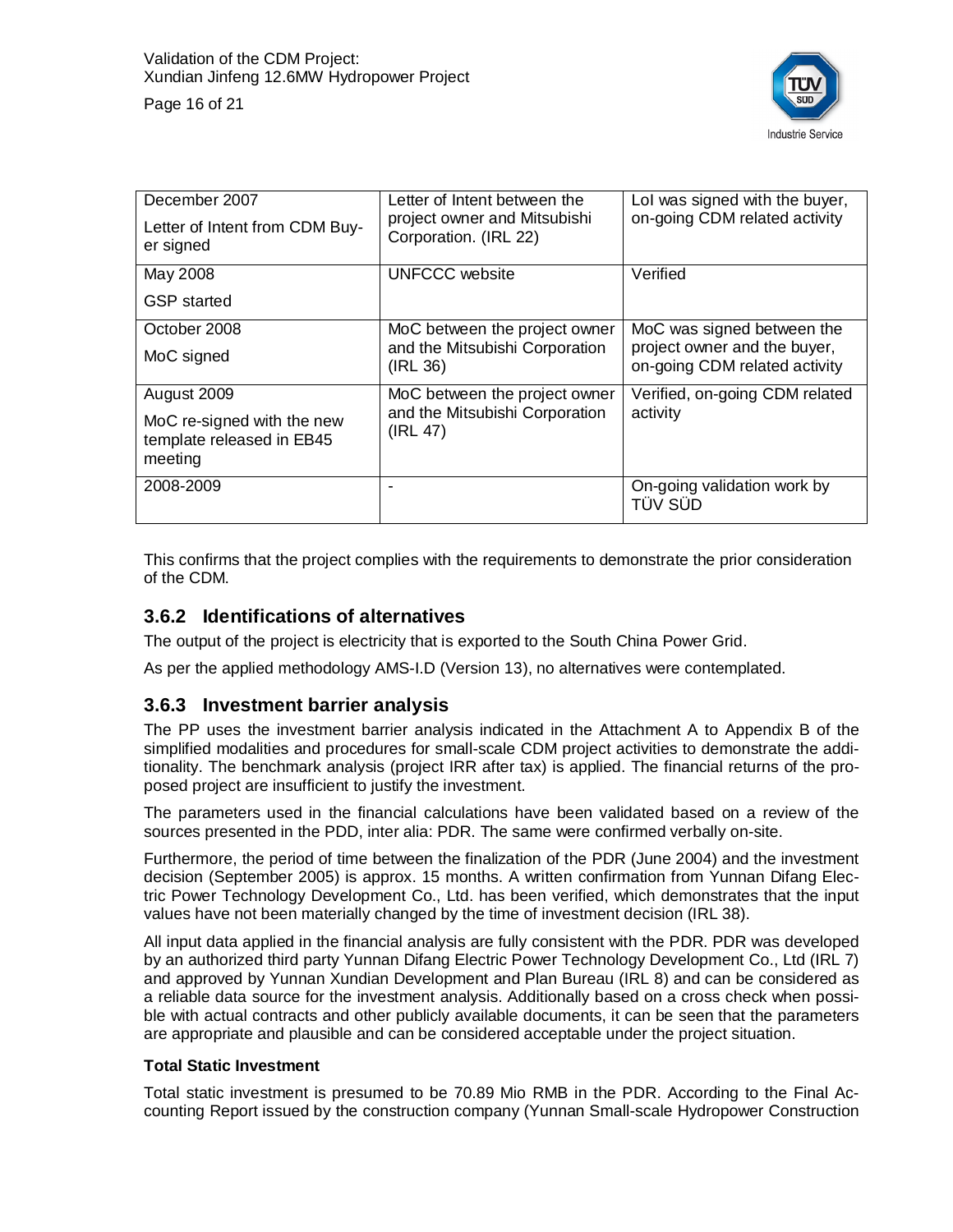Page 17 of 21



Engineering Company) and the supervision organization (Xundian Hui and Dai Autonomous County Water Resources Bureau), the total expenditure is 70.81 Mio RMB, slightly lower than the PDR estimate. After applying this real figure in the IRR calculation, the project IRR after tax would be 6.98%, still much lower than the benchmark of 8%. Hence, the assumed value in PDR/PDD financial analysis is considered as appropriate.

#### **Annual O&M costs**

The annual O&M costs equal about 2.4% of the total static investment, lower than the average of 2.5% based on TÜV SÜD's internal statistics. Furthermore, according to the signed the O&M Contract (IRL 31), the project owner will pay for the operation costs of 1.7 Mio RMB per year, which is higher than the PDR estimate of 1.68 Mio RMB. Therefore, the audit team confirms that, according to above considerations, the annual O&M costs as stated by the PPs in the investment analysis are reasonable and acceptable during the assessment.

#### **Annual power output**

As per PDR, the total power generation is 55,365 MWh per year and the annual operation hours are 4394h, which are designed based on the historical annual runoff, the deviation coefficient of runoff and power network load. According to the statistic from 2008 China Water Resource Yearbook, the average operation hours of small scale hydropower plants in Yunnan Province is 3697h. The operation hours of the project are 4394h, higher than the observed average value, and thus is considered conservative. In addition, the load factor of 50% has been defined ex-ante in the PDD and is calculated through the annual operation hour 4394h divided by 8760h. The annual operation hour was determined by an authorized third party ordered by the project owner and the value is also same as that supplied to local government when applying for implementation approval (IRL 8). Hence it is no doubt that the estimate of the load factor is in line with the requirement a) and b) mentioned in EB48 annex 11.

The estimated annual power output is 48,334MWh which was calculated by considering the coefficient of effective electricity, auxiliary power consumption as well as line losses. The calculation formula is as follows:

Annual power output=power generation \* coefficient of effective electricity \* (1-auxiliary power consumption rate-line losses rate), i.e. 48,343=55,365\*0.9\*(1-1%-2%)

The same has been verified and cross-checked by the following ways :

- The coefficient of effective electricity is 0.9 which is in line with Chinese Economic Evaluation Code for Small Hydropower Projects. According to this code, the range of 0.8-0.9 is applicable for the project type (i.e. run-of river hydropower stations without regulating ability).
- The rate of the auxiliary power consumption is estimated to be 1% which is in compliance with Chinese Hydroenergy Design Code for Small Hydropower Projects issued by Chinese Ministry of Water Resources (SL76-94, IRL 41)
- Based on 2006 China Electric Power Yearbook page 589, the average line losses of hydropower projects in Yunnan Province is 6.28%. Hence the applied value of 2% is confirmed to be conservative.
- The project was put into operation in January 2009. According to the Power Generation Records of Jan.-July 2009 (IR 45), the maximum monthly power output is 3,710,448 kWh happened in July 2009. It is much lower than the average estimate of the PDR (48,334MWh/12=4,027,833kW).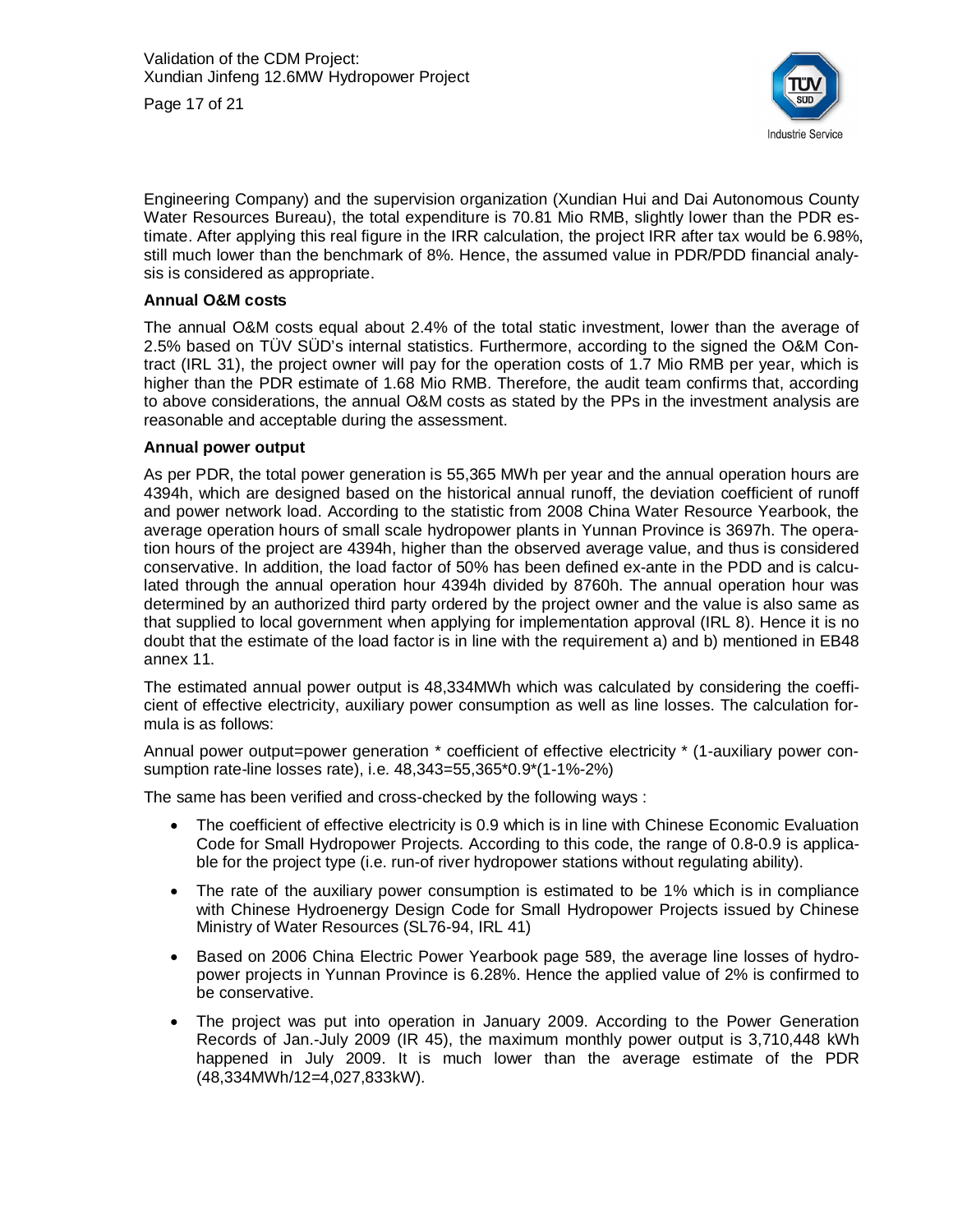Page 18 of 21



 $\bullet$  Even with the total amount of power generation (i.e. 55,365 MWh) being applied for the investment analysis, the project IRR after tax (8.64%) remains below the benchmark and the project is still additional.

From the above considering, the assessment team deems that the projection of annual power output is plausible while the difference between the total power generation and the net power output can be considered acceptable.

#### **Tariff**

The applied tariff in PDR is 0.18 RMB/kWh (without VAT), which has been confirmed by the Power Purchase Agreement (IRL 32) and Power Sales Invoice (IRL 46). It is considered by the audit team as plausible and appropriate in the CDM context.

The benchmark of 10% (project IRR after tax) used for the financial comparison has been obtained from Economic Evaluation Code for Small Hydropower Projects issued by the Ministry of Water Resources of P.R.China issued in 1995 (IRL 25). This value has been confirmed against the source, and the suitability for this project can be confirmed due to Bulletin of Valid Hydropower Technical Standards issued by the Ministry of Water Resources of P.R.China in 2006 ([http://www.mwr.gov.cn/tzgg/qt/20060926000000479251.aspx,](http://www.mwr.gov.cn/tzgg/qt/20060926000000479251.aspx) IRL 37). This proves that the benchmark used is adequate for this project.

Further assumptions presented in the financial analysis inter alia income tax rate and VAT rate have also been reviewed and were found to be appropriate based on Provisional Regulations of the People's Republic of China on Enterprise Income Tax issued by State Council of P.R.China (IRL 27) and Circular of the Ministry of Finance and the State Administration of Taxation on Adjusting VAT Rates for Agricultural Products and Exempting Some Items from VAT Taxation issued by Chinese Ministry of Finance and State Administration of Taxation(IRL 28). This confirms that the underlying assumptions are appropriate for this project.

The sensitivity analysis was analyzed in detail and we herewith confirm that the underlying assumptions, parameters and chosen values are appropriate and that the calculations have been performed correctly.

The financial calculations have been verified and no mistakes have been found. This confirms that the calculations are correct.

#### **3.6.4 Other barrier analysis**

No other barrier analysis (technological barrier, barrier due to prevailing practice and other barriers) were applied for this project.

#### **3.6.5 Common practice analysis**

Not applicable.

#### **3.7 Monitoring plan**

The monitoring plan presented in the PDD complies with the requirements of the applicable methodology. The assessment team has verified all parameters in the monitoring plan against the requirements of the methodology; no relevant deviations have been found.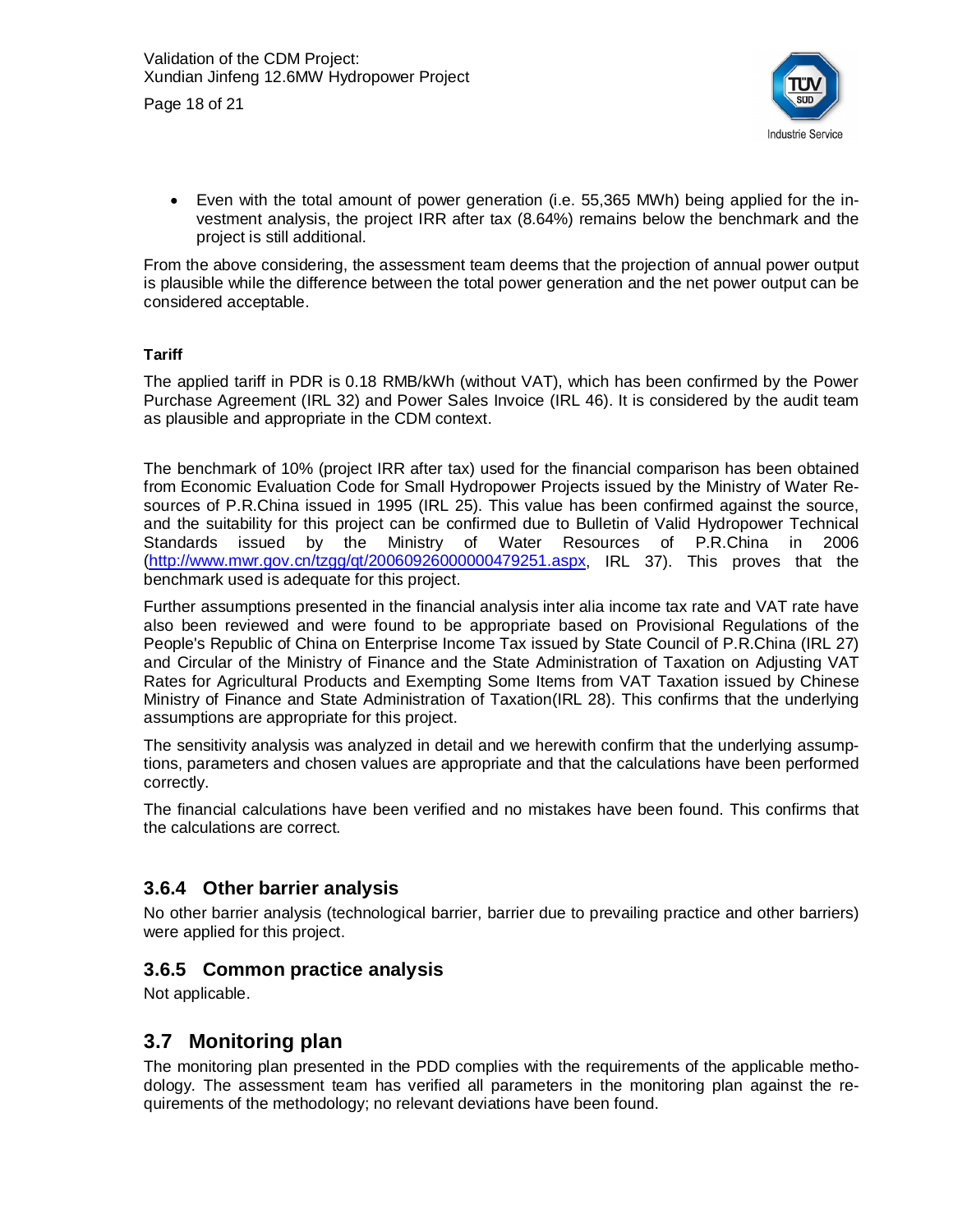Page 19 of 21



The procedures have been reviewed by the assessment team through document review and interviews with the relevant personnel. This information, together with a physical inspection, allows the assessment team to confirm that the proposed monitoring plan is feasible, and within the project design.

The major parameters to be monitored have been discussed with the PPs especially the location of meters, the data management, the quality assurance and quality control procedures to be implemented in the context of the project.

In line with the methodology, the only parameter that needs to be monitored ex-post is the net electricity supplied to the grid by the project activity, which will be continuously measured by national standard power meters, including a main meter installed at the inlet of the substation of the grid company and a back-up meter installed at the exit of the project substation. Both meters belong to the project owner and the accuracy for each will not exceed 0.5%. The meters will be calibrated periodically in accordance with the Technical Administrative Code of Electric Energy Metering (DL/T448-2000). In addition, the monitoring data could be cross-checked by electricity sales receipts. Therefore, we find that the PPs will be able to implement the monitoring plan and the emission reductions achieved can be reported ex-post and verified.

#### **3.8 Sustainable development**

The LoA of the Host Country presented a statement that the project contributes to the sustainable development of the Host Party.

#### **3.9 Local stakeholder consultation**

The relevant local stakeholders have been invited via broadcast and questionnaires (IRL 17) were distributed to collect the comments. The assessment team has reviewed the documentation in order to validate the inclusion of relevant stakeholders and using the local expertise, it can be confirmed that the communication method used to invite the stakeholders was considered appropriate. The summary of comments presented in the PDD has been verified with the documentation of the stakeholder consultation and is found to be complete.

Comments presented by the local stakeholders have been taken into account by the PPs. This has also been verified with information obtained during interviews.

Hence the local stakeholder consultation has been adequately performed according to the CDM requirements.

#### **3.10 Environmental impacts**

The project participants ordered Yunnan University to conduct an environmental impact assessment for this project activity (IRL 10). The assessment team reviewed the documentation of the presented information. The Environmental Impact Assessment Report (IRL 10) and Approval of Environmental Impact Assessment Report (IRL 11) confirm the correctness of the approach used by the PPs. We conclude that the PPs followed the requirements of the host country in regards to environmental impacts.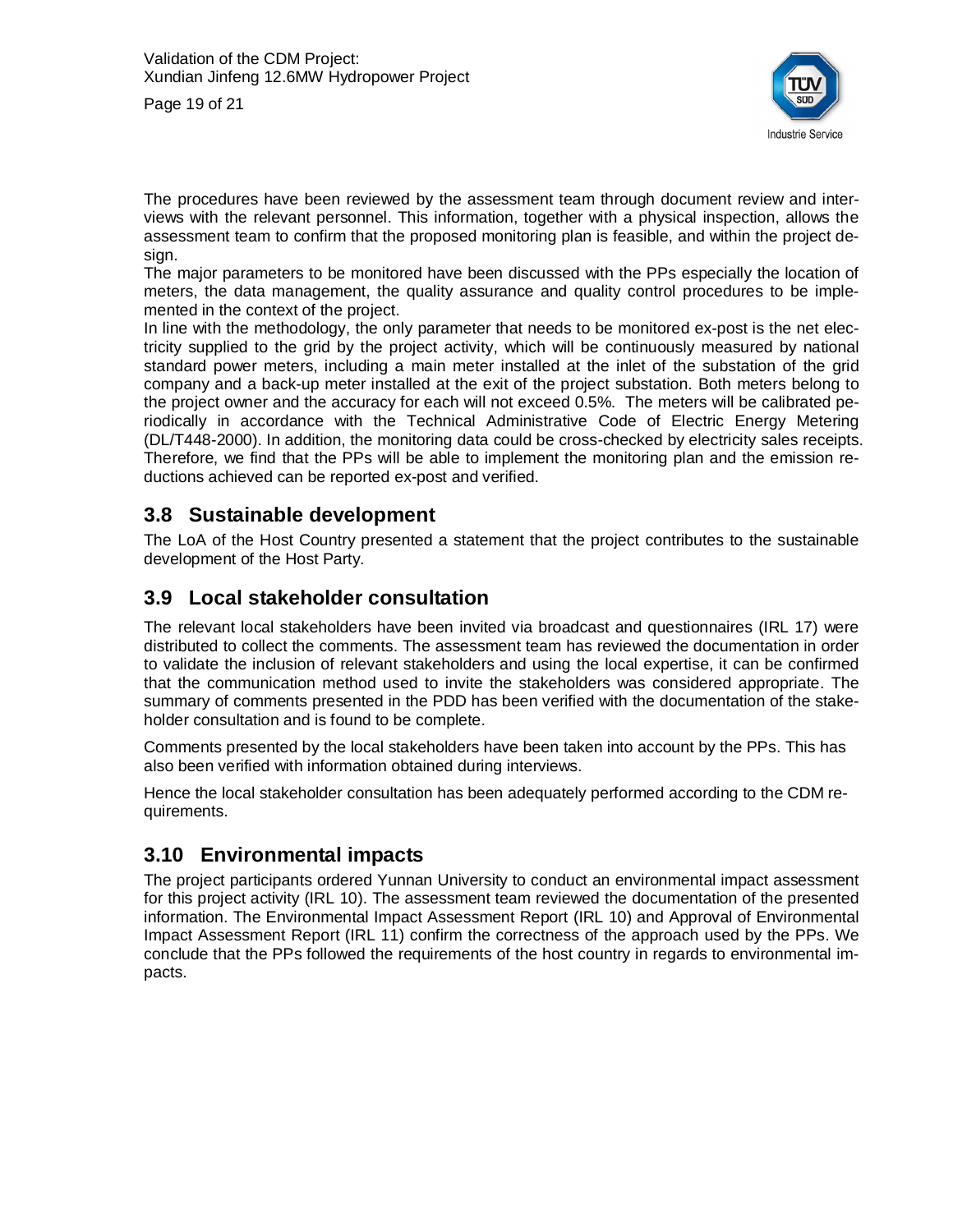Page 20 of 21



## **4 COMMENTS BY PARTIES, STAKEHOLDERS AND NGOS**

TÜV SÜD published the project documents on the UNFCCC website by installing a link to TÜV SÜD's own website, and invited comments by affected Parties, stakeholders, and non-governmental organisations during a 30 day period.

The following table presents all gathered key information:

| webpage:                                                      |                                                                                                |  |  |  |  |
|---------------------------------------------------------------|------------------------------------------------------------------------------------------------|--|--|--|--|
|                                                               | http://www.netinform.net/KE/Wegweiser/Guide2_3.aspx?ID=4904&Ebene1_ID=26&Ebene2_ID=1511&mode=0 |  |  |  |  |
| Starting date of the global stakeholder consultation process: |                                                                                                |  |  |  |  |
| 2008-05-20                                                    |                                                                                                |  |  |  |  |
| <b>Issues raised:</b><br><b>Comment submitted by:</b>         |                                                                                                |  |  |  |  |
| None                                                          |                                                                                                |  |  |  |  |
| Response by TÜV SÜD:                                          |                                                                                                |  |  |  |  |
|                                                               |                                                                                                |  |  |  |  |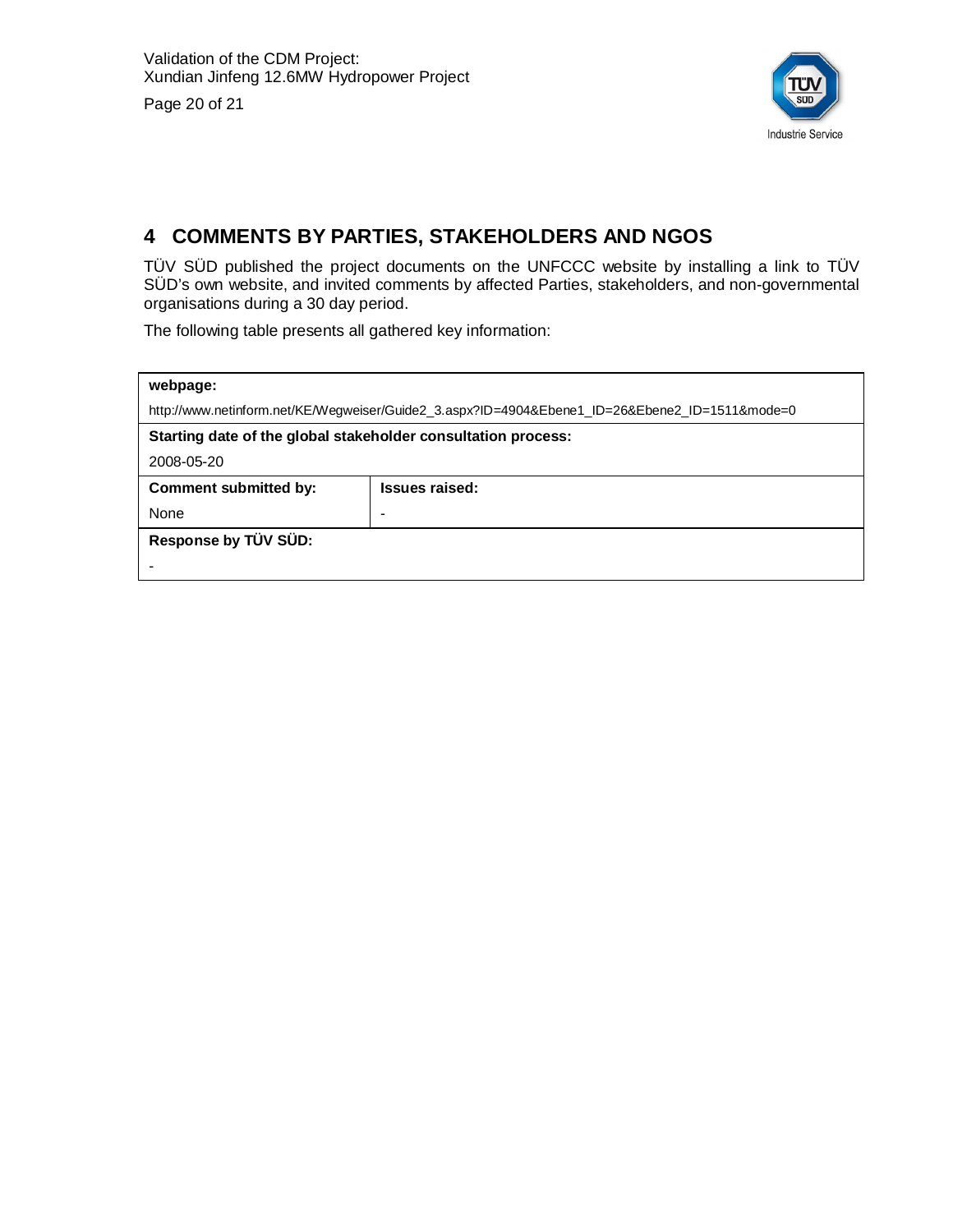Page 21 of 21



## **5 VALIDATION OPINION**

TÜV SÜD has performed a validation of the following proposed CDM project activity:

Xundian Jinfeng 12.6MW Hydropower Project

Standard auditing techniques have been used for the validation of the project. Methodology-specific customized checklists and protocol for the project have been prepared to carry out the audit in order to present the outcome in a transparent and comprehensive manner.

The review of the project design documentation, subsequent follow-up interviews and further verification of references have provided TÜV SÜD with sufficient evidence to determine the fulfilment of stated criteria in the protocol. In our opinion, the project meets all relevant UNFCCC requirements for the CDM. Therefore, TÜV SÜD will recommend the project for registration by the CDM Executive Board.

An analysis as provided by the applied methodology demonstrates that the proposed project activity is not a likely baseline scenario. Emission reductions attributable to the project are additional to any that would occur in the absence of the project activity. Given that the project is implemented as designed, the project is likely to achieve the estimated amount of emission reductions as specified within the final PDD version.

The validation is based on the information made available to us, as well as the engagement conditions detailed in this report. The validation has been performed following the VVM requirements. The single purpose of this report is its use during the registration process as part of the CDM project cycle. TÜV SÜD can therefore not be held liable by any party for decisions made, or not made, based on the validation opinion beyond that purpose.

Munich, 29-09-2009

Beijing, 29-09-2009

\_\_\_\_\_\_\_\_\_\_\_\_\_\_\_\_\_\_\_\_\_\_\_\_\_\_\_\_\_\_\_\_\_\_\_

Thomas Kleiser Certification Body "climate and energy" TÜV SÜD Industrie Service GmbH

L'u Xiasyam

\_\_\_\_\_\_\_\_\_\_\_\_\_\_\_\_\_\_\_\_\_\_\_\_\_\_\_\_\_\_\_\_\_\_\_

Xiaoyan Liu Assessment Team Leader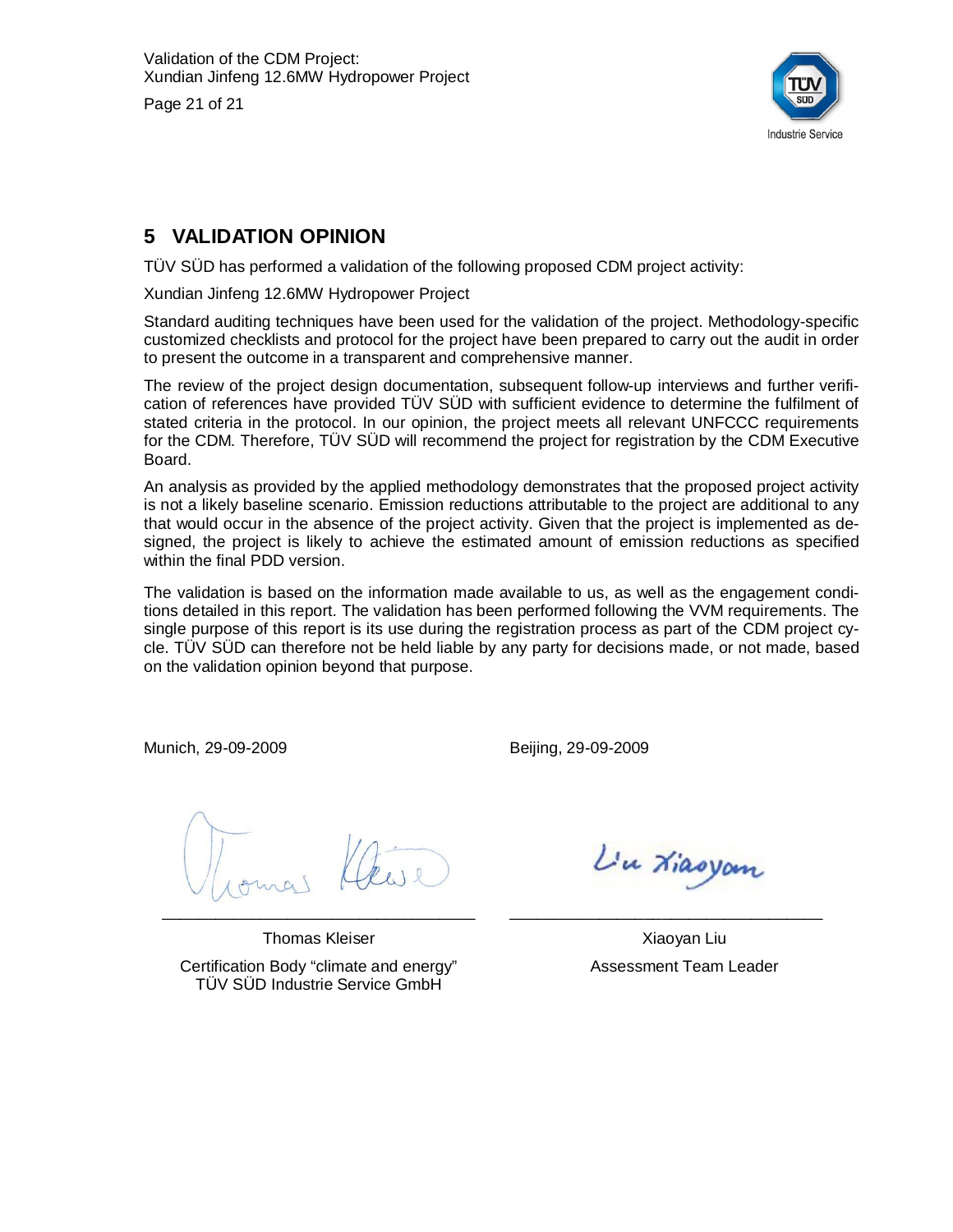

## **Annex 1: Validation Protocol**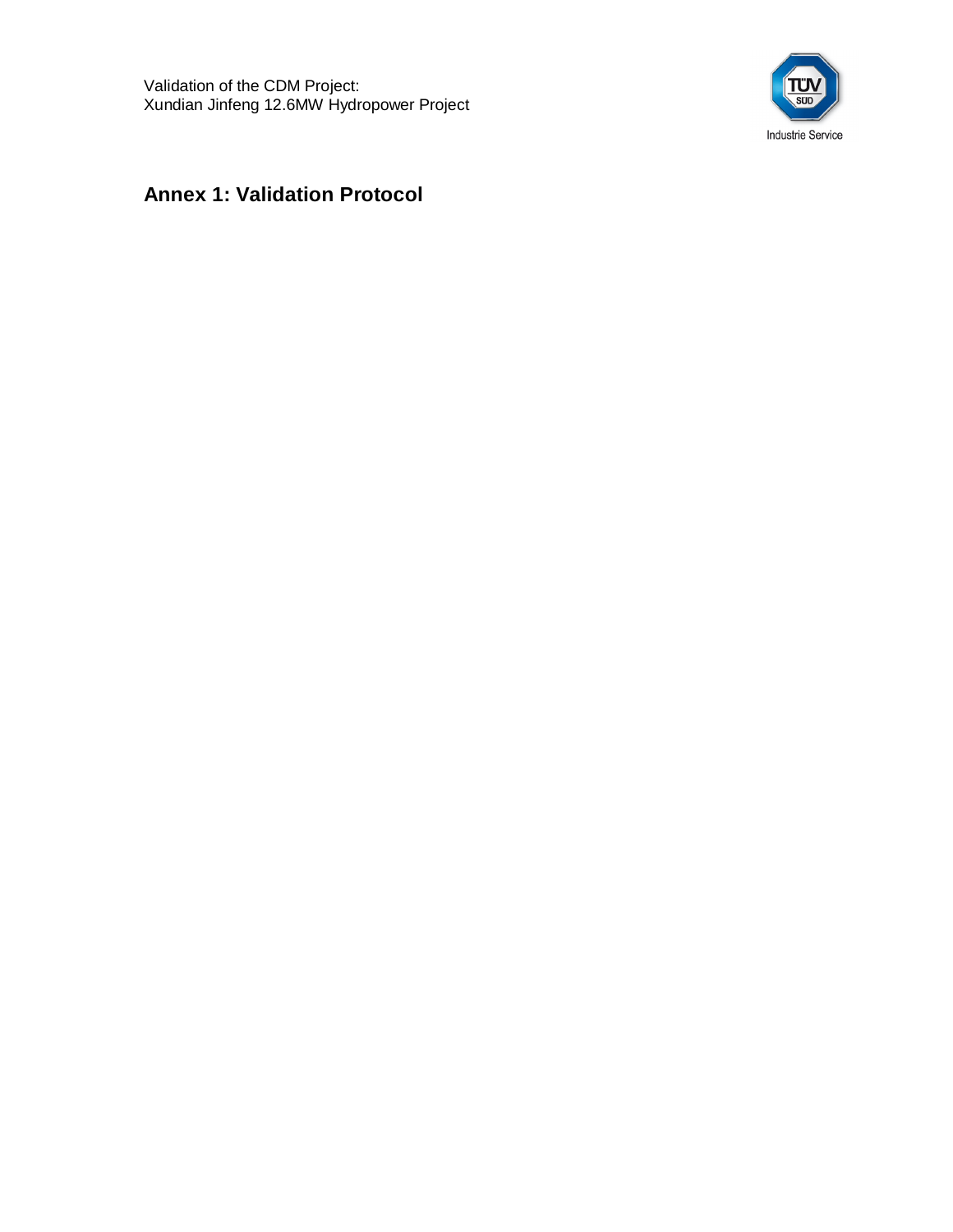

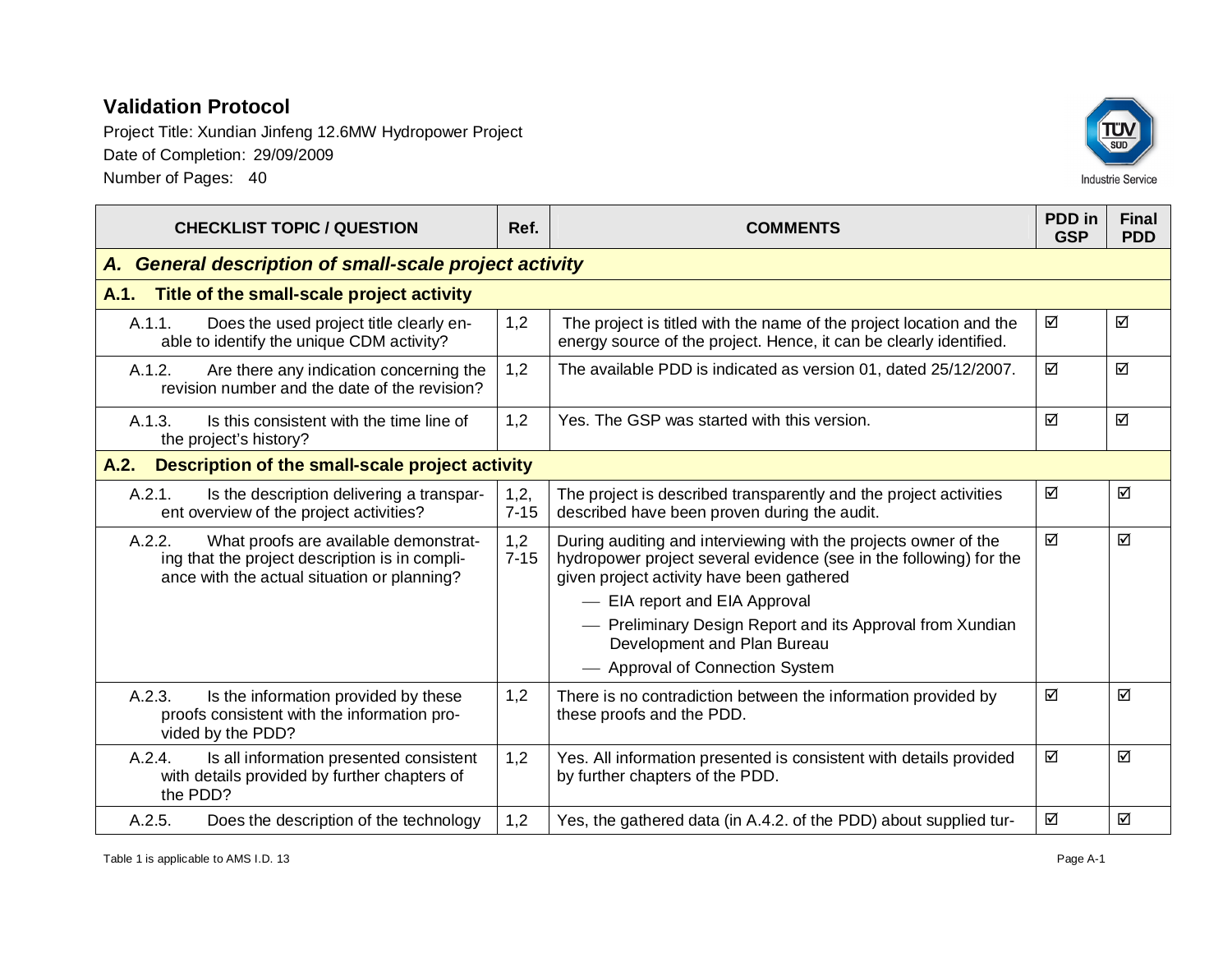Project Title: Xundian Jinfeng 12.6MW Hydropower Project Date of Completion: 29/09/2009 Number of Pages: 40



| <b>CHECKLIST TOPIC / QUESTION</b>                                                                                                                                           | Ref.        | <b>COMMENTS</b>                                                                                                                                                                                                                                                                                                               | PDD in<br><b>GSP</b> | <b>Final</b><br><b>PDD</b> |  |
|-----------------------------------------------------------------------------------------------------------------------------------------------------------------------------|-------------|-------------------------------------------------------------------------------------------------------------------------------------------------------------------------------------------------------------------------------------------------------------------------------------------------------------------------------|----------------------|----------------------------|--|
| to be applied provide sufficient and transpar-<br>ent input to evaluate its impact on the green-<br>house gas balance?                                                      |             | bines and generators give sufficient and transparent information<br>on its impact on the GHG balance.                                                                                                                                                                                                                         |                      |                            |  |
| A.2.6.<br>Is the brief explanation how the project<br>will reduce greenhouse gas emission trans-<br>parent and suitable?                                                    | 1,2         | The project activity (hydro-power plant) will replace electricity from<br>the South China grid, which is predominated by coal-fired thermal<br>power plants. Thus, GHG emissions will be reduced.                                                                                                                             | ☑                    | ☑                          |  |
| <b>Project participants</b><br>A.3.                                                                                                                                         |             |                                                                                                                                                                                                                                                                                                                               |                      |                            |  |
| A.3.1.<br>Is the form required for the indication of<br>project participants correctly applied?                                                                             | 1,2         | The form is correctly applied.                                                                                                                                                                                                                                                                                                | ☑                    | ☑                          |  |
| A.3.2.<br>Is the participation of the listed entities<br>or Parties confirmed by each one of them?                                                                          | 1,2         | The LoA issued by China and Japan together with MoC counter-<br>signed by both parties have been delivered to the DOE.                                                                                                                                                                                                        | ☑                    | ☑                          |  |
| A.3.3.<br>Is all information on participants / Par-<br>ties provided in consistency with details pro-<br>vided by further chapters of the PDD (in par-<br>ticular annex 1)? | 1,2         | Yes, it is. Yunnan Xudong Phosphate Chemical Group Jinfeng<br>Power Generation Co., Ltdand Mitsubishi Corporation are the<br>project participants.                                                                                                                                                                            | ☑                    | ☑                          |  |
| Technical description of the small-scale project activity<br>A.4.                                                                                                           |             |                                                                                                                                                                                                                                                                                                                               |                      |                            |  |
| Location of the small-scale project activity<br>A.4.1.                                                                                                                      |             |                                                                                                                                                                                                                                                                                                                               |                      |                            |  |
| A.4.1.1.<br>Does the information provided on<br>the location of the project activity allow for a<br>clear identification of the site(s)?                                    | 1,2         | The project location could be clearly identified according to the<br>PDD. The proposed project is in Fengyi Village and Jinyuan Vil-<br>lage, which located in Xundian County Yunnan Province, PR<br>China. It has east longitude of 103°06'35" and north latitude of<br>25°52'35".<br><b>Corrective Action Request No.1.</b> | GAR <sub>1</sub>     | ☑                          |  |
|                                                                                                                                                                             |             | No Chinese should be used in the maps.                                                                                                                                                                                                                                                                                        |                      |                            |  |
| A.4.1.2.<br>How is it ensured and/or demon-<br>strated, that the project proponents can im-                                                                                 | 1,2<br>8,11 | The project approval issued by Yunnan Xundian Dvelopment and<br>Plan Bureau and the EIA approval issued by Kunming EPB dem-                                                                                                                                                                                                   | ☑                    | ☑                          |  |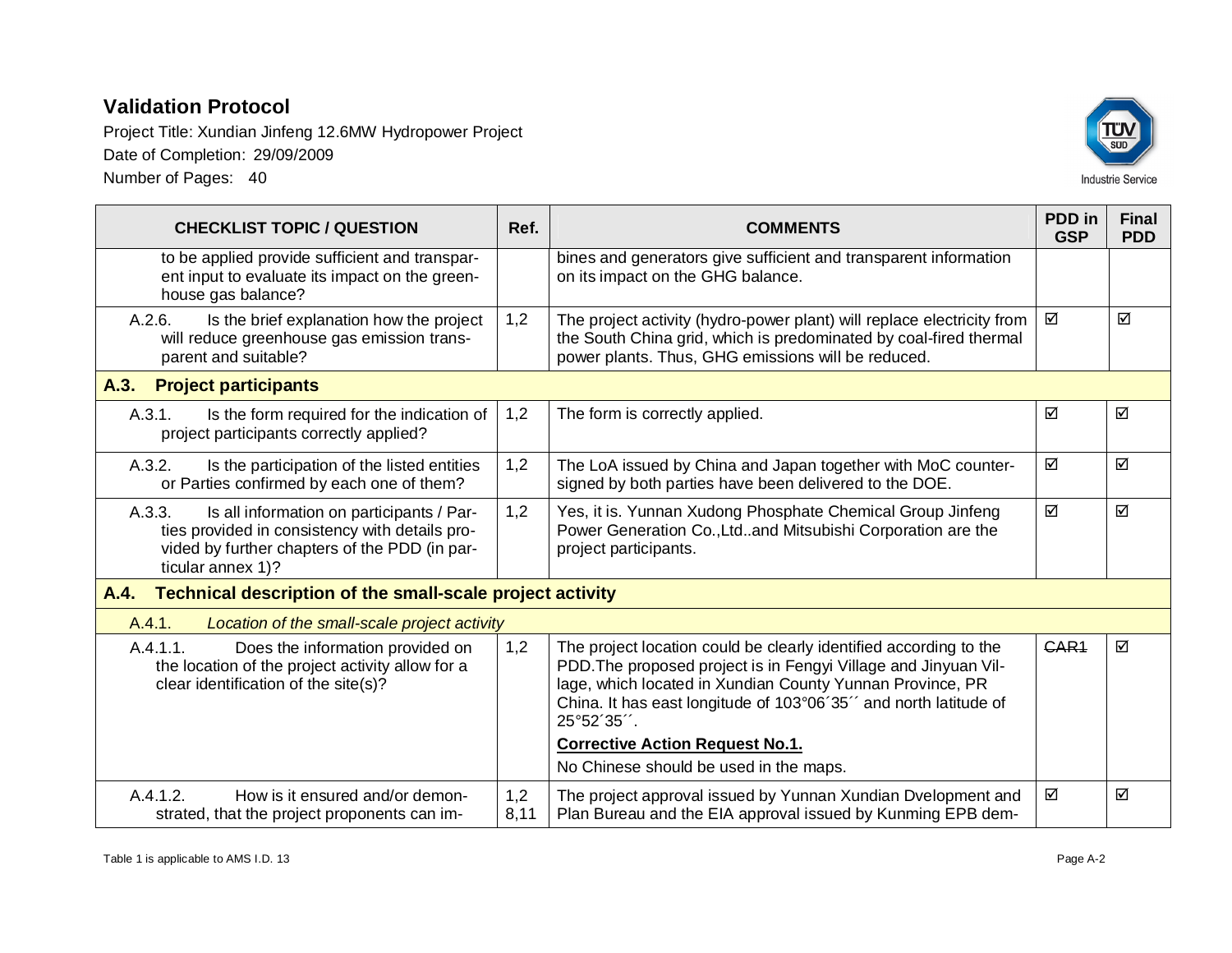Project Title: Xundian Jinfeng 12.6MW Hydropower Project Date of Completion: 29/09/2009 Number of Pages: 40



**CHECKLIST TOPIC / QUESTION Ref. COMMENTS PDD in GSP Final PDD** plement the project at this site (ownership, licenses, contracts etc.)? onstrate that the project proponent can implement the project at this site. A.4.2. *Type and category(ies) and technology/measure of the small-scale project activity* A.4.2.1. To which type(s) does the project activity belong to? Is the type correctly identified and indicated? 1,2 Type 1- Renewable Energy Project, The type is correctly identified and indicated in the PDD.  $\boxtimes$   $\boxtimes$ A.4.2.2. To which category (ies) does the project activity belong to? Is the category correctly identified and indicated? 1,2 Category I.D. - Grid connected renewable electricity generation. The category is correctly identified and indicated in the PDD.  $\boxtimes$   $\boxtimes$ A.4.2.3. Does the technical design of the project activity reflect current good practices? 1,2 Yes. The technical design of the project activity reflects current good practices.  $\boxtimes$   $\boxtimes$ A.4.2.4. Does the implementation of the project activity require any technology transfer from Annex-I-countries to the host country (ies)? 1,2 The proposed project adopts domestic technologies and equipment. There is no technology transfer required.  $\overline{M}$   $\overline{M}$ A.4.2.5. Is the technology implemented by the project activity environmentally safe? 1,2 10 **Corrective Action Request No.2.** According to the SSC PDD guidelines, this section should include the statement of how environmentally safe the project is.  $GAR2$   $\Box$ A.4.2.6. Is the information provided in compliance with actual situation or planning? 1,2 14 The type of the turbines and generators provided in the PDD is not in compliance with purchasing agreement and name plate. **Corrective Action Request No.3.** The information provided in PDD should be corrected according to the purchasing agreement and name plate  $GAR3$   $\Box$ A.4.2.7. Does the project use state of the art technology and / or does the technology result in a significantly better performance than any commonly used technologies in the 1,2 Yes, the project uses state of the art technology.  $\Box$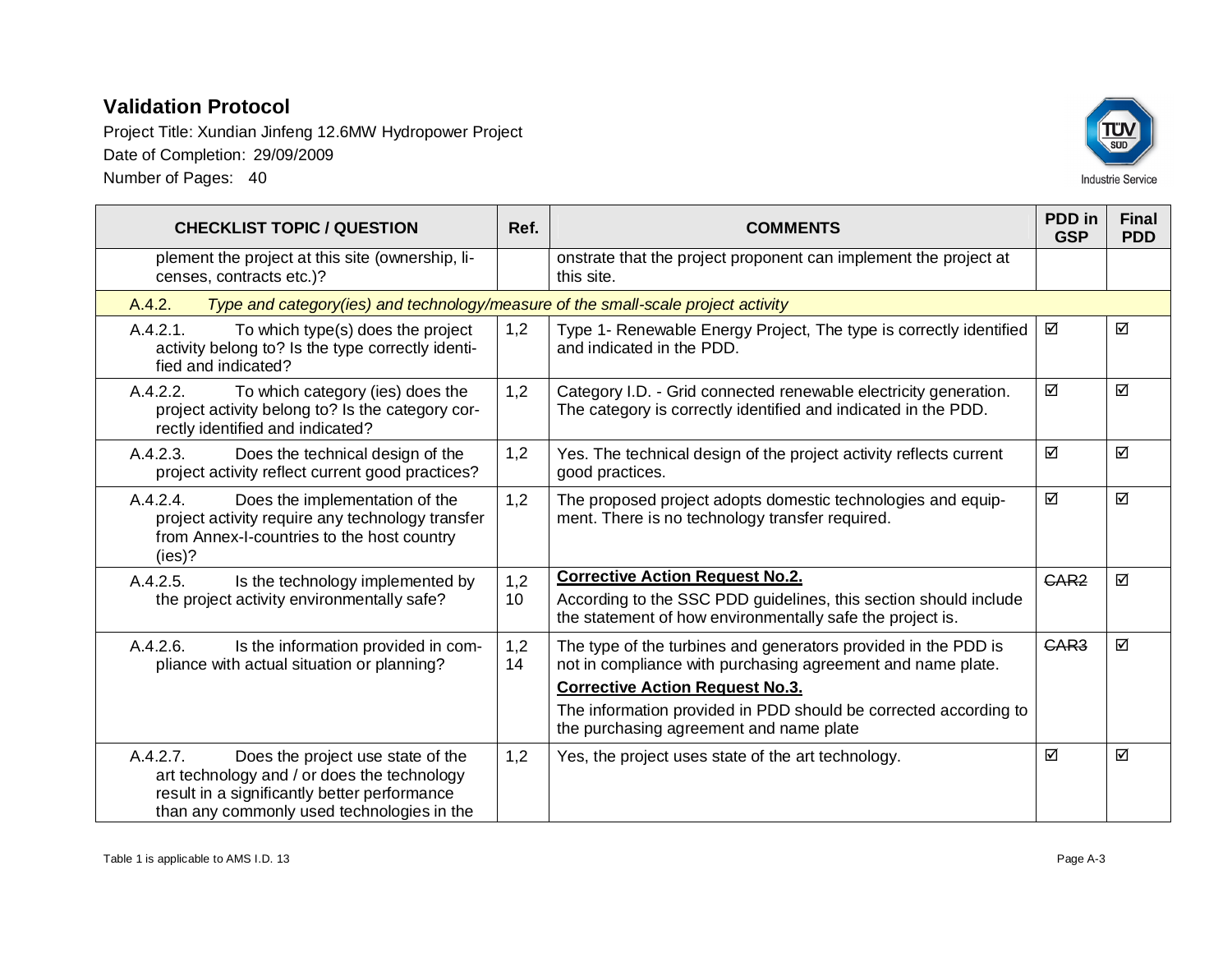

| <b>CHECKLIST TOPIC / QUESTION</b>                                                                                                                                     | Ref.             | <b>COMMENTS</b>                                                                                                                                                                                                                                                                                | PDD in<br><b>GSP</b> | <b>Final</b><br><b>PDD</b> |
|-----------------------------------------------------------------------------------------------------------------------------------------------------------------------|------------------|------------------------------------------------------------------------------------------------------------------------------------------------------------------------------------------------------------------------------------------------------------------------------------------------|----------------------|----------------------------|
| host country?                                                                                                                                                         |                  |                                                                                                                                                                                                                                                                                                |                      |                            |
| A.4.2.8.<br>Is the project technology likely to<br>be substituted by other or more efficient tech-<br>nologies within the project period?                             | 1,2              | No, the project technology is not likely to be substituted by other<br>or more efficient technologies within the project period.                                                                                                                                                               | ☑                    | ☑                          |
| A.4.2.9.<br>Does the project require extensive<br>initial training and maintenance efforts in order<br>to be carried out as scheduled during the pro-<br>ject period? | 1,2<br>16        | Yes, the training program has been designed for the power plant<br>staff regarding operational knowledge and maintenance regula-<br>tion. The related documents have been reviewed by the auditor.                                                                                             | ☑                    | ☑                          |
| Is information available on the de-<br>A.4.2.10.<br>mand and requirements for training and main-<br>tenance?                                                          | 1,2<br>16        | Yes, information on the demand and requirements for training and<br>maintenance is available is the PDD.                                                                                                                                                                                       | ☑                    | ☑                          |
| A.4.2.11.<br>Is a schedule available for the im-<br>plementation of the project and are there any<br>risks for delays?                                                | 1,2<br>7,9<br>15 | The construction has been completed. There is no delay till the<br>on-site visit.<br>See B.5.14. Corrective Action Request No.7                                                                                                                                                                | GAR <sub>6</sub>     | ☑                          |
| A.4.3.<br>Estimated amount of emission reductions over the chosen crediting period                                                                                    |                  |                                                                                                                                                                                                                                                                                                |                      |                            |
| A.4.3.1.<br>Is the form required for the indica-<br>tion of projected emission reductions correctly<br>applied?                                                       | 1,2              | <b>Corrective Action Request No.4.</b><br>According to Guidelines for completing the simplified project de-<br>sign document (Version 05) the 2 <sup>nd</sup> column head should be cor-<br>rected as "Estimation of annual emission reductions in tonnes of<br>CO <sub>2</sub> e <sup>n</sup> | GAR4                 | ☑                          |
| A.4.3.2.<br>Are the figures provided consistent<br>with other data presented in the PDD?                                                                              | 1,2              | The provided figures are consistent with data presented in other<br>sections of the PDD.                                                                                                                                                                                                       | ☑                    | ☑                          |
| Are the figures consistent with the<br>A.4.3.3.<br>small-scale criteria for the used Type?                                                                            | 1,2              | Yes. The installed capacity of the hydropower project is 12.6MW,<br>less than the limit of 15MW for a small-scale CDM project.                                                                                                                                                                 | ☑                    | ☑                          |
| A.4.4.<br>Public funding of the small-scale project activity                                                                                                          |                  |                                                                                                                                                                                                                                                                                                |                      |                            |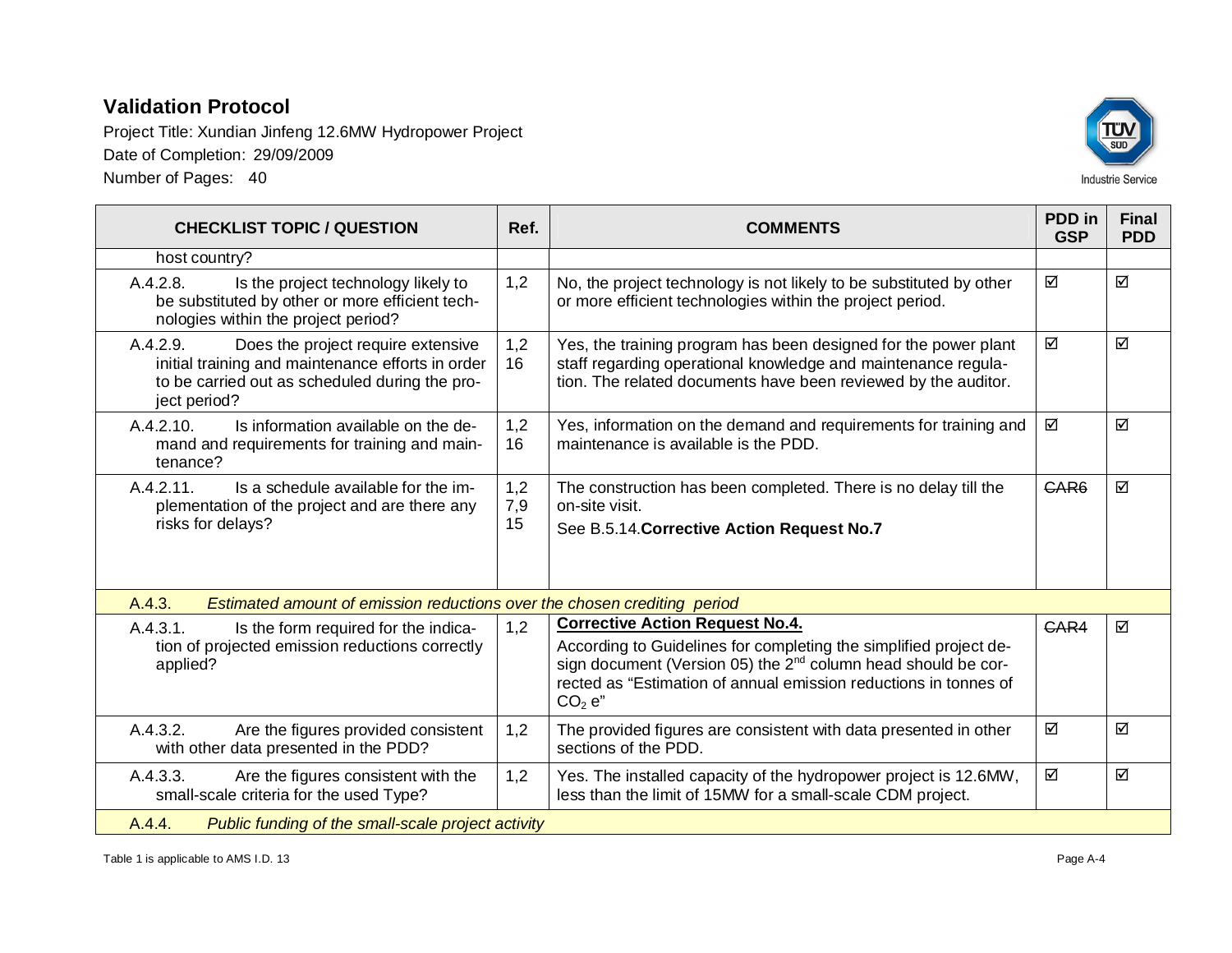Project Title: Xundian Jinfeng 12.6MW Hydropower Project Date of Completion: 29/09/2009 Number of Pages: 40



| <b>CHECKLIST TOPIC / QUESTION</b>                                                                                                                                                                                                                                             | Ref.                                                                                                              | <b>COMMENTS</b>                                                                                                                                                                                                                                                                                                     |                                                                   | PDD in<br><b>GSP</b> | <b>Final</b><br><b>PDD</b> |  |
|-------------------------------------------------------------------------------------------------------------------------------------------------------------------------------------------------------------------------------------------------------------------------------|-------------------------------------------------------------------------------------------------------------------|---------------------------------------------------------------------------------------------------------------------------------------------------------------------------------------------------------------------------------------------------------------------------------------------------------------------|-------------------------------------------------------------------|----------------------|----------------------------|--|
| A.4.4.1.<br>Is the information provided on pub-<br>lic funding provided in compliance with the ac-<br>tual situation or planning as available by the<br>project participants?                                                                                                 | 1,2                                                                                                               | Yes. There is no public funding necessary; all costs are covered<br>by bank loans and private equity.                                                                                                                                                                                                               |                                                                   | ☑                    | ☑                          |  |
| A.4.4.2.<br>Is all information provided consis-<br>tent with the details given in remaining chap-<br>ters of the PDD (in particular annex 2)?                                                                                                                                 | 1,2                                                                                                               | The statements are consistent within the PDD.                                                                                                                                                                                                                                                                       |                                                                   | ☑                    | ☑                          |  |
| A.4.5.                                                                                                                                                                                                                                                                        | Confirmation that the small-scale project activity is not a debundled component of a large scale project activity |                                                                                                                                                                                                                                                                                                                     |                                                                   |                      |                            |  |
| A.4.5.1.<br>Is there a registered small-scale<br>CDM project activity or an application to regis-<br>ter another small-scale CDM project activity:<br>with the following characteristics:                                                                                     | 1,2                                                                                                               | Debundling checklist<br>the same project participants?<br>In the same project category and technolo-<br>gy/measure?<br>Registered within previous two years? Or in<br>registration process?<br>Whose boundary is within 1 km of the<br>project boundary of the small scale project<br>activity under consideration? | Yes / No<br><b>No</b><br><b>No</b><br>$\overline{N}$<br><b>No</b> | ☑                    | ☑                          |  |
| A.4.5.2.<br>If the answer to all the above ques-<br>tion is 'Yes' then does the total size of the<br>small scale project activity combined with pre-<br>viously registered small scale CDM project ac-<br>tivity exceeds the limits of small scale CDM<br>project activities? | 1,2                                                                                                               | N/A                                                                                                                                                                                                                                                                                                                 |                                                                   | ☑                    | ☑                          |  |
| <b>B. Application of a baseline and monitoring methodology</b>                                                                                                                                                                                                                |                                                                                                                   |                                                                                                                                                                                                                                                                                                                     |                                                                   |                      |                            |  |
| B.1.                                                                                                                                                                                                                                                                          |                                                                                                                   | Title and reference of the approved baseline and monitoring methodology applied to the small-scale project activity                                                                                                                                                                                                 |                                                                   |                      |                            |  |
| B.1.1.1. Are reference number, version number,                                                                                                                                                                                                                                | 1,2                                                                                                               | The applicable Small Scale baseline methodology I.D. "Grid con-                                                                                                                                                                                                                                                     |                                                                   | ☑                    | ☑                          |  |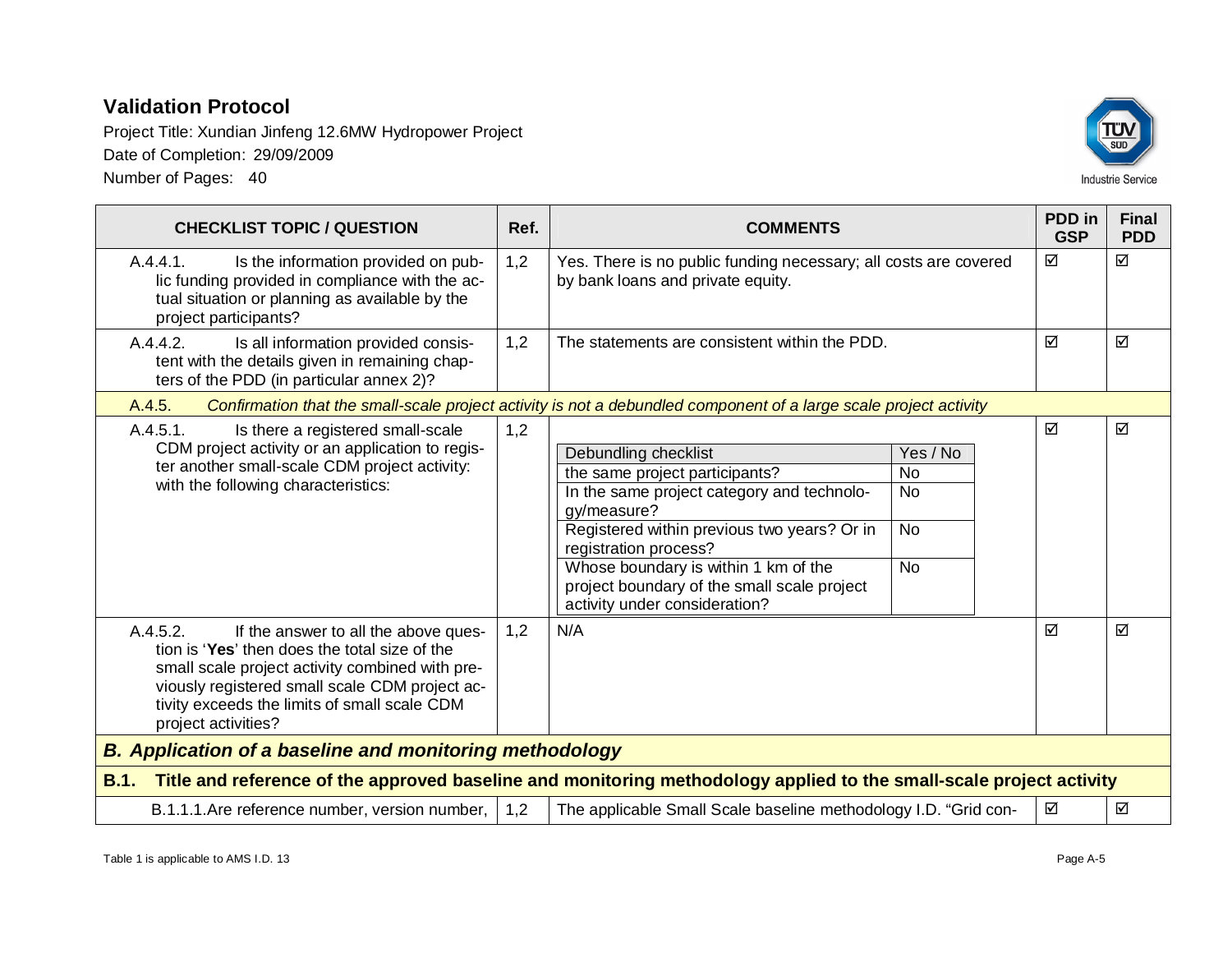Project Title: Xundian Jinfeng 12.6MW Hydropower Project Date of Completion: 29/09/2009 Number of Pages: 40



**CHECKLIST TOPIC / QUESTION Ref. COMMENTS PDD in GSP Final PDD** and title of the baseline and monitoring methodology clearly indicated? nected renewable electricity generation" (version 13) and "Tool to Calculate the Emission Factor for an Electricity System" (version 01) are clearly indicated. B.1.1.2. Is the applied version the most recent one and / or is this version still applicable? 1,2 At the time of validation, AMS.I.D (version 13) has been the most recent one. **Corrective Action Request No.5.** The latest version of "Tool to Calculate the Emission Factor for an Electricity System" is V01.1; please revise in the PDD accordingly.  $GAR5$   $\Box$ **B.2. Justification of the choice of the project category** B.2.1. Is the applied methodology considered the most appropriate one? 1,2 Yes. The applied methodology is considered to be the most appropriate one. According to the General Guidance of CDM-EB Indicative Simplified Baseline and Monitoring Methodologies for Selected Smallscale CDM Project Activity Categories, the installed capacity of proposed project is 12.6MW which is satisfied with the eligibility limit of 15MW for a small-scale CDM project activity.  $\boxdot$  । ज B.2.1.1. Criterion 1: This category comprises renewable energy generation units, such as photovoltaics, hydro, tidal/wave, wind, geothermal and renewable biomass, that supply electricity to and/or displace electricity from an electricity distribution system that is or would have been supplied by at least one fossil fuel fired generating unit. 1,2 Applicability checklist Yes / No / NA Criterion discussed in the PDD? Yes Compliance provable? The Mess Compliance verified? Yes  $\overline{M}$   $\overline{M}$ B.2.1.2. Criterion 2: If the unit added has both renewable and non-renewable compo-1,2  $\qquad \qquad \vert \Box \qquad \vert \Box \qquad \vert \Box$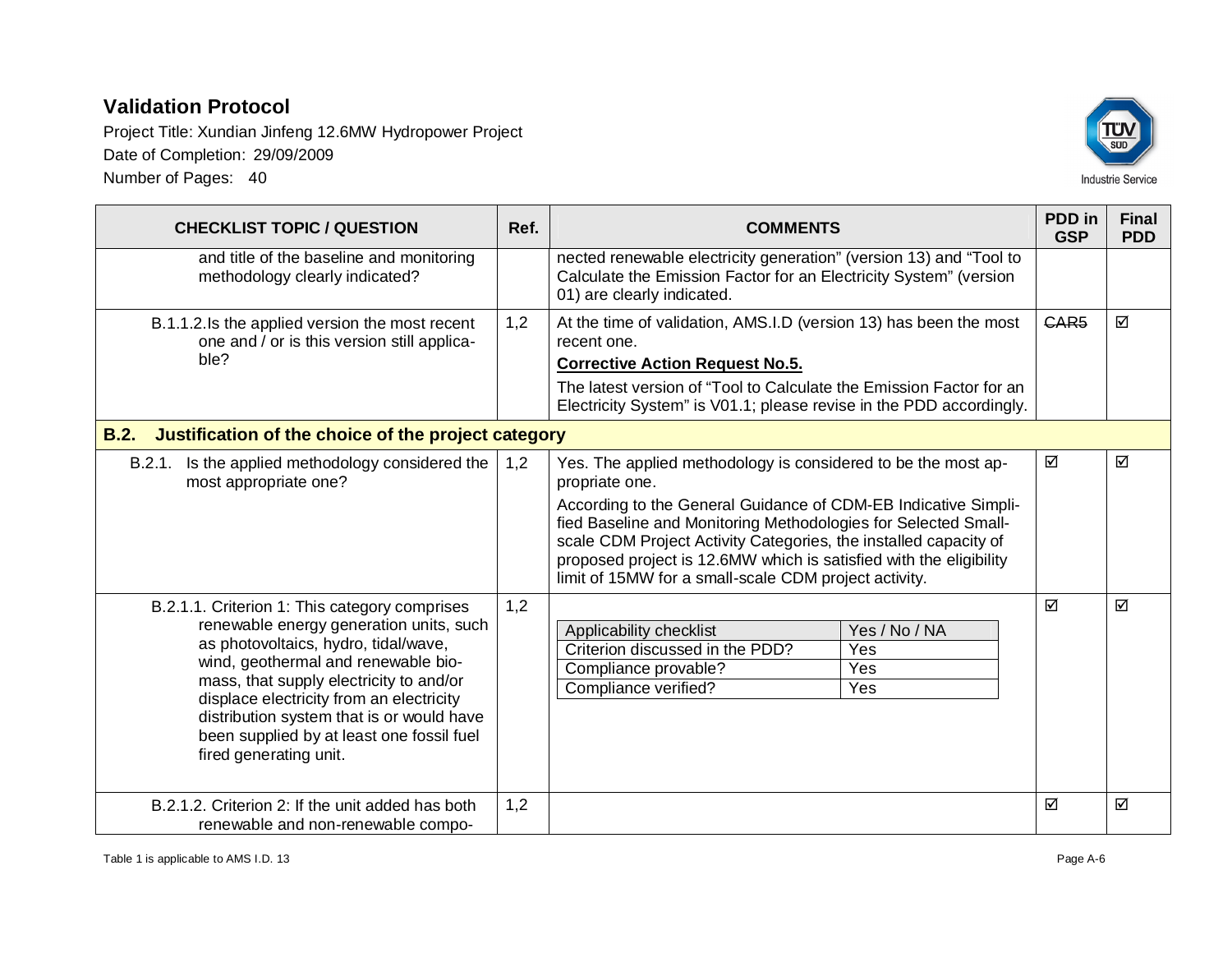Project Title: Xundian Jinfeng 12.6MW Hydropower Project Date of Completion: 29/09/2009 Number of Pages: 40



**CHECKLIST TOPIC / QUESTION Ref. COMMENTS PDD in GSP Final PDD** nents (e.g.. a wind/diesel unit), the eligibility limit of 15MW for a small-scale CDM project activity applies only to the renewable component. If the unit added co-fires fossil fuel, the capacity of the entire unit shall not exceed the limit of 15MW. Applicability checklist Yes / No / NA Criterion discussed in the PDD? NA Compliance provable? NA Compliance verified? NA B.2.1.3. Criterion 3: Combined heat and power (co-generation) systems that supply electricity to and/or displace electricity from a grid are **not** included in this category. 1,2 Applicability checklist **Yes / No / NA** Criterion discussed in the PDD? NA Compliance provable? | NA Compliance verified? 
NA  $\overline{M}$   $\overline{M}$ B.2.1.4. Criterion 4: In the case of project activities that involve the addition of renewable energy generation units at an existing renewable power generation facility, the added capacity of the units added by the project should be lower than 15 MW and should be physically distinct from the existing units. 1,2 Applicability checklist Yes / No / NA Criterion discussed in the PDD? NA Compliance provable? NA Compliance verified? NA  $\overline{M}$   $\overline{M}$ B.2.1.5. Criterion 5: Project activities that seek to retrofit or modify an existing facility for renewable energy generation are included in this category. To qualify as a small scale project, the total output of the modified or retrofitted unit shall not 1,2 Applicability checklist **Yes / No / NA** Criterion discussed in the PDD? NA Compliance provable? 
NA Compliance verified? NA  $\overline{M}$   $\overline{M}$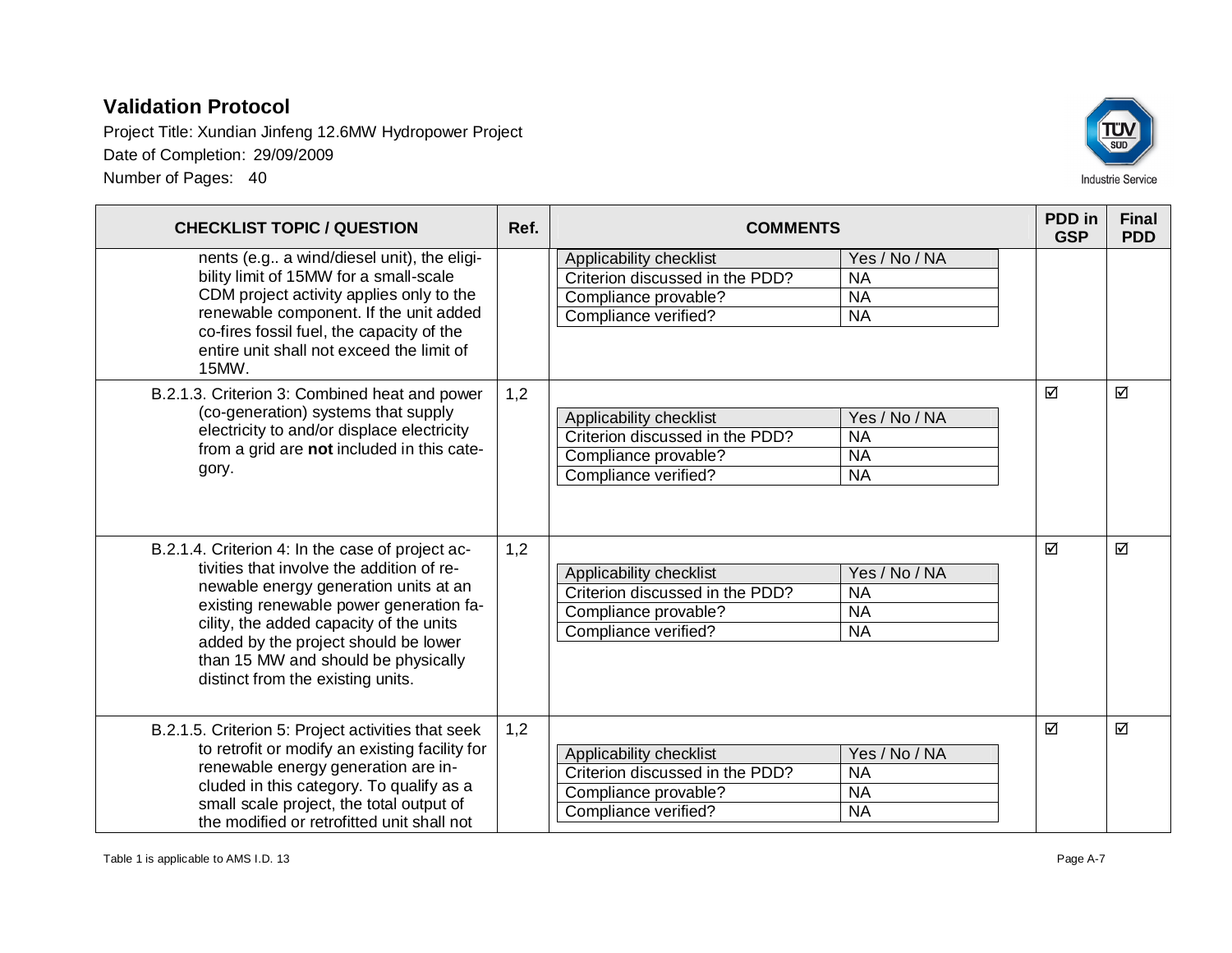Project Title: Xundian Jinfeng 12.6MW Hydropower Project Date of Completion: 29/09/2009 Number of Pages: 40



|             | <b>CHECKLIST TOPIC / QUESTION</b>                                                                                                                                                               | Ref. | <b>COMMENTS</b>                                                                                                                                                                                                                                            | PDD in<br><b>GSP</b> | <b>Final</b><br><b>PDD</b> |
|-------------|-------------------------------------------------------------------------------------------------------------------------------------------------------------------------------------------------|------|------------------------------------------------------------------------------------------------------------------------------------------------------------------------------------------------------------------------------------------------------------|----------------------|----------------------------|
|             | exceed the limit of 15 MW.                                                                                                                                                                      |      |                                                                                                                                                                                                                                                            |                      |                            |
|             | B.2.1.6. If the project is under a programme of<br>activities, have all the applicability crite-<br>ria and additional requirements been<br>considered according to the methodol-<br>ogy?       | 1,2  | A programme of activities as indicated in Annex 38 of EB 32 re-<br>port is not applicable here.                                                                                                                                                            | ☑                    | ☑                          |
| <b>B.3.</b> | <b>Description of the project boundary</b>                                                                                                                                                      |      |                                                                                                                                                                                                                                                            |                      |                            |
| B.3.1.      | Does the project boundary include physi-<br>cal, geographical site where the project ac-<br>tivity takes place?                                                                                 | 1,2  | Yes, the project boundary of the South China Power Grid is<br>clearly identified.                                                                                                                                                                          | ☑                    | ☑                          |
| B.3.2.      | Do the spatial and technological bounda-<br>ries as verified on-site comply with the dis-<br>cussion provided by / indication included to<br>the PDD?                                           | 1,2  | Yes, the boundary of the project has been verified on-site, the<br>project is located within the project boundaries.                                                                                                                                       | ☑                    | ☑                          |
| <b>B.4.</b> | <b>Description of baseline and its development</b>                                                                                                                                              |      |                                                                                                                                                                                                                                                            |                      |                            |
| B.4.1.      | Have all technically feasible baseline sce-<br>nario alternatives to the project activity<br>been identified and discussed by the<br>PDD? Why can this list be considered as<br>being complete? | 1,2  | According to AMS - I.D paragraph 9, for all other systems, the<br>baseline is the KWh produced by the renewable generating unit<br>multiplied by an emission coefficient (measured in kg CO2e/kWh)<br>calculated in a transparent and conservative manner. | GAR <sub>6</sub>     | ☑                          |
|             |                                                                                                                                                                                                 |      | <b>Corrective Action Request No.6.</b><br>No baseline scenario alternatives should be discussed by the<br>PDD.                                                                                                                                             |                      |                            |
| B.4.2.      | Does the project identify correctly and ex-<br>cludes those options not in line with regu-<br>latory or legal requirements?                                                                     | 1,2  | N/A                                                                                                                                                                                                                                                        | ☑                    | ☑                          |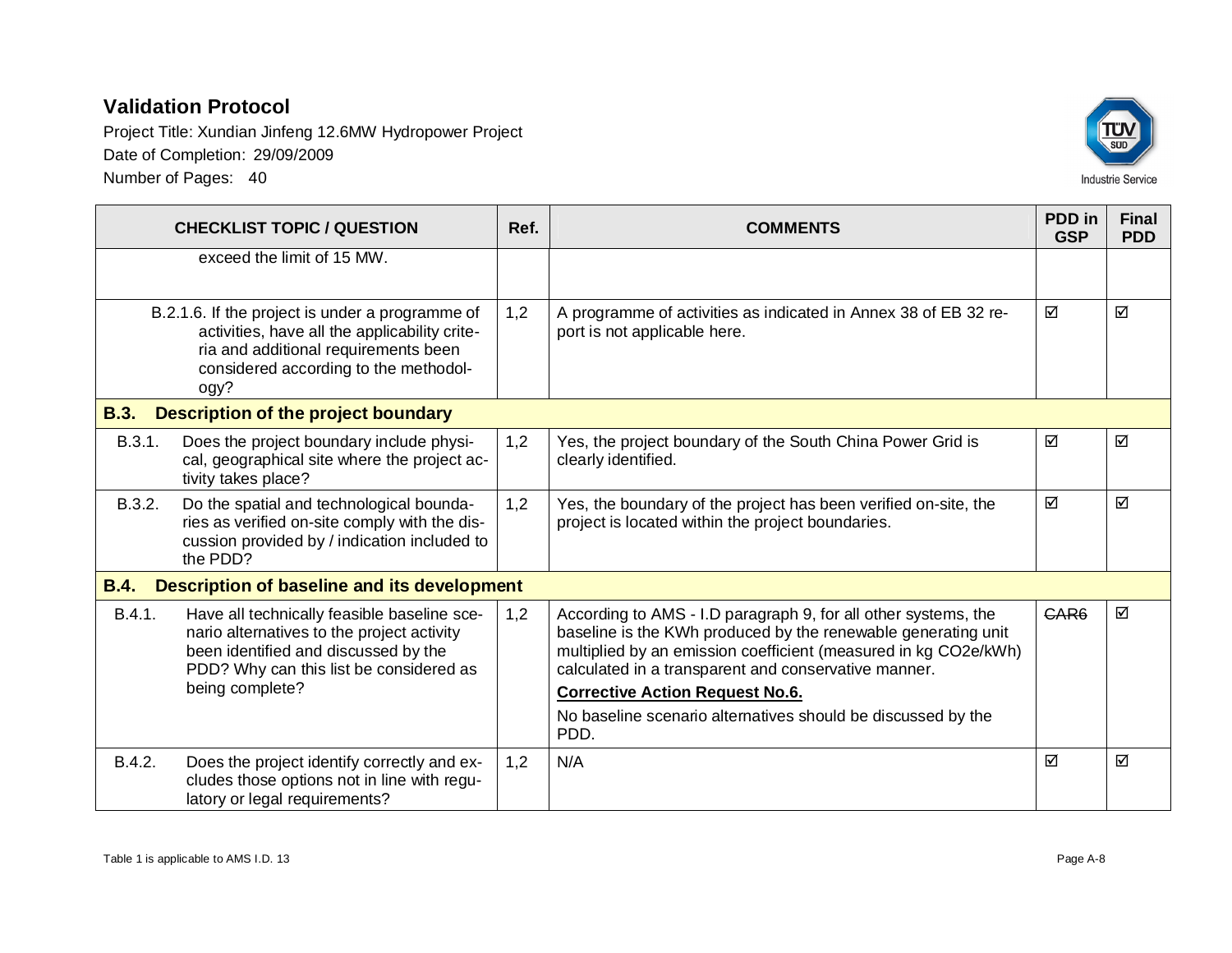

|             | <b>CHECKLIST TOPIC / QUESTION</b>                                                                                                                                                       | Ref. | <b>COMMENTS</b>                                                                                                                                              | <b>PDD</b> in<br><b>GSP</b> | <b>Final</b><br><b>PDD</b> |  |  |
|-------------|-----------------------------------------------------------------------------------------------------------------------------------------------------------------------------------------|------|--------------------------------------------------------------------------------------------------------------------------------------------------------------|-----------------------------|----------------------------|--|--|
| B.4.3.      | Have applicable regulatory or legal re-<br>quirements been identified?                                                                                                                  | 1,2  | N/A                                                                                                                                                          | ☑                           | ☑                          |  |  |
| B.4.4.      | Does the PDD identify the most likely<br>baseline scenario in absence of the<br>project activity?                                                                                       | 1,2  | N/A                                                                                                                                                          | ☑                           | ☑                          |  |  |
| B.4.5.      | Is this identification supported by official<br>and/or verifiable documents (e.g. studies,<br>web pages, certificates, etc?                                                             | 1,2  | Yes, annex 3 provides detailed information about the determina-<br>tion of the emission factor which is supported by official docu-<br>ments issued by NDRC. | ☑                           | ☑                          |  |  |
| B.4.6.      | Is the identified baseline scenario in line<br>with regulatory or legal requirements?                                                                                                   | 1,2  | N/A                                                                                                                                                          | ☑                           | ☑                          |  |  |
| <b>B.5.</b> | Description of how the anthropogenic emissions of GHG by sources are reduced below those that would have occurred<br>in the absence of the registered small-scale CDM project activity: |      |                                                                                                                                                              |                             |                            |  |  |
|             | If the additionality tool has been used please answer B.5.1 to B.5.13                                                                                                                   |      |                                                                                                                                                              |                             |                            |  |  |
| B.5.1.      | Has CDM been considered before the<br>starting date of the project activity? What<br>kind of evidences are available?                                                                   |      | N/A                                                                                                                                                          | ☑                           | ☑                          |  |  |
| B.5.2.      | In case of applying step 2 / investment<br>analysis of the additionality tool: Is the<br>analysis method identified appropriately<br>$(\text{step } 2a)?$                               |      | N/A                                                                                                                                                          | ☑                           | ☑                          |  |  |
| B.5.3.      | In case of Option I (simple cost analysis):<br>Is it demonstrated that the activity produc-<br>es no economic benefits other than CDM<br>income?                                        |      | N/A                                                                                                                                                          | ☑                           | ☑                          |  |  |
| B.5.4.      | In case of Option II (investment compari-<br>son analysis): Is the most suitable finan-                                                                                                 |      | N/A                                                                                                                                                          | ☑                           | ☑                          |  |  |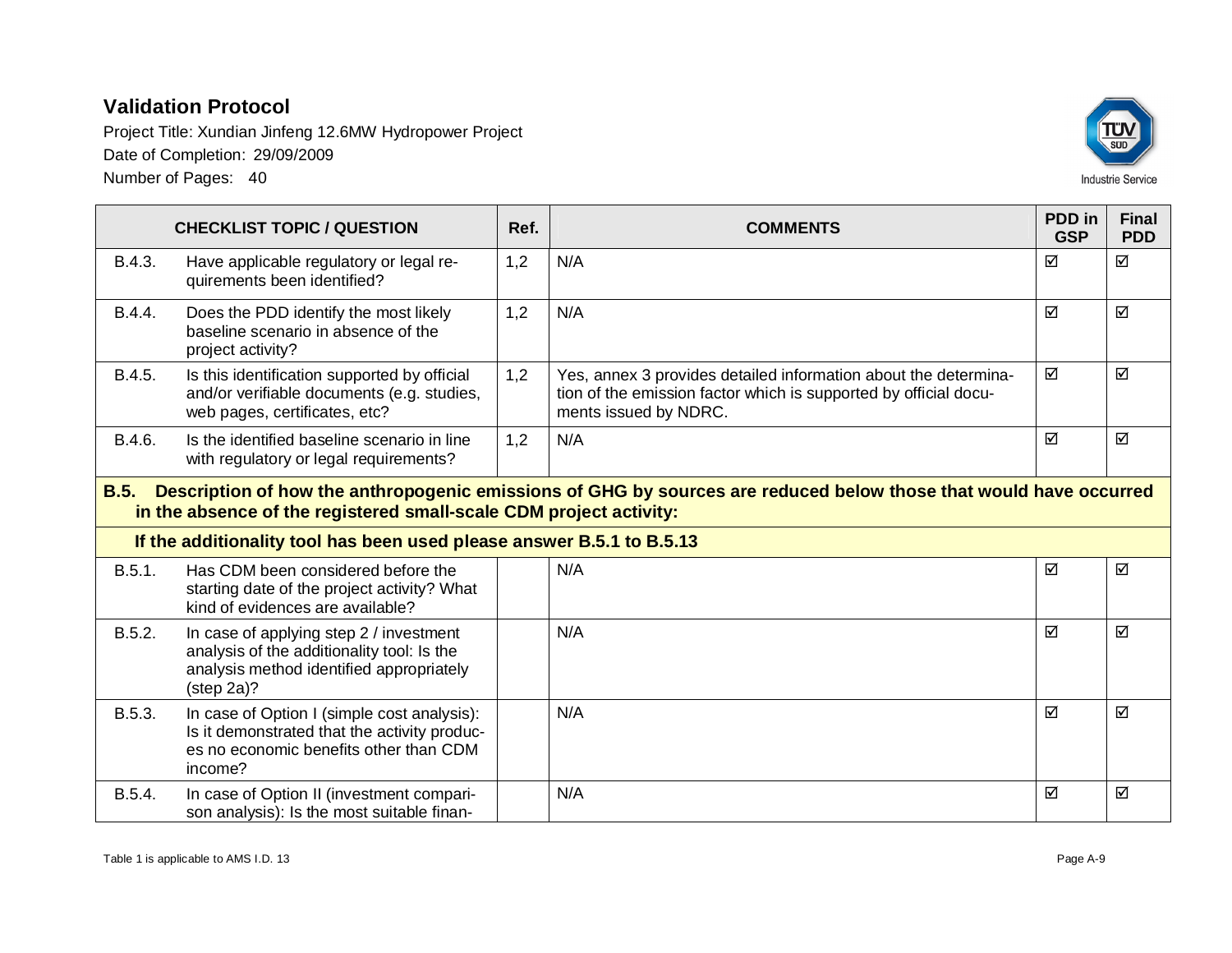

|         | <b>CHECKLIST TOPIC / QUESTION</b>                                                                                                                                                              | Ref. | <b>COMMENTS</b> | PDD in<br><b>GSP</b> | <b>Final</b><br><b>PDD</b> |
|---------|------------------------------------------------------------------------------------------------------------------------------------------------------------------------------------------------|------|-----------------|----------------------|----------------------------|
|         | cial indicator clearly identified (IRR, NPV,<br>cost benefit ratio, or (levelized) unit cost)?                                                                                                 |      |                 |                      |                            |
| B.5.5.  | In case of Option III (benchmark analysis):<br>Is the most suitable financial indicator<br>clearly identified (IRR, NPV, cost benefit<br>ratio, or (levelized) unit cost)?                     |      | N/A             | ☑                    | ☑                          |
| B.5.6.  | In case of Option II or Option III: Is the<br>calculation of financial figures for this indi-<br>cator correctly done for all alternatives<br>and the project activity?                        |      | N/A             | ☑                    | ☑                          |
| B.5.7.  | In case of Option II or Option III: Is the<br>analysis presented in a transparent man-<br>ner including publicly available proofs for<br>the utilized data?                                    |      | N/A             | ☑                    | ☑                          |
| B.5.8.  | In case of applying step 3 (barrier analy-<br>sis) of the additionality tool: Is a complete<br>list of barriers developed that prevent the<br>different alternatives to occur?                 |      | N/A             | ☑                    | ☑                          |
| B.5.9.  | In case of applying step 3 (barrier analy-<br>sis): Is transparent and documented evi-<br>dence provided on the existence and sig-<br>nificance of these barriers?                             |      | N/A             | ☑                    | ☑                          |
| B.5.10. | In case of applying step 3 (barrier analy-<br>sis): Is it transparently shown that the<br>execution of at least one of the alterna-<br>tives is not prevented by the identified bar-<br>riers? |      | N/A             | ☑                    | ☑                          |
| B.5.11. | Have other activities in the host country /<br>region similar to the project activity been                                                                                                     |      | N/A             | ☑                    | ☑                          |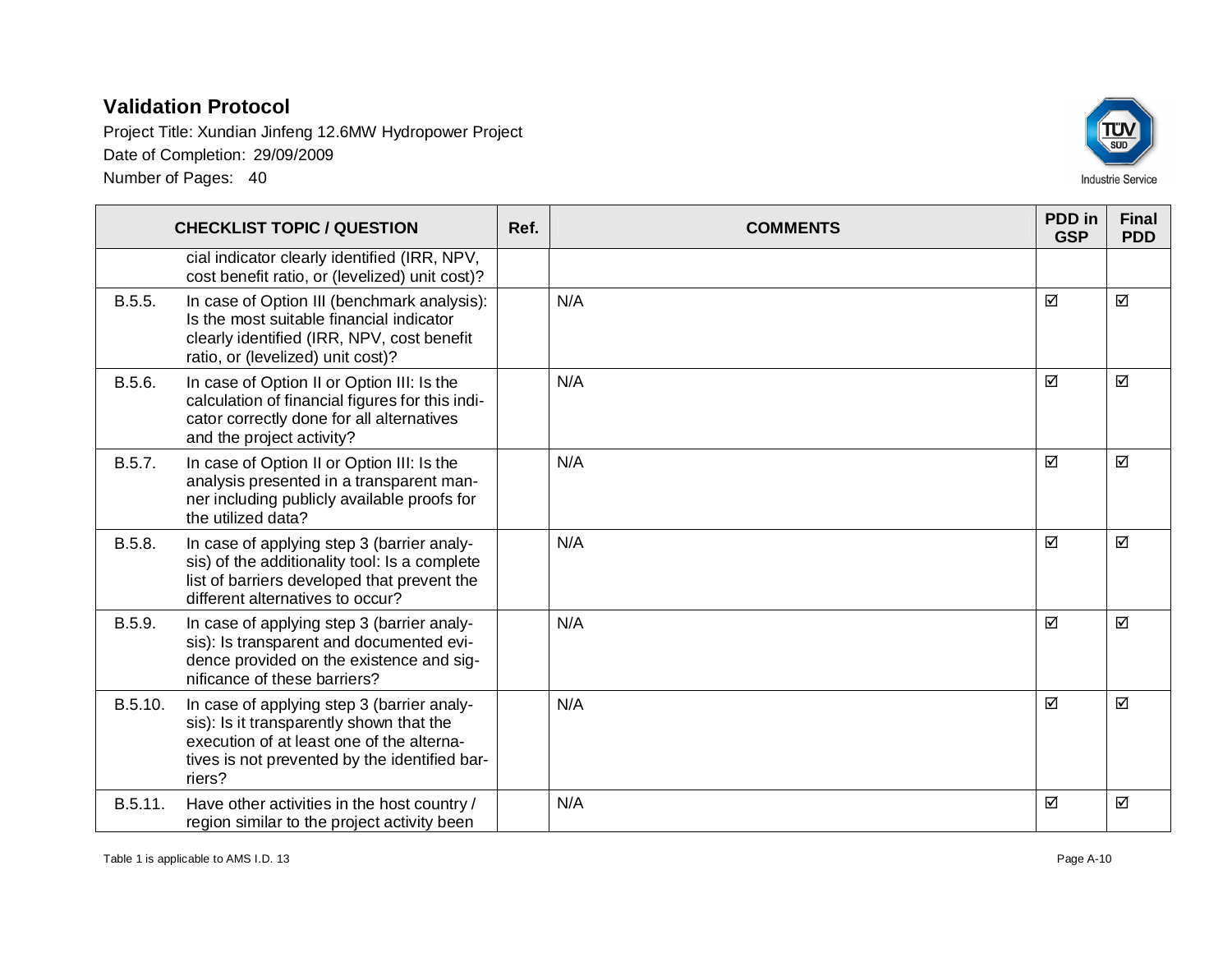

|                                                                            | <b>CHECKLIST TOPIC / QUESTION</b>                                                                                                                                                                                                      | Ref.     | <b>COMMENTS</b>                                                                                                                                                                                                                                                                                                                                                                                                                                                                                                                             | PDD in<br><b>GSP</b> | <b>Final</b><br><b>PDD</b> |
|----------------------------------------------------------------------------|----------------------------------------------------------------------------------------------------------------------------------------------------------------------------------------------------------------------------------------|----------|---------------------------------------------------------------------------------------------------------------------------------------------------------------------------------------------------------------------------------------------------------------------------------------------------------------------------------------------------------------------------------------------------------------------------------------------------------------------------------------------------------------------------------------------|----------------------|----------------------------|
|                                                                            | identified and are these activities appro-<br>priately analyzed by the PDD (step 4a)?                                                                                                                                                  |          |                                                                                                                                                                                                                                                                                                                                                                                                                                                                                                                                             |                      |                            |
| B.5.12.                                                                    | If similar activities are occurring: Is it<br>demonstrated that in spite of these simi-<br>larities the project activity would not be<br>implemented without the CDM component<br>(step 4b)? How?                                      |          | N/A                                                                                                                                                                                                                                                                                                                                                                                                                                                                                                                                         | ☑                    | ☑                          |
| B.5.13.                                                                    | Is it appropriately explained how the ap-<br>proval of the project activity will help to<br>overcome the economic and financial hur-<br>dles or other identified barriers?                                                             |          | N/A                                                                                                                                                                                                                                                                                                                                                                                                                                                                                                                                         | ☑                    | ☑                          |
| If the additionality tool has not been used please answer B.5.14 to B.5.19 |                                                                                                                                                                                                                                        |          |                                                                                                                                                                                                                                                                                                                                                                                                                                                                                                                                             |                      |                            |
| B.5.14.                                                                    | If the starting date of the project activity is<br>before the date of validation, is evidence<br>available to prove that incentive from the<br>CDM was seriously considered in the de-<br>cision to proceed with the project activity? | 1,2<br>9 | Yes, The meeting of the Board of Directors which was held on<br>28/09/2005 proves that incentive from the CDM was seriously<br>considered in the decision to proceed with the project activity. The<br>meeting minutes has been reviewed by auditor.<br><b>Corrective Action Request No.7.</b>                                                                                                                                                                                                                                              | CAR7<br>☑            |                            |
|                                                                            |                                                                                                                                                                                                                                        |          | 1. Project participants are requested to provide in section B.5<br>a timetable for the implementation of the project activity.<br>This timetable should clearly indicate the starting date of<br>construction and operation, the date of the preliminary de-<br>sign, the date when the investment decision was made,<br>and the date when CDM was seriously considered, with<br>description of the support evidences.<br>The English version of meeting minutes which is partially<br>inconsistent with original file should be corrected. |                      |                            |
| B.5.15.                                                                    | Is a complete list of barriers developed<br>that prevents the project activity to occur?                                                                                                                                               | 1,2<br>4 | The project activity shows via an investment analysis (project IRR<br>versus benchmark) that the project activity is financially unattrac-<br>tive without CDM, i.e. shows that there exists an investment bar-                                                                                                                                                                                                                                                                                                                             | ☑                    | ☑                          |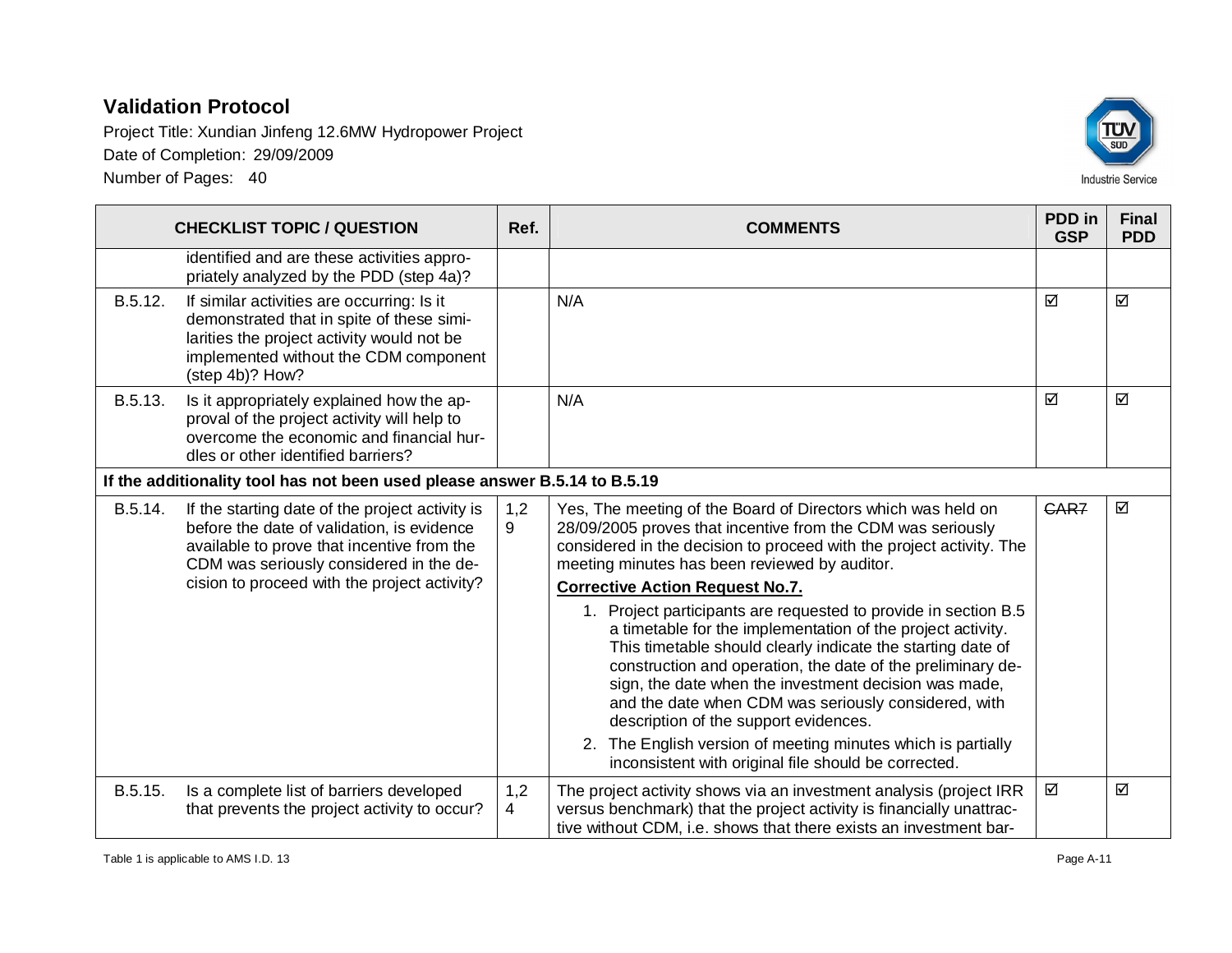Project Title: Xundian Jinfeng 12.6MW Hydropower Project Date of Completion: 29/09/2009 Number of Pages: 40



**CHECKLIST TOPIC / QUESTION Ref. Ref. COMMENTS PDD** in **GSP Final PDD** rier to the project activity. B.5.16. Does this list include at least one of the following barriers? 1,2 4 | Barrier Discussed? | Verifiable? Investment Ves Yes Yes Technological No No No Due to prevailing practice  $\vert$  No  $\vert$  No  $\vert$  No  $\vert$ Other No No No No  $\boxdot$  । ज B.5.17. Does the discussion sufficiently take into account relevant national and/or sectoral policies? 1,2 4 Yes  $|\varXi$  ,  $|\varXi$  ,  $|\varXi$ B.5.18. Is transparent and documented evidence provided on the existence and significance of these barriers? 1,2 4,7 It has been submitted a transparent IRR calculation, showing that the IRR is clearly below the benchmark. However, the parameters listed in PDD for financial analysis and the data used for IRR calculation are not completely consistent with those in the claimed data source Preliminary Design Report. **Corrective Action Request No.8.** 1. No Chinese should be used in IRR Excel sheet. 2. The reason for choosing ±10% variation in the critical assumption for sensitivity analysis should be explained in the PDD. 3. Each of the four parameters for sensitivity analysis should be discussed in depth respectively. 4. The full scale of Y-axis of Figure B-1 should be consistent with the text analysis *i.e.* 10% 5. The footnote of the data source indicated that the Preliminary Design Report was approved by Guizhou DRC. How-CAR8 CR<sub>1</sub> CR2  $\triangledown$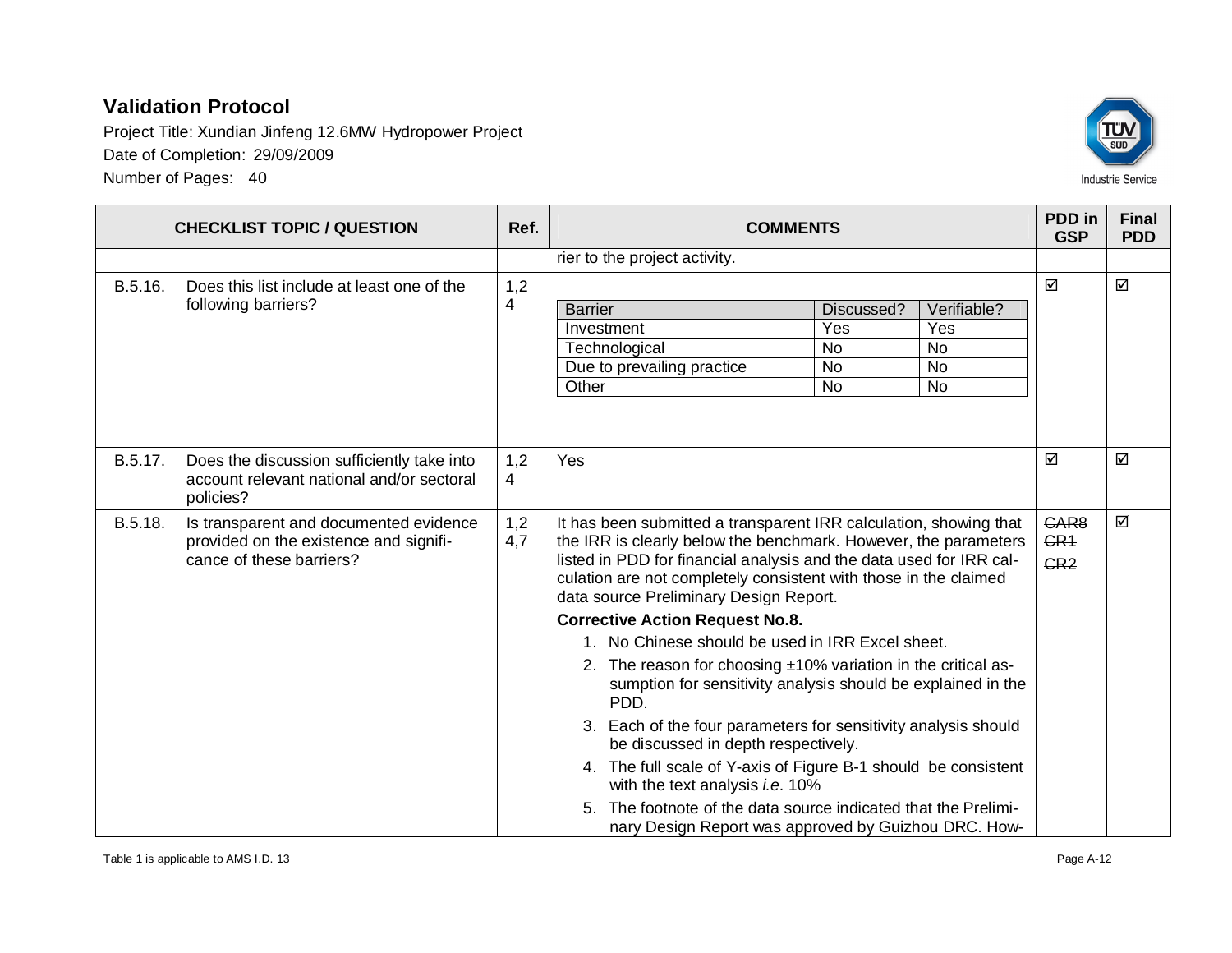

| <b>CHECKLIST TOPIC / QUESTION</b> | Ref. | <b>COMMENTS</b>                                                                                                                                                      | PDD in<br><b>GSP</b> | <b>Final</b><br><b>PDD</b> |
|-----------------------------------|------|----------------------------------------------------------------------------------------------------------------------------------------------------------------------|----------------------|----------------------------|
|                                   |      | ever the approver should be Yunnan Xundian Develop-<br>ment and Plan Bureau.                                                                                         |                      |                            |
|                                   |      | 6. Please present the calculation process for the sensitivity<br>analysis data in Table B-4 of the PDD.                                                              |                      |                            |
|                                   |      | <b>Clarification Request No. 1.</b>                                                                                                                                  |                      |                            |
|                                   |      | 1. The following parameters indicated in the PDD are not consis-<br>tent with those in the claimed data source Preliminary Design<br>Report:                         |                      |                            |
|                                   |      | 1) Feed-in-Tariff excluding VAT                                                                                                                                      |                      |                            |
|                                   |      | 2) Income Tax                                                                                                                                                        |                      |                            |
|                                   |      | 3) O& M Cost                                                                                                                                                         |                      |                            |
|                                   |      | 2. The following data used for IRR calculation in Excel sheet are<br>not consistent with those in the claimed data source Prelimi-<br>nary Design Report:            |                      |                            |
|                                   |      | 1) Income Tax                                                                                                                                                        |                      |                            |
|                                   |      | 2) Average personal Pay                                                                                                                                              |                      |                            |
|                                   |      | 3) Running Expenses & Cost (O & M Cost)                                                                                                                              |                      |                            |
|                                   |      | 4) Fixed investment                                                                                                                                                  |                      |                            |
|                                   |      | 5) Construction period                                                                                                                                               |                      |                            |
|                                   |      | 6) Floating capital                                                                                                                                                  |                      |                            |
|                                   |      | <b>Clarification Request No. 2.</b>                                                                                                                                  |                      |                            |
|                                   |      | 1. Please clarify why there are different IRR results when feed-in-<br>tariff and electricity output have the same variations (Table B-4,<br>Figure B-1 of the PDD). |                      |                            |
|                                   |      | 2. Evidences for the benchmark and feed-in-tariff should be sub-<br>mitted to DOE.                                                                                   |                      |                            |
|                                   |      | 3. Please clarify the definition of small-scale hydropower in China                                                                                                  |                      |                            |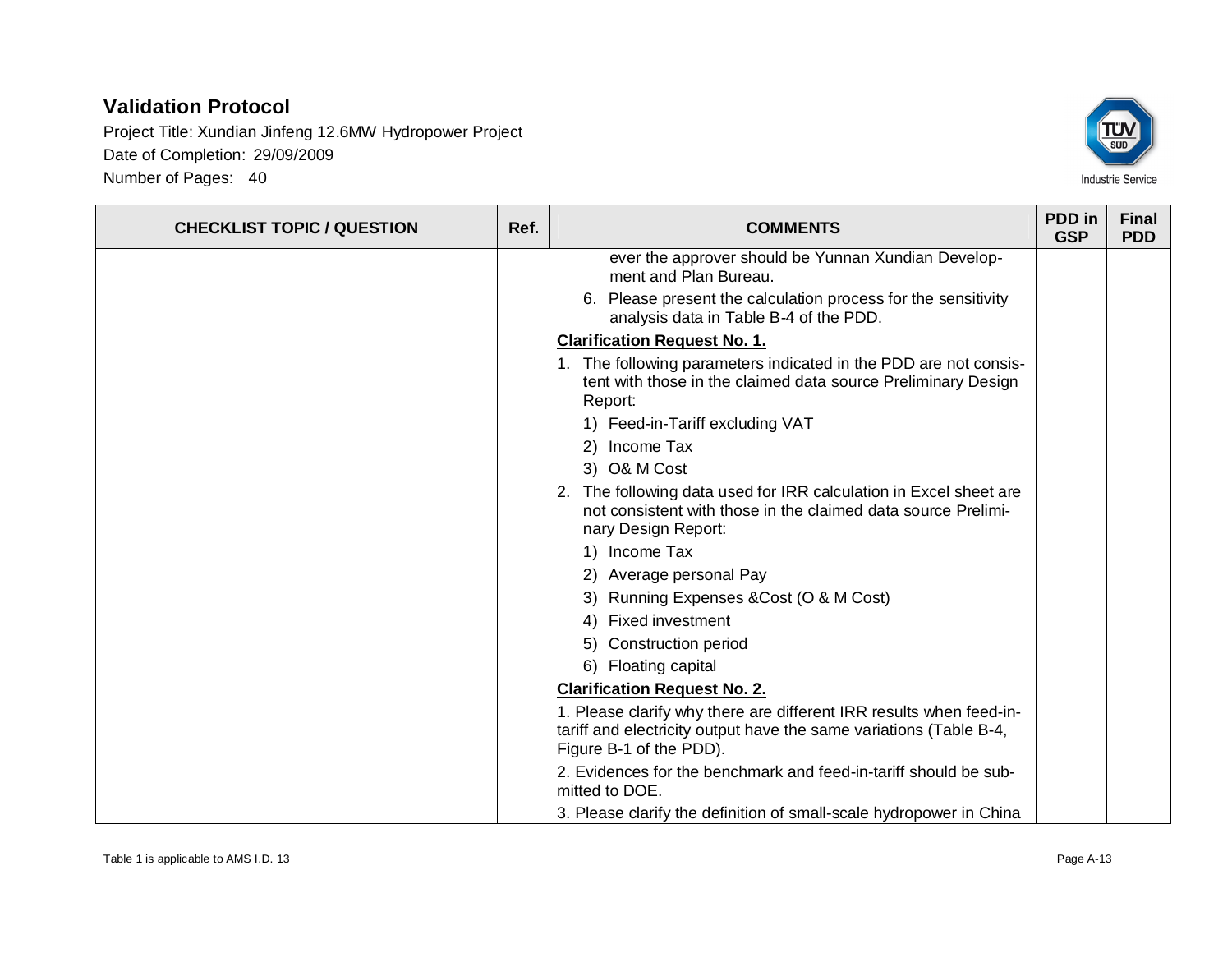Project Title: Xundian Jinfeng 12.6MW Hydropower Project Date of Completion: 29/09/2009 Number of Pages: 40



|             | <b>CHECKLIST TOPIC / QUESTION</b>                                                                                                                         | Ref.                  | <b>COMMENTS</b>                                                                                                                                                                           | PDD in<br><b>GSP</b> | <b>Final</b><br><b>PDD</b> |
|-------------|-----------------------------------------------------------------------------------------------------------------------------------------------------------|-----------------------|-------------------------------------------------------------------------------------------------------------------------------------------------------------------------------------------|----------------------|----------------------------|
|             |                                                                                                                                                           |                       | (smaller than 25MW?).                                                                                                                                                                     |                      |                            |
| B.5.19.     | Is it appropriately explained how the ap-<br>proval of the project activity will help to<br>overcome the identified barriers?                             | 1,2<br>$\overline{4}$ | Yes. CERs sales revenue will improve the financial indicators of<br>the proposed project and alleviate the financial burden of the pro-<br>ject owner.                                    | ☑                    | ☑                          |
| <b>B.6.</b> | <b>Emissions reductions</b>                                                                                                                               |                       |                                                                                                                                                                                           |                      |                            |
| B.6.1.      | <b>Explanation of methodological choices</b>                                                                                                              |                       |                                                                                                                                                                                           |                      |                            |
|             | B.6.1.1. Is it explained how the procedures pro-<br>vided in the methodology are applied by<br>the proposed project activity?                             | 1,2                   | Yes, all necessary information and formulae are indicated.                                                                                                                                | ☑                    | ☑                          |
|             | B.6.1.2. Is every selection of options offered by the<br>methodology correctly justified and is this<br>justification in line with the situation verified | 1,2                   | Yes, the selection of options offered by "Tool to calculate the<br>emission factor for an electricity system" is correctly justified<br>which has been verified during the on-site audit. | CR <sub>3</sub>      | ☑                          |
|             | on-site?                                                                                                                                                  |                       | <b>Clarification Request No. 3.</b>                                                                                                                                                       |                      |                            |
|             |                                                                                                                                                           |                       | 1. Page 12 of the PDD; please clarify what the first paragraph<br>under point no.1 of section B.6.1 accounts for.                                                                         |                      |                            |
|             |                                                                                                                                                           |                       | 2. Page 14 of the PDD, Please justify the selection of sample<br>group in the build margin.                                                                                               |                      |                            |
|             | Determination of project emissions (Comment on any line answered "No")                                                                                    |                       |                                                                                                                                                                                           |                      |                            |
|             | B.6.1.3. Component 1: emissions from use of fossil<br>fuel                                                                                                | 1,2                   | There are no emissions from the use of fossil fuels due to the pro-<br>ject activity.                                                                                                     | ☑                    | ☑                          |
|             |                                                                                                                                                           |                       | Yes / No<br>Project emission checklist<br>Component discussed in the PDD?<br>N/A<br>N/A<br>Formulae correctly applied?                                                                    |                      |                            |
|             | B.6.1.4. Are the formulae required for the determi-<br>nation of baseline emissions correctly pre-                                                        | 1,2                   | Yes, formulae to calculate baseline emissions are correctly pre-<br>sented in chapter B.6.3 of the PDD.                                                                                   | ☑                    | ☑                          |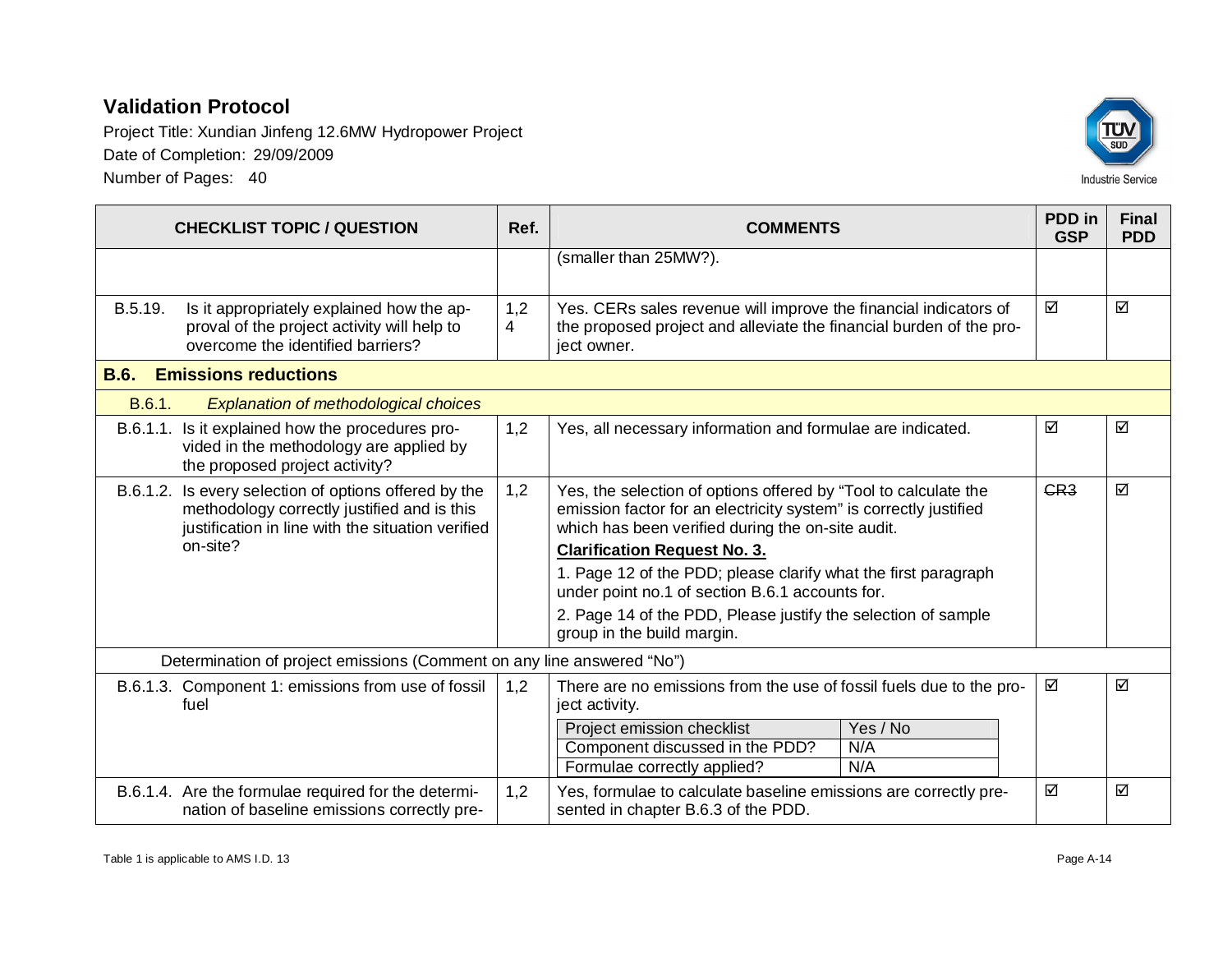

| <b>CHECKLIST TOPIC / QUESTION</b>                                                                                                                                                                   | Ref. | <b>COMMENTS</b>                                                                                                                                                                                                                                                                                                                                                                                                                                                                                                                                                                                                           | PDD in<br><b>GSP</b> | <b>Final</b><br><b>PDD</b> |
|-----------------------------------------------------------------------------------------------------------------------------------------------------------------------------------------------------|------|---------------------------------------------------------------------------------------------------------------------------------------------------------------------------------------------------------------------------------------------------------------------------------------------------------------------------------------------------------------------------------------------------------------------------------------------------------------------------------------------------------------------------------------------------------------------------------------------------------------------------|----------------------|----------------------------|
| sented, enabling a complete identification<br>of parameters to be used and / or moni-<br>tored?                                                                                                     |      |                                                                                                                                                                                                                                                                                                                                                                                                                                                                                                                                                                                                                           |                      |                            |
| B.6.1.5. Are the formulae required for the determi-<br>nation of leakage emissions correctly pre-<br>sented, enabling a complete identification<br>of parameter to be used and / or moni-<br>tored? | 1,2  | There are no leakage emissions, thus formula not applicable.                                                                                                                                                                                                                                                                                                                                                                                                                                                                                                                                                              | ☑                    | ☑                          |
| B.6.1.6. Are the formulae required for the determi-<br>nation of emission reductions correctly<br>presented?                                                                                        | 1,2  | Yes, formulae required for the determination of emission reduc-<br>tions are correctly presented in B.6.3 of the PDD.                                                                                                                                                                                                                                                                                                                                                                                                                                                                                                     | ☑                    | ☑                          |
| B.6.2.<br>Data and parameters that are available at validation                                                                                                                                      |      |                                                                                                                                                                                                                                                                                                                                                                                                                                                                                                                                                                                                                           |                      |                            |
| B.6.2.1. Is the list of parameters presented in chap-<br>ter B.6.2 considered to be complete with<br>regard to the requirements of the applied<br>methodology?                                      | 1,2  | The list of parameters presented in chapter B.6.2 may not be con-<br>sidered to be complete.<br><b>Corrective Action Request No.9.</b><br>1. The following parameters are missing and have to be included<br>in B.6.2 of the PDD:<br>1) Electricity imports (from other electricity grids to the<br>south China Power grid)<br>2) CO <sub>2</sub> emission coefficient of fuels used in connected gr-<br>ids (import source)<br>2. The abbreviation of the parameters of "The installed capacity<br>of different types of power in recent years" and "The highest<br>efficiency of electricity supply" should be applied. | GAR9                 | ☑                          |
| B.6.2.2. Parameter Title:<br>Annual electricity supplied to the grid prior<br>to retrofit                                                                                                           | 1,2  | <b>Data Checklist</b><br>Yes / No                                                                                                                                                                                                                                                                                                                                                                                                                                                                                                                                                                                         | ☑                    | ☑                          |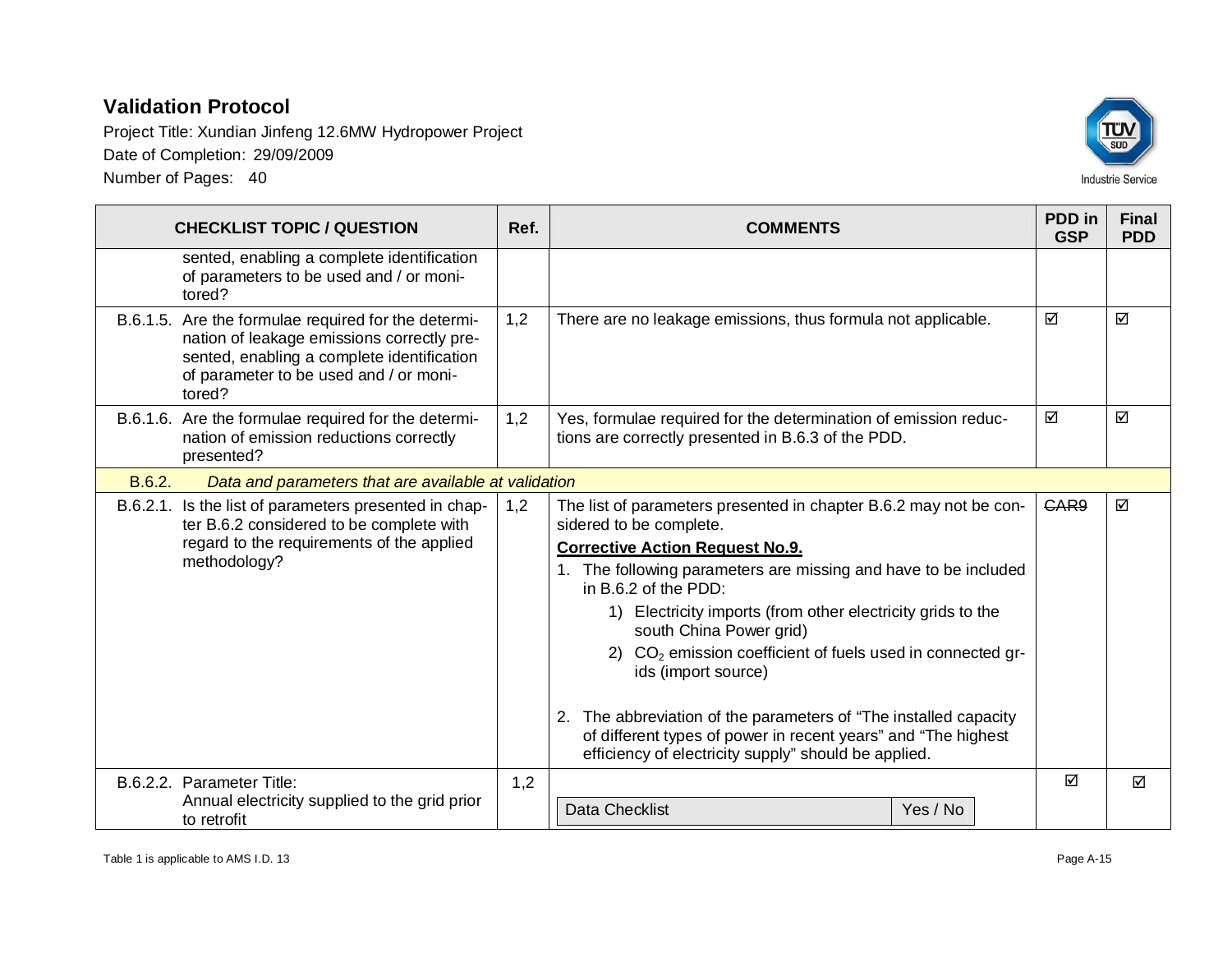Project Title: Xundian Jinfeng 12.6MW Hydropower Project Date of Completion: 29/09/2009 Number of Pages: 40



|  | <b>CHECKLIST TOPIC / QUESTION</b>                             | Ref.                          | <b>COMMENTS</b>                         |          | <b>PDD</b> in<br><b>GSP</b> | <b>Final</b><br><b>PDD</b> |
|--|---------------------------------------------------------------|-------------------------------|-----------------------------------------|----------|-----------------------------|----------------------------|
|  | (applicable only for retrofit and modification<br>activities) |                               | Title in line with methodology?         | N/A      |                             |                            |
|  |                                                               |                               | Data unit correctly expressed?          | N/A      |                             |                            |
|  |                                                               |                               | Appropriate description of parameter?   | N/A      |                             |                            |
|  |                                                               |                               | Source clearly referenced?              | N/A      |                             |                            |
|  |                                                               |                               | Correct value provided?                 | N/A      |                             |                            |
|  |                                                               | Has this value been verified? | N/A                                     |          |                             |                            |
|  |                                                               |                               | Choice of data correctly justified?     | N/A      |                             |                            |
|  |                                                               |                               | Measurement method correctly described? | N/A      |                             |                            |
|  | Parameter Title:<br>B.6.2.3.                                  | 1,2                           | Calculation result                      |          | ☑                           | ☑                          |
|  | Emission factor of the grid (CM)                              |                               | <b>Data Checklist</b>                   | Yes / No |                             |                            |
|  |                                                               |                               | Title in line with methodology?         | Yes      |                             |                            |
|  |                                                               |                               | Data unit correctly expressed?          | Yes      |                             |                            |
|  |                                                               |                               | Appropriate description of parameter?   | Yes      |                             |                            |
|  |                                                               |                               | Source clearly referenced?              | Yes      |                             |                            |
|  |                                                               |                               | Correct value provided?                 | Yes      |                             |                            |
|  |                                                               |                               | Has this value been verified?           | Yes      |                             |                            |
|  |                                                               |                               | Choice of data correctly justified?     | Yes      |                             |                            |
|  |                                                               |                               | Measurement method correctly described? | Yes      |                             |                            |
|  | B.6.2.4. Parameter Title:                                     | 1,2                           | <b>Calculation result</b>               |          | ☑                           | ☑                          |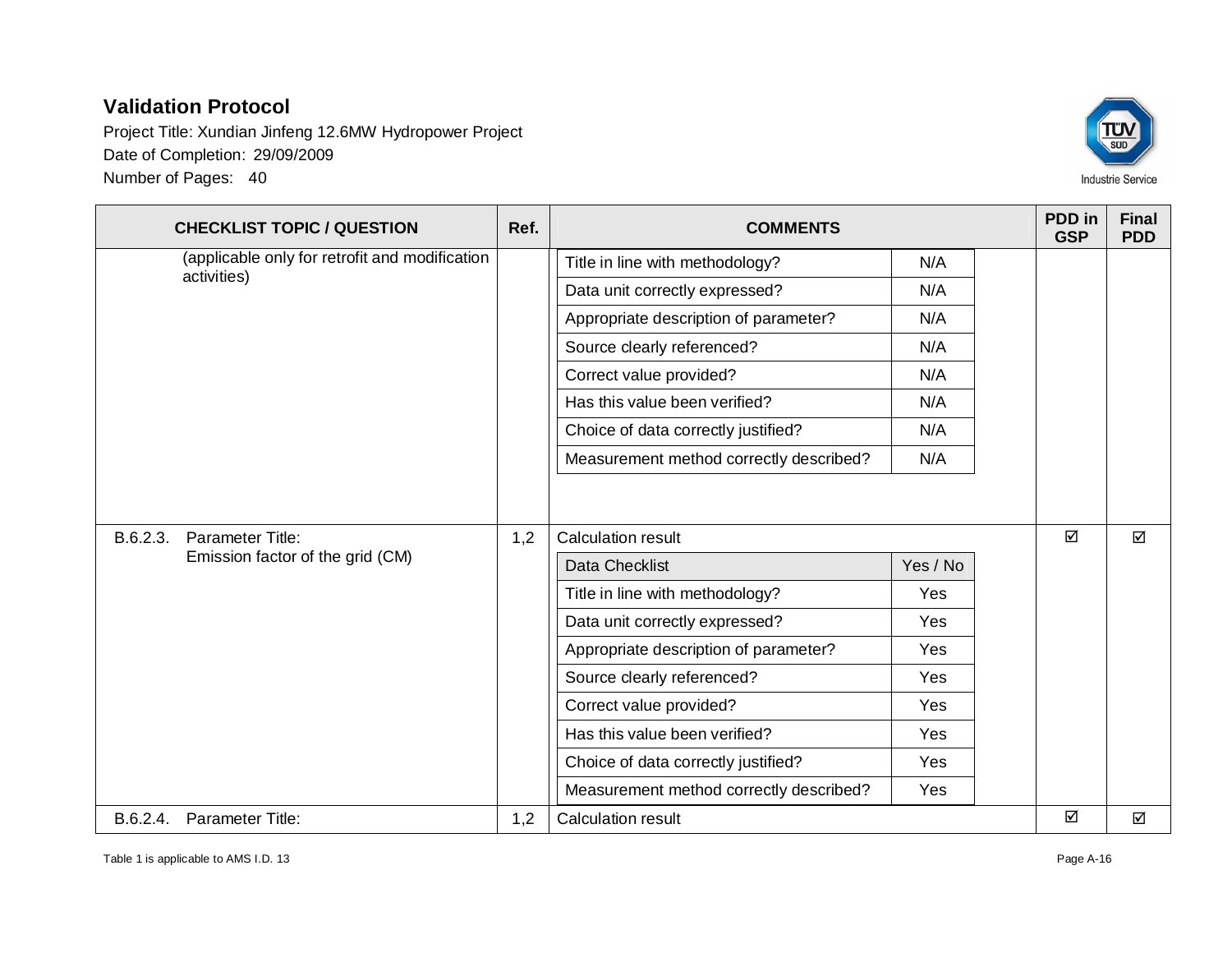Project Title: Xundian Jinfeng 12.6MW Hydropower Project Date of Completion: 29/09/2009 Number of Pages: 40



|          | <b>CHECKLIST TOPIC / QUESTION</b>                    | Ref.                                    | <b>COMMENTS</b>                         |          | PDD in<br><b>GSP</b> | <b>Final</b><br><b>PDD</b> |
|----------|------------------------------------------------------|-----------------------------------------|-----------------------------------------|----------|----------------------|----------------------------|
|          | Operating margin (OM) emission factor of<br>the grid |                                         | Data Checklist                          | Yes / No |                      |                            |
|          |                                                      |                                         | Title in line with methodology?         | Yes      |                      |                            |
|          |                                                      |                                         | Data unit correctly expressed?          | Yes      |                      |                            |
|          |                                                      | Appropriate description?                | Yes                                     |          |                      |                            |
|          |                                                      | Source clearly referenced?              | Yes                                     |          |                      |                            |
|          |                                                      |                                         | Correct value provided?                 | Yes      |                      |                            |
|          |                                                      |                                         | Has this value been verified?           | Yes      |                      |                            |
|          |                                                      |                                         | Choice of data correctly justified?     | Yes      |                      |                            |
|          |                                                      |                                         | Measurement method correctly described? | Yes      |                      |                            |
| B.6.2.5. | Parameter Title:                                     | 1,2                                     | <b>Calculation result</b>               |          | ☑                    | ☑                          |
|          | Build margin (BM) emission factor of the<br>grid     |                                         | Data Checklist                          | Yes / No |                      |                            |
|          |                                                      |                                         | Title in line with methodology?         | Yes      |                      |                            |
|          |                                                      |                                         | Data unit correctly expressed?          | Yes      |                      |                            |
|          |                                                      |                                         | Appropriate description of parameter?   | Yes      |                      |                            |
|          |                                                      |                                         | Source clearly referenced?              | Yes      |                      |                            |
|          |                                                      | Correct value provided?                 | Yes                                     |          |                      |                            |
|          |                                                      | Has this value been verified?           | Yes                                     |          |                      |                            |
|          |                                                      |                                         | Choice of data correctly justified?     | Yes      |                      |                            |
|          |                                                      | Measurement method correctly described? | Yes                                     |          |                      |                            |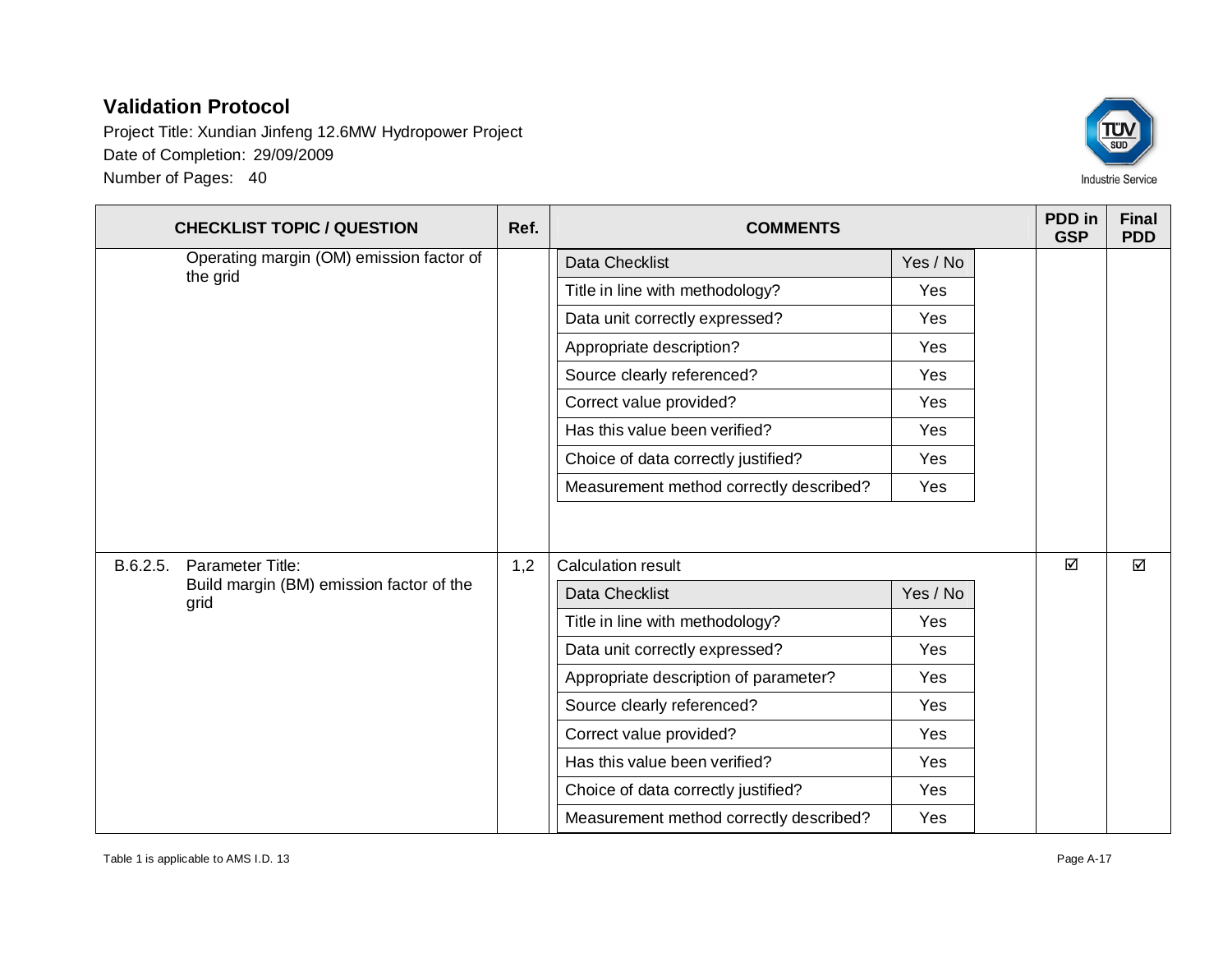Project Title: Xundian Jinfeng 12.6MW Hydropower Project Date of Completion: 29/09/2009 Number of Pages: 40



|          | <b>CHECKLIST TOPIC / QUESTION</b>     | Ref. | <b>COMMENTS</b>                                                                                                                                                                                                               |           | PDD in<br><b>GSP</b> | <b>Final</b><br><b>PDD</b> |
|----------|---------------------------------------|------|-------------------------------------------------------------------------------------------------------------------------------------------------------------------------------------------------------------------------------|-----------|----------------------|----------------------------|
|          |                                       |      |                                                                                                                                                                                                                               |           |                      |                            |
| B.6.2.6. | Parameter Title:                      | 1,2  | <b>Corrective Action Request No.10.</b>                                                                                                                                                                                       |           | <b>GAR10</b>         | ☑                          |
|          | fuel consumption of each power source |      | Regarding the parameter "fuel consumption of each power<br>source", the title and value applied have to be revised according<br>to the "Tool to calculate the emission factor for an electricity sys-<br>tem (version 01.1)". |           |                      |                            |
|          |                                       |      | <b>Data Checklist</b>                                                                                                                                                                                                         | Yes / No  |                      |                            |
|          |                                       |      | Title in line with methodology?                                                                                                                                                                                               | <b>No</b> |                      |                            |
|          |                                       |      | Data unit correctly expressed?                                                                                                                                                                                                | Yes       |                      |                            |
|          |                                       |      | Appropriate description of parameter?                                                                                                                                                                                         | Yes       |                      |                            |
|          |                                       |      | Source clearly referenced?                                                                                                                                                                                                    | Yes       |                      |                            |
|          |                                       |      | Correct value provided?                                                                                                                                                                                                       | No.       |                      |                            |
|          |                                       |      | Has this value been verified?                                                                                                                                                                                                 | Yes       |                      |                            |
|          |                                       |      | Choice of data correctly justified?                                                                                                                                                                                           | Yes       |                      |                            |
|          |                                       |      | Measurement method correctly described?                                                                                                                                                                                       | N/A       |                      |                            |
|          |                                       |      |                                                                                                                                                                                                                               |           |                      |                            |
| B.6.2.7. | Parameter Title:                      | 1,2  |                                                                                                                                                                                                                               |           | ☑                    | ☑                          |
|          | emission coefficient of each fuel     |      | Data Checklist                                                                                                                                                                                                                | Yes / No  |                      |                            |
|          |                                       |      | Title in line with methodology?                                                                                                                                                                                               | Yes       |                      |                            |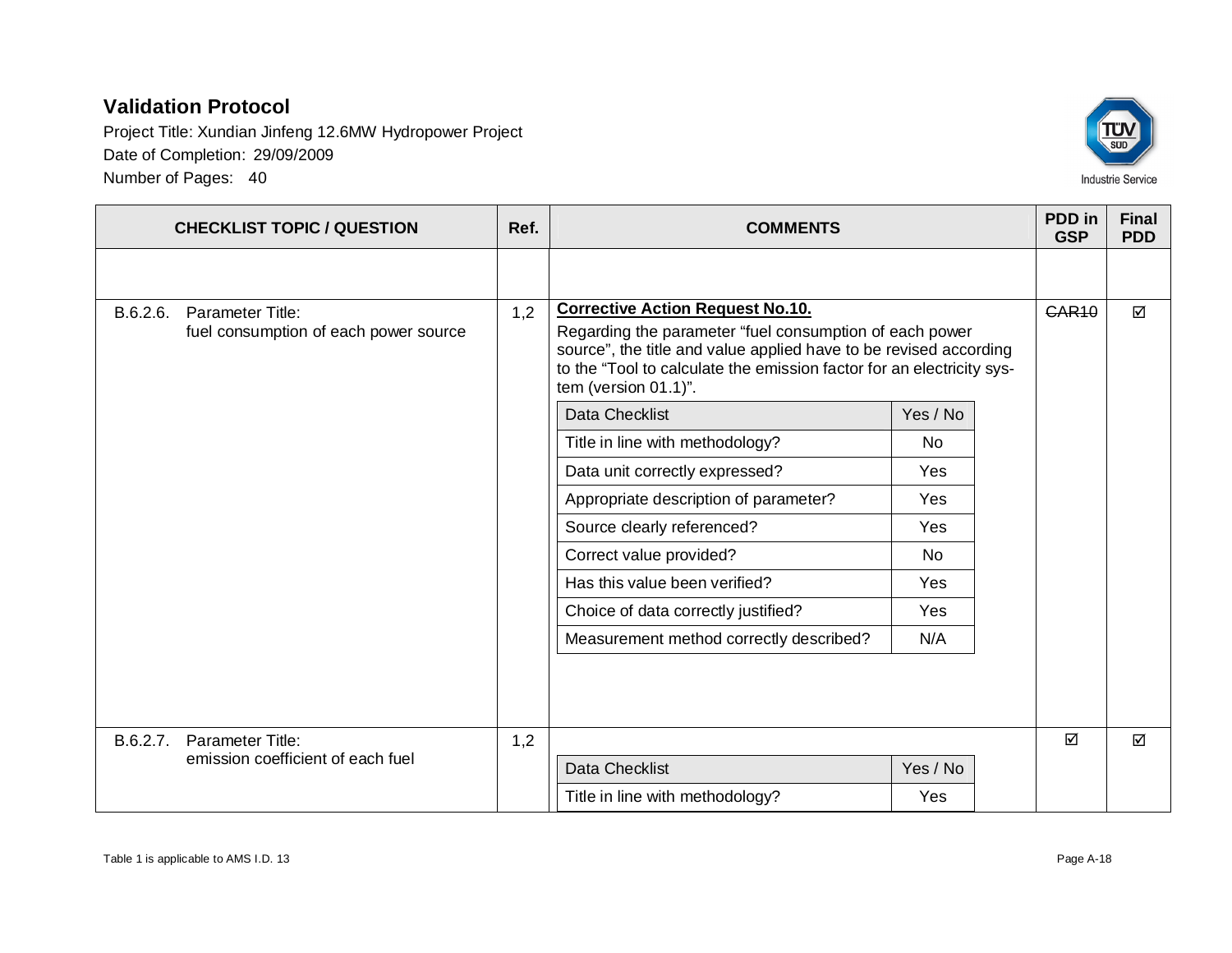Project Title: Xundian Jinfeng 12.6MW Hydropower Project Date of Completion: 29/09/2009 Number of Pages: 40



**CHECKLIST TOPIC / QUESTION Ref. Ref. COMMENTS PDD** in **GSP Final PDD** Data unit correctly expressed? The Mes Appropriate description of parameter?  $|$  Yes Source clearly referenced? Yes Correct value provided? Has this value been verified? The Messangle State of the Yes Choice of data correctly justified? The Ves Measurement method correctly described? | N/A B.6.2.8. Parameter Title: electricity generation of each power source 1,2 **Corrective Action Request No.11.** Regarding the parameter "electricity generation of each power source", the title and description have to be revised as according to "Tool to calculate the emission factor for an electricity system (version 01.1)". Data Checklist Yes / No Title in line with methodology? No Data unit correctly expressed? 
Yes Appropriate description of parameter?  $\vert$  No Source clearly referenced? The Message of the Message of the Vest of the Vest of the Vest of the Vest of the Vest of the Vest of the Vest of the Vest of the Vest of the Vest of the Vest of the Vest of the Vest of the Vest Correct value provided? Has this value been verified? The Mess Choice of data correctly justified? The Mes  $CAR11$   $\Box$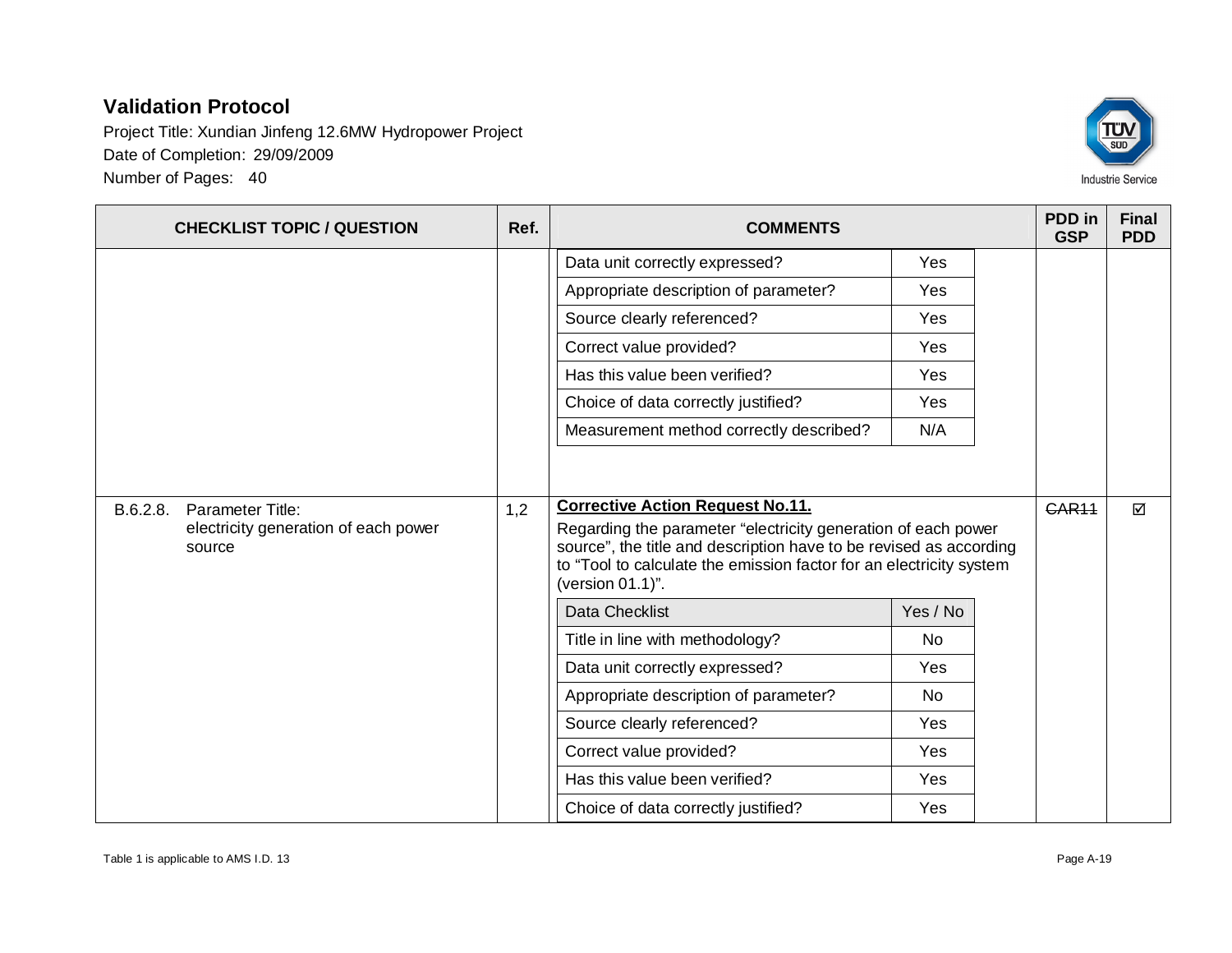Project Title: Xundian Jinfeng 12.6MW Hydropower Project Date of Completion: 29/09/2009 Number of Pages: 40



| <b>CHECKLIST TOPIC / QUESTION</b>                                                                 | Ref. | <b>COMMENTS</b>                         |          | PDD in<br><b>GSP</b> | <b>Final</b><br><b>PDD</b> |
|---------------------------------------------------------------------------------------------------|------|-----------------------------------------|----------|----------------------|----------------------------|
|                                                                                                   |      | Measurement method correctly described? | No       |                      |                            |
|                                                                                                   |      |                                         |          |                      |                            |
| <b>Parameter Title:</b><br>B.6.2.9.                                                               | 1,2  |                                         |          | ☑                    | ☑                          |
| surface area of full reservoir level<br>(for new hydroelectric activities only)                   |      | <b>Data Checklist</b>                   | Yes / No |                      |                            |
|                                                                                                   |      | Title in line with methodology?         | N/A      |                      |                            |
|                                                                                                   |      | Data unit correctly expressed?          | N/A      |                      |                            |
|                                                                                                   |      | Appropriate description of parameter?   | N/A      |                      |                            |
|                                                                                                   |      | Source clearly referenced?              | N/A      |                      |                            |
|                                                                                                   |      | Correct value provided?                 | N/A      |                      |                            |
|                                                                                                   |      | Has this value been verified?           | N/A      |                      |                            |
|                                                                                                   |      | Choice of data correctly justified?     | N/A      |                      |                            |
|                                                                                                   |      | Measurement method correctly described? | N/A      |                      |                            |
|                                                                                                   |      |                                         |          |                      |                            |
| B.6.2.10. Parameter Title:                                                                        | 1,2  |                                         |          | ☑                    | $\Delta$                   |
| fraction of time with low costs /must run<br>plant at the margin<br>(for simple adjusted OM only) |      | Data Checklist                          | Yes / No |                      |                            |
|                                                                                                   |      | Title in line with methodology?         | N/A      |                      |                            |
|                                                                                                   |      | Data unit correctly expressed?          | N/A      |                      |                            |
|                                                                                                   |      | Appropriate description of parameter?   | N/A      |                      |                            |
|                                                                                                   |      | Source clearly referenced?              | N/A      |                      |                            |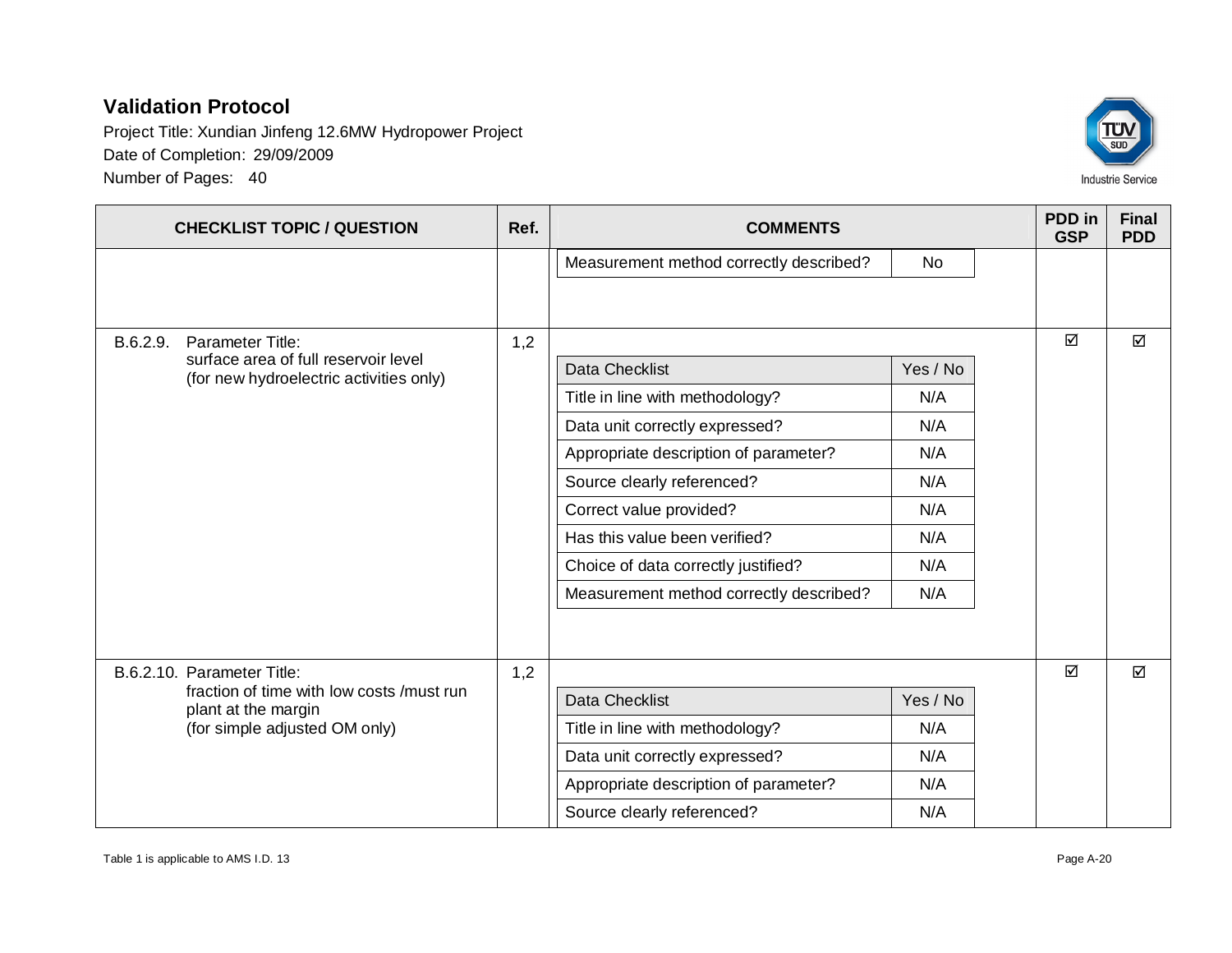Project Title: Xundian Jinfeng 12.6MW Hydropower Project Date of Completion: 29/09/2009 Number of Pages: 40



**CHECKLIST TOPIC / QUESTION Ref. Ref. COMMENTS PDD** in **GSP Final PDD** Correct value provided? N/A Has this value been verified? 
N/A Choice of data correctly justified? N/A Measurement method correctly described? | N/A B.6.2.11. Parameter Title: electricity imports 1,2  $\parallel$  In the case of electricity imports from other electricity grids to the South China power grid, this parameter is relevant and has to be included in B.6.2 of the PDD. See B.6.2.1 **Corrective Action Request No.9** Data Checklist Yes / No Title in line with methodology? No Data unit correctly expressed? | No Appropriate description of parameter?  $\vert$  No Source clearly referenced? No Correct value provided? No Has this value been verified? No Choice of data correctly justified? No Measurement method correctly described? | No  $GAR8$   $\Box$ B.6.2.12. Parameter Title:  $\vert$  1,2 | In the case of electricity imports from other electricity grids to the  $\vert$  CAR8  $\vert$   $\Box$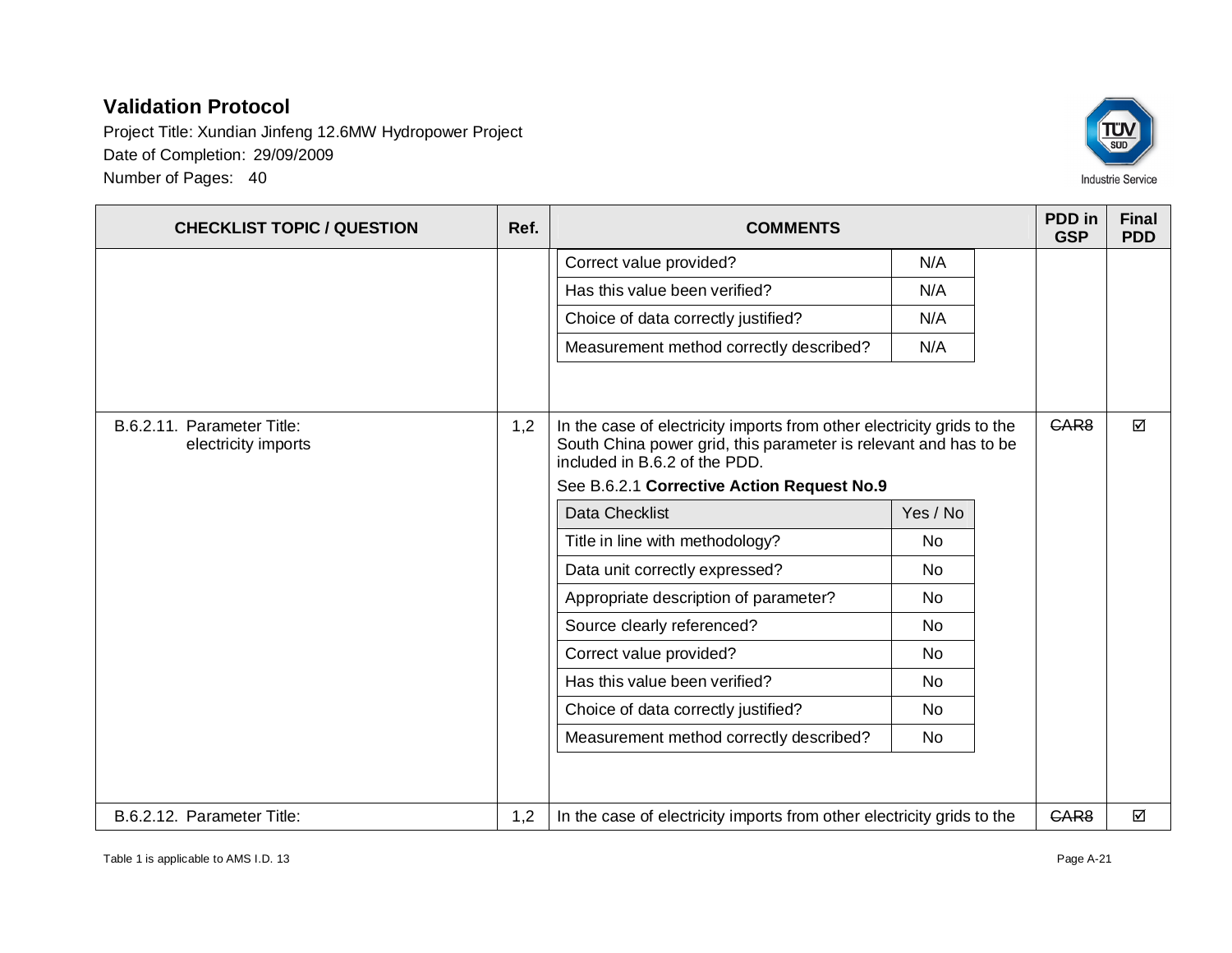Project Title: Xundian Jinfeng 12.6MW Hydropower Project Date of Completion: 29/09/2009 Number of Pages: 40



|          | <b>CHECKLIST TOPIC / QUESTION</b>                                                                                                                                  | Ref. | <b>COMMENTS</b>                                                                                                                                 |           | PDD in<br><b>GSP</b> | <b>Final</b><br><b>PDD</b> |
|----------|--------------------------------------------------------------------------------------------------------------------------------------------------------------------|------|-------------------------------------------------------------------------------------------------------------------------------------------------|-----------|----------------------|----------------------------|
|          | $CO2$ emission coefficient of fuels used in<br>connected grids                                                                                                     |      | south China power grid, this parameter is relevant and has to be<br>included in B.6.2 of the PDD.<br>See B.6.2.1 Corrective Action Request No.9 |           |                      |                            |
|          |                                                                                                                                                                    |      | <b>Data Checklist</b>                                                                                                                           | Yes / No  |                      |                            |
|          |                                                                                                                                                                    |      | Title in line with methodology?                                                                                                                 | No.       |                      |                            |
|          |                                                                                                                                                                    |      | Data unit correctly expressed?                                                                                                                  | <b>No</b> |                      |                            |
|          |                                                                                                                                                                    |      | Appropriate description of parameter?                                                                                                           | <b>No</b> |                      |                            |
|          |                                                                                                                                                                    |      | Source clearly referenced?                                                                                                                      | No.       |                      |                            |
|          |                                                                                                                                                                    |      | Correct value provided?                                                                                                                         | <b>No</b> |                      |                            |
|          |                                                                                                                                                                    |      | Has this value been verified?                                                                                                                   | <b>No</b> |                      |                            |
|          |                                                                                                                                                                    |      | Choice of data correctly justified?                                                                                                             | <b>No</b> |                      |                            |
|          |                                                                                                                                                                    |      | Measurement method correctly described?                                                                                                         | <b>No</b> |                      |                            |
| B.6.3.   | Ex-ante calculation of emission reductions                                                                                                                         |      |                                                                                                                                                 |           |                      |                            |
| B.6.3.1. | Is the projection based on the same pro-<br>cedures as used for future monitoring?                                                                                 | 1,2  | Yes. The projection is based on the same procedures as used for<br>future monitoring.                                                           |           | ☑                    | ☑                          |
|          | What kind of procedure is used?                                                                                                                                    |      | Procedures as according to the methodologies AMS I-D and<br>ACM0002 are used for the calculation of emission reductions.                        |           |                      |                            |
|          | B.6.3.2. Are the GHG calculations documented in a<br>complete and transparent manner?                                                                              | 1,2  | GHG calculations are documented in a complete and transparent<br>manner.                                                                        |           | ☑                    | ☑                          |
|          | B.6.3.3. If there is more than one component of the<br>project activity, then, are emission reduc-<br>tion calculations provided separately for<br>each component? | 1,2  | N/A                                                                                                                                             |           | ☑                    | ☑                          |
|          | B.6.3.4. Is the data provided in this section consis-                                                                                                              | 1,2  | Yes, the data provided is consistent with data presented in other                                                                               |           | ☑                    | ☑                          |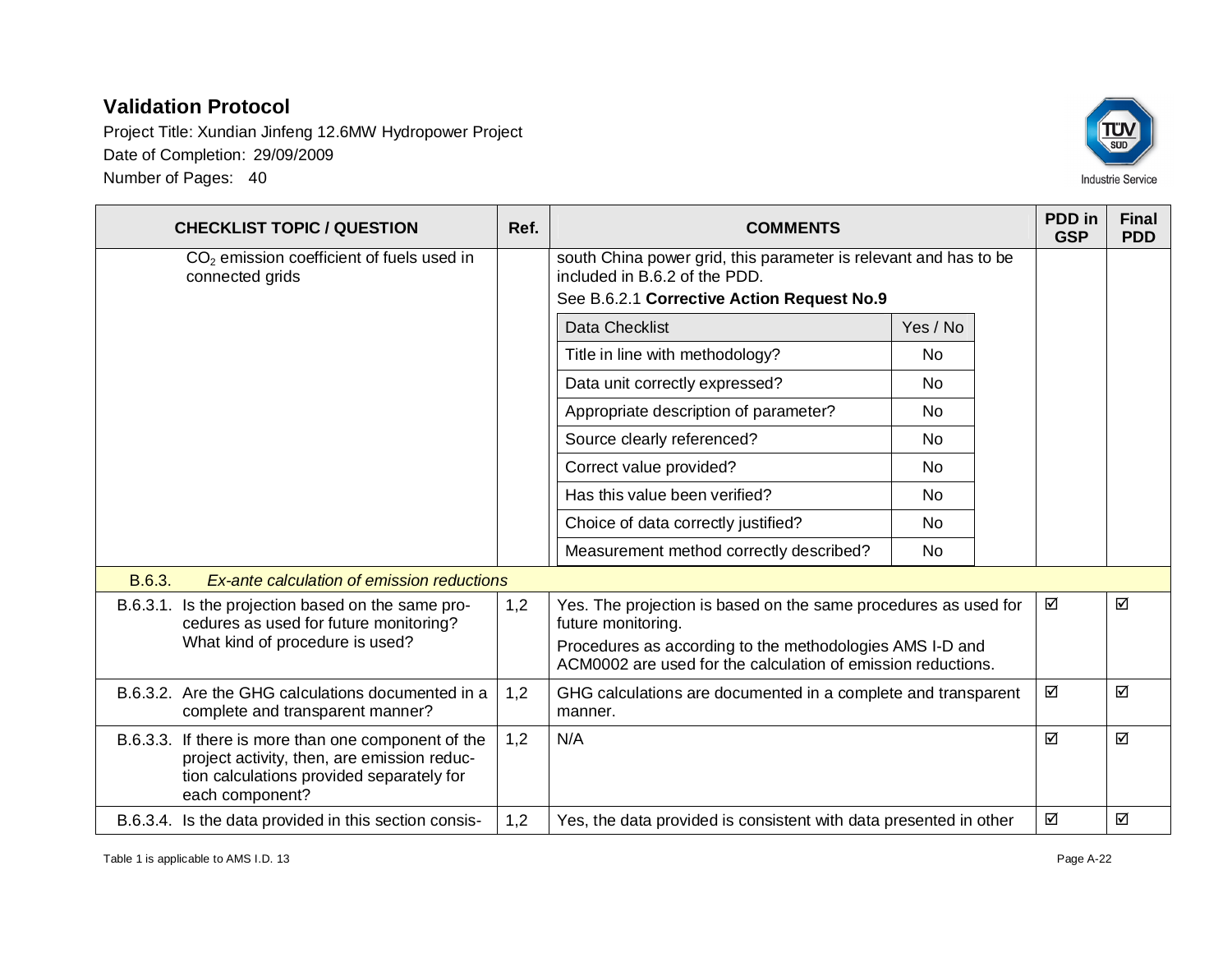

|             | <b>CHECKLIST TOPIC / QUESTION</b>                                                                                                                              | Ref. | <b>COMMENTS</b>                                                                                                                                                  | PDD in<br><b>GSP</b> | <b>Final</b><br><b>PDD</b> |
|-------------|----------------------------------------------------------------------------------------------------------------------------------------------------------------|------|------------------------------------------------------------------------------------------------------------------------------------------------------------------|----------------------|----------------------------|
|             | tent with data as presented in other chap-<br>ters of the PDD?                                                                                                 |      | chapters of the PDD.                                                                                                                                             |                      |                            |
| B.6.4.      | Summary of the ex-ante estimation of emission reductions                                                                                                       |      |                                                                                                                                                                  |                      |                            |
|             | B.6.4.1. Will the project result in fewer GHG emis-<br>sions than the baseline scenario?                                                                       | 1,2  | The project definitely will result in fewer GHG emissions than the<br>baseline scenario.                                                                         | ☑                    | ☑                          |
|             | B.6.4.2. Is the form/table required for the indication<br>of projected emission reductions correctly<br>applied?                                               | 1,2  | Yes, the form is correctly applied according to the PDD template.                                                                                                | ☑                    | ☑                          |
|             | B.6.4.3. If the project activity involves more than<br>one component, is separate table included<br>for each of the component.                                 | 1,2  | N/A                                                                                                                                                              | ☑                    | ☑                          |
|             | B.6.4.4. Do these values comply with small-scale<br>criteria for every year?                                                                                   | 1,2  | N/A                                                                                                                                                              | ☑                    | ☑                          |
|             | B.6.4.5. Is the projection in line with the envisioned<br>time schedule for the project's implementa-<br>tion and the indicated crediting period?              | 1,2  | Yes, it is.                                                                                                                                                      | ☑                    | ☑                          |
|             | B.6.4.6. Is the data provided in this section in con-<br>sistency with data as presented in other<br>chapters of the PDD?                                      | 1,2  | Yes, the data provided is consistent with data presented in other<br>chapters of the PDD.                                                                        | ☑                    | ☑                          |
| <b>B.7.</b> | Application of the monitoring methodology and description of the monitoring plan                                                                               |      |                                                                                                                                                                  |                      |                            |
| B.7.1.      | Data and parameters monitored                                                                                                                                  |      |                                                                                                                                                                  |                      |                            |
|             | B.7.1.1. Is the list of parameters presented in chap-<br>ter B.7.1 considered to be complete with<br>regard to the requirements of the applied<br>methodology? | 1,2  | The list of parameters presented in chapter B.7.1 is considered to<br>be complete. The parameter EGy-- is the parameter that shall be<br>monitored and recorded. | ☑                    | ☑                          |
|             | Comment on any line answered with "No"                                                                                                                         |      |                                                                                                                                                                  |                      |                            |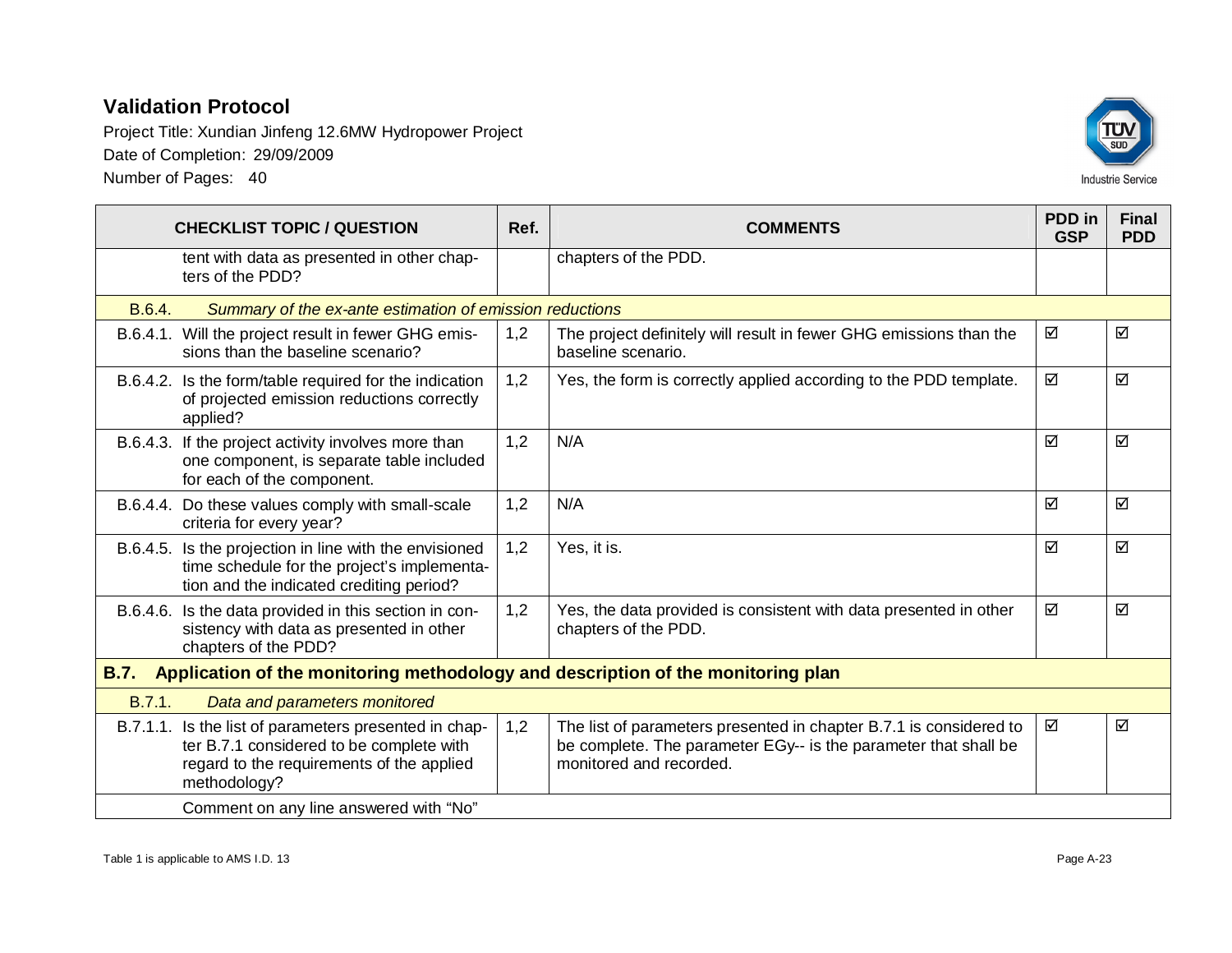Project Title: Xundian Jinfeng 12.6MW Hydropower Project Date of Completion: 29/09/2009 Number of Pages: 40



| <b>CHECKLIST TOPIC / QUESTION</b>                                                   | Ref. | <b>COMMENTS</b>                                                                                                                                                                                                                                                                                                                                                                                                                      |                                                                                       | PDD in<br><b>GSP</b> | <b>Final</b><br><b>PDD</b> |
|-------------------------------------------------------------------------------------|------|--------------------------------------------------------------------------------------------------------------------------------------------------------------------------------------------------------------------------------------------------------------------------------------------------------------------------------------------------------------------------------------------------------------------------------------|---------------------------------------------------------------------------------------|----------------------|----------------------------|
| B.7.1.1.1. Parameter Title:<br>Electricity generated by the renewable<br>technology | 1,2  | <b>Monitoring Checklist</b><br>Title in line with methodology?<br>Data unit correctly expressed?<br>Appropriate description of parameter?<br>Source clearly referenced?<br>Correct value provided for estimation?<br>Has this value been verified?<br>Measurement method correctly described?<br>Correct reference to standards?<br>Indication of accuracy provided?<br>QA/QC procedures described?<br>QA/QC procedures appropriate? | Yes / No<br>Yes<br>Yes<br>Yes<br>Yes<br>Yes<br>Yes<br>Yes<br>Yes<br>Yes<br>Yes<br>Yes | ☑                    | ☑                          |
| B.7.1.1.2. Amount of biomass input (if applicable)                                  |      | <b>Monitoring Checklist</b><br>Title in line with methodology?<br>Data unit correctly expressed?<br>Appropriate description of parameter?<br>Source clearly referenced?<br>Correct value provided for estimation?<br>Has this value been verified?<br>Measurement method correctly described?<br>Correct reference to standards?<br>Indication of accuracy provided?<br>QA/QC procedures described?<br>QA/QC procedures appropriate? | Yes / No<br>N/A<br>N/A<br>N/A<br>N/A<br>N/A<br>N/A<br>N/A<br>N/A<br>N/A<br>N/A<br>N/A | ☑                    | ☑                          |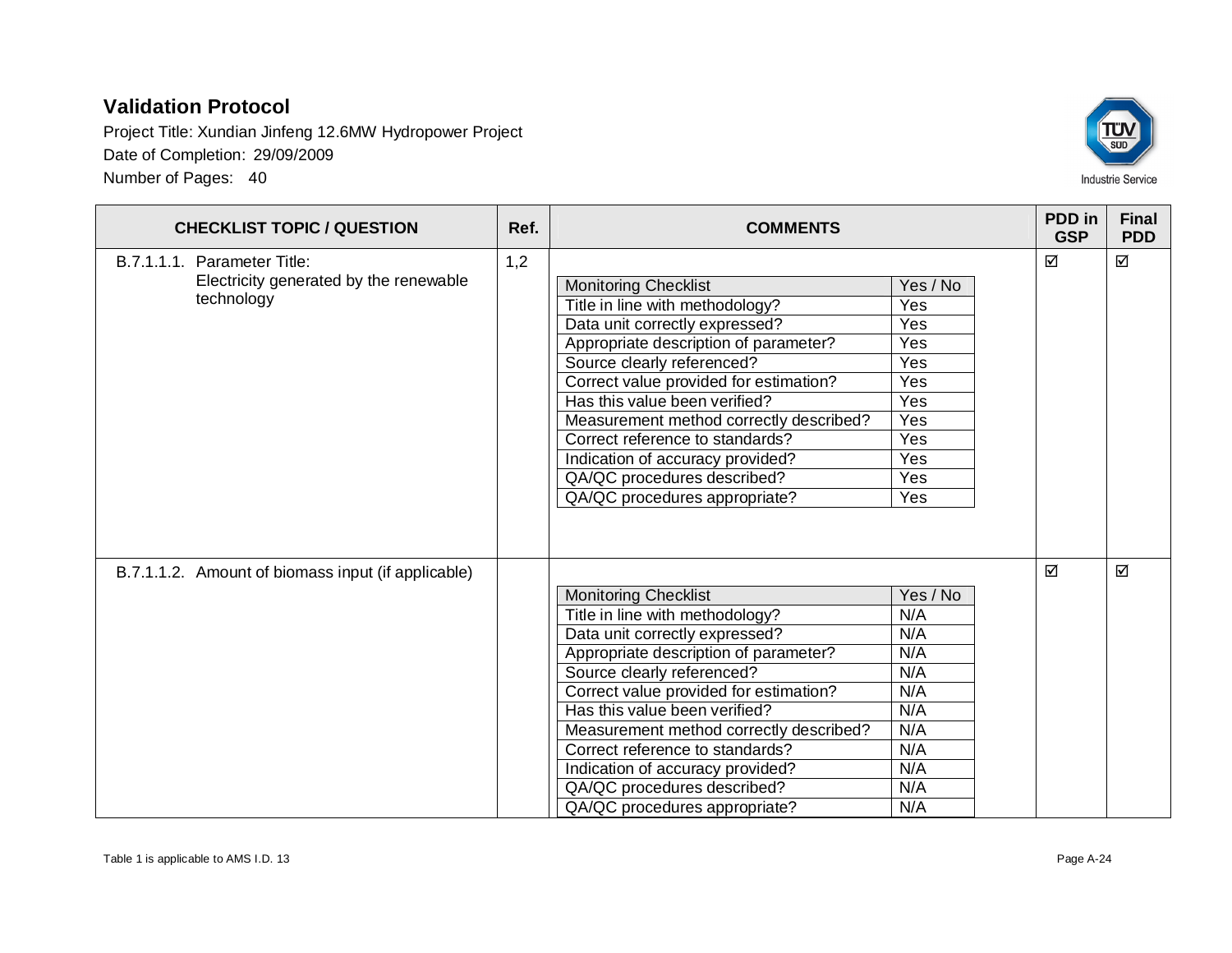

| <b>CHECKLIST TOPIC / QUESTION</b>                                                                                                                     | Ref. | <b>COMMENTS</b>                                                                                                                                                                                                                                                                                                                                                                                                                                                                                                               | PDD in<br><b>GSP</b> | <b>Final</b><br><b>PDD</b> |
|-------------------------------------------------------------------------------------------------------------------------------------------------------|------|-------------------------------------------------------------------------------------------------------------------------------------------------------------------------------------------------------------------------------------------------------------------------------------------------------------------------------------------------------------------------------------------------------------------------------------------------------------------------------------------------------------------------------|----------------------|----------------------------|
|                                                                                                                                                       |      |                                                                                                                                                                                                                                                                                                                                                                                                                                                                                                                               |                      |                            |
| B.7.1.1.3. Amount of fossil fuel (if applicable)                                                                                                      |      | <b>Monitoring Checklist</b><br>Yes / No<br>Title in line with methodology?<br>N/A<br>Data unit correctly expressed?<br>N/A<br>Appropriate description of parameter?<br>N/A<br>Source clearly referenced?<br>N/A<br>N/A<br>Correct value provided for estimation?<br>Has this value been verified?<br>N/A<br>Measurement method correctly described?<br>N/A<br>N/A<br>Correct reference to standards?<br>N/A<br>Indication of accuracy provided?<br>QA/QC procedures described?<br>N/A<br>QA/QC procedures appropriate?<br>N/A | ☑                    | ☑                          |
| B.7.2.<br>Description of the monitoring plan                                                                                                          |      |                                                                                                                                                                                                                                                                                                                                                                                                                                                                                                                               |                      |                            |
| B.7.2.1. Is the operational and management struc-<br>ture clearly described and in compliance<br>with the envisioned situation?                       | 1,2  | The data recording method and the monitoring management<br>structure are described in Chapter B.7.2.                                                                                                                                                                                                                                                                                                                                                                                                                          | ☑                    | ☑                          |
| B.7.2.2. Are responsibilities and institutional ar-<br>rangements for data collection and archiv-<br>ing clearly provided?                            | 1,2  | Yes, responsibilities and institutional arrangements for data col-<br>lection and archiving are clearly provided.                                                                                                                                                                                                                                                                                                                                                                                                             | ☑                    | ☑                          |
| B.7.2.3. Does the monitoring plan provide current<br>good monitoring practice?                                                                        | 1,2  | Yes, the monitoring plan provides current good monitoring prac-<br>tice.                                                                                                                                                                                                                                                                                                                                                                                                                                                      | ☑                    | ☑                          |
| B.7.2.4. If applicable: Does annex 4 provide useful<br>information enabling a better under-<br>standing of the envisioned monitoring pro-<br>visions? | 1,2  | N/A                                                                                                                                                                                                                                                                                                                                                                                                                                                                                                                           | ☑                    | ☑                          |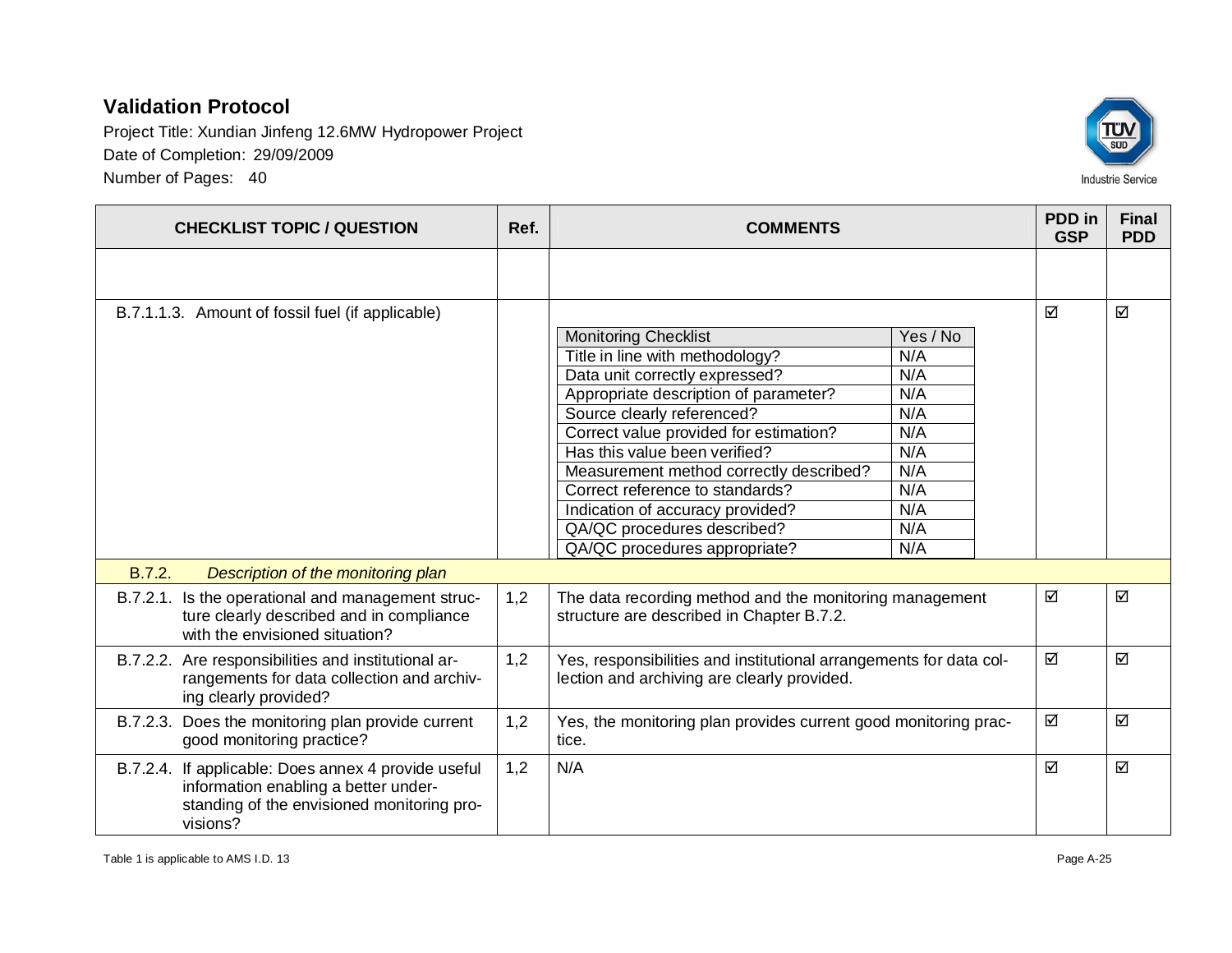

| <b>CHECKLIST TOPIC / QUESTION</b>                                                                                                                                                                | Ref.                                                                                                                  | <b>COMMENTS</b>                                                                                                                                                                                                                       | PDD in<br><b>GSP</b> | <b>Final</b><br><b>PDD</b> |  |  |  |
|--------------------------------------------------------------------------------------------------------------------------------------------------------------------------------------------------|-----------------------------------------------------------------------------------------------------------------------|---------------------------------------------------------------------------------------------------------------------------------------------------------------------------------------------------------------------------------------|----------------------|----------------------------|--|--|--|
| <b>B.8.</b><br>person(s)/entity(ies)                                                                                                                                                             | Date of completion of the application of the baseline study and monitoring methodology an the name of the responsible |                                                                                                                                                                                                                                       |                      |                            |  |  |  |
| B.8.1.1. Is there any indication of a date when the<br>baseline was determined?                                                                                                                  | 1,2                                                                                                                   | The baseline was determined on December 30, 2007.                                                                                                                                                                                     | ☑                    | ☑                          |  |  |  |
| B.8.1.2. Has dd/mm/yyyy format been used to indi-                                                                                                                                                | 1,2                                                                                                                   | <b>Corrective Action Request No.12.</b>                                                                                                                                                                                               | <b>GAR12</b>         | ☑                          |  |  |  |
| cate the date.                                                                                                                                                                                   |                                                                                                                       | Please provide date of completion of the application of the meth-<br>odology to the project activity in DD/MM/YYYY.                                                                                                                   |                      |                            |  |  |  |
| B.8.1.3. Is this consistent with the time line of the<br>PDD history?                                                                                                                            | 1,2                                                                                                                   | Yes, this is consistent with the time line of the PDD history.                                                                                                                                                                        | ☑                    | ☑                          |  |  |  |
| B.8.1.4. Is the information on the person(s) / entity<br>(ies) responsible for the application of the<br>baseline and monitoring methodology pro-<br>vided consistent with the actual situation? | 1,2                                                                                                                   | Mr. Zhaomi from Yunnan Ruiheng Lianhe Energy Development<br>Co.Ltd., Mr. Chen Yifei and Ms. Yang Lusi from Beijing Ruichi<br>Electric Power Information Technology Co. Ltd are responsible for<br>the application of the methodology. | ☑                    | ☑                          |  |  |  |
| B.8.1.5. Is information provided whether this per-                                                                                                                                               | 1,2                                                                                                                   | <b>Corrective Action Request No.13.</b>                                                                                                                                                                                               | <b>GAR13</b>         | ☑                          |  |  |  |
| son / entity is also considered a project<br>participant?                                                                                                                                        |                                                                                                                       | It should be indicated whether these persons are also considered<br>project participants.                                                                                                                                             |                      |                            |  |  |  |
| C. Duration of the project activity / crediting period                                                                                                                                           |                                                                                                                       |                                                                                                                                                                                                                                       |                      |                            |  |  |  |
| C.1.<br><b>Duration of the project activity</b>                                                                                                                                                  |                                                                                                                       |                                                                                                                                                                                                                                       |                      |                            |  |  |  |
| C.1.1. Are the project's starting date and operational                                                                                                                                           | 1,2                                                                                                                   | <b>Clarification Request No. 4.</b>                                                                                                                                                                                                   | CR4                  | ☑                          |  |  |  |
| lifetime clearly defined and reasonable? Is it<br>the earliest date of construction, implementa-                                                                                                 | 14<br>15                                                                                                              | The starting date of the project activity indicated in the PDD                                                                                                                                                                        |                      |                            |  |  |  |
| tion or real action?                                                                                                                                                                             |                                                                                                                       | (08/05/2005) is not consistent with the evidences provided to<br>DOE, neither the starting date of construction (09/01/2006) nor                                                                                                      |                      |                            |  |  |  |
|                                                                                                                                                                                                  |                                                                                                                       | the date of purchasing agreement (22/09/2006), please clarify.                                                                                                                                                                        |                      |                            |  |  |  |
| Choice of the crediting period and related information<br>C.2.                                                                                                                                   |                                                                                                                       |                                                                                                                                                                                                                                       |                      |                            |  |  |  |
| C.2.1. Is the assumed crediting time clearly defined                                                                                                                                             | 1,2                                                                                                                   | 7 years with potential for 2 renewals is chosen as the crediting                                                                                                                                                                      | ☑                    | ☑                          |  |  |  |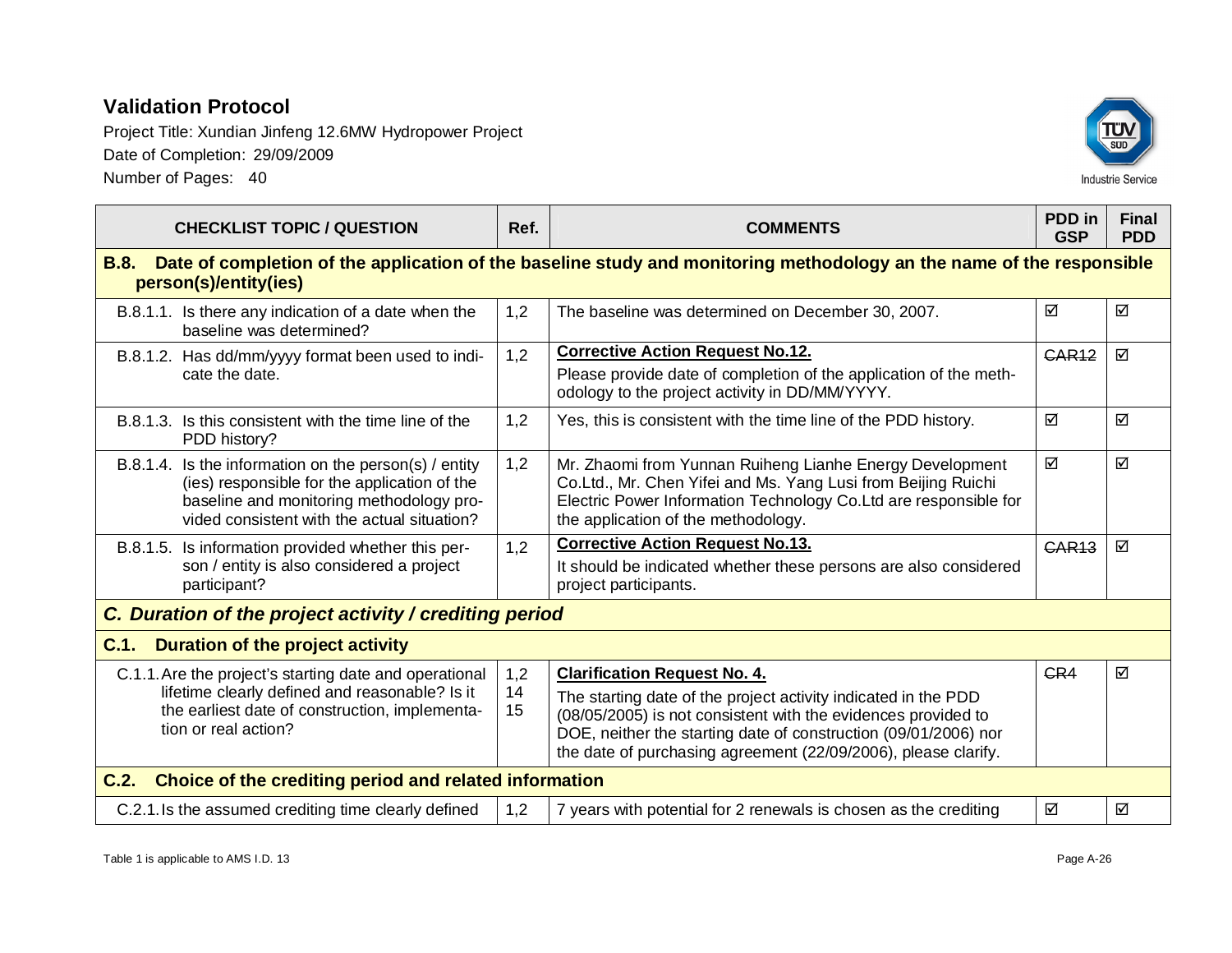Project Title: Xundian Jinfeng 12.6MW Hydropower Project Date of Completion: 29/09/2009 Number of Pages: 40



**CHECKLIST TOPIC / QUESTION Ref. COMMENTS PDD in GSP Final PDD** and reasonable (renewable crediting period of max 7 years with potential for 2 renewals or fixed crediting period of max. 10 years)? period. C.2.2. Has dd/mm/yyyy format been used to indicate the start date of the crediting period. 1,2 Yes, the correct format is indicated.  $\Box$   $\Box$ *D. Environmental impacts* **D.1. If required by the host Party, documentation on the analysis of the environmental impacts of the project activity:** D.1.1. Are there any Host Party requirements for an Environmental Impact Assessment (EIA), and if yes, has an EIA been approved? If yes answer also D.1.2 to D.1.4 1,2 10 11 Yes, EIA has been proved and approved by Kunming EPB. However, the PDD does not mention the date when the EIA has been approved. **Corrective Action Request No.14.** Project participants are requested to mention the date in the PDD when the EIA has been approved.  $GAR14$   $\Box$ D.1.2. Has the analysis of the environmental impacts of the project activity been sufficiently described? 1,2 10 11 Yes. The analysis of the environmental impacts of the project activity has been sufficiently described.  $\boxtimes$   $\boxtimes$ D.1.3. Will the project create any adverse environmental effects? 1,2 10 11 Referring to the EIA and the approval of EIA, the project will create no negative environmental impacts.  $\overline{M}$   $\overline{M}$ D.1.4. Were transboundary environmental impacts identified in the analysis? 1,2 10 11 Not applicable, there are no transboundary impacts described neither in the EIA report nor its approval.  $\overline{M}$  ।  $\overline{M}$ **D.2. If environmental impacts are considered significant by the project participants or the host Party, please provide conclusions and all references to support documentation of an environmental impact assessment undertaken in accordance with the procedures as required by the host Party**

D.2.1. Have the identified environmental impacts  $\begin{bmatrix} 1,2 \end{bmatrix}$  Referring to the EIA and the approval of EIA, there are no signifi-  $\mathcal{B}$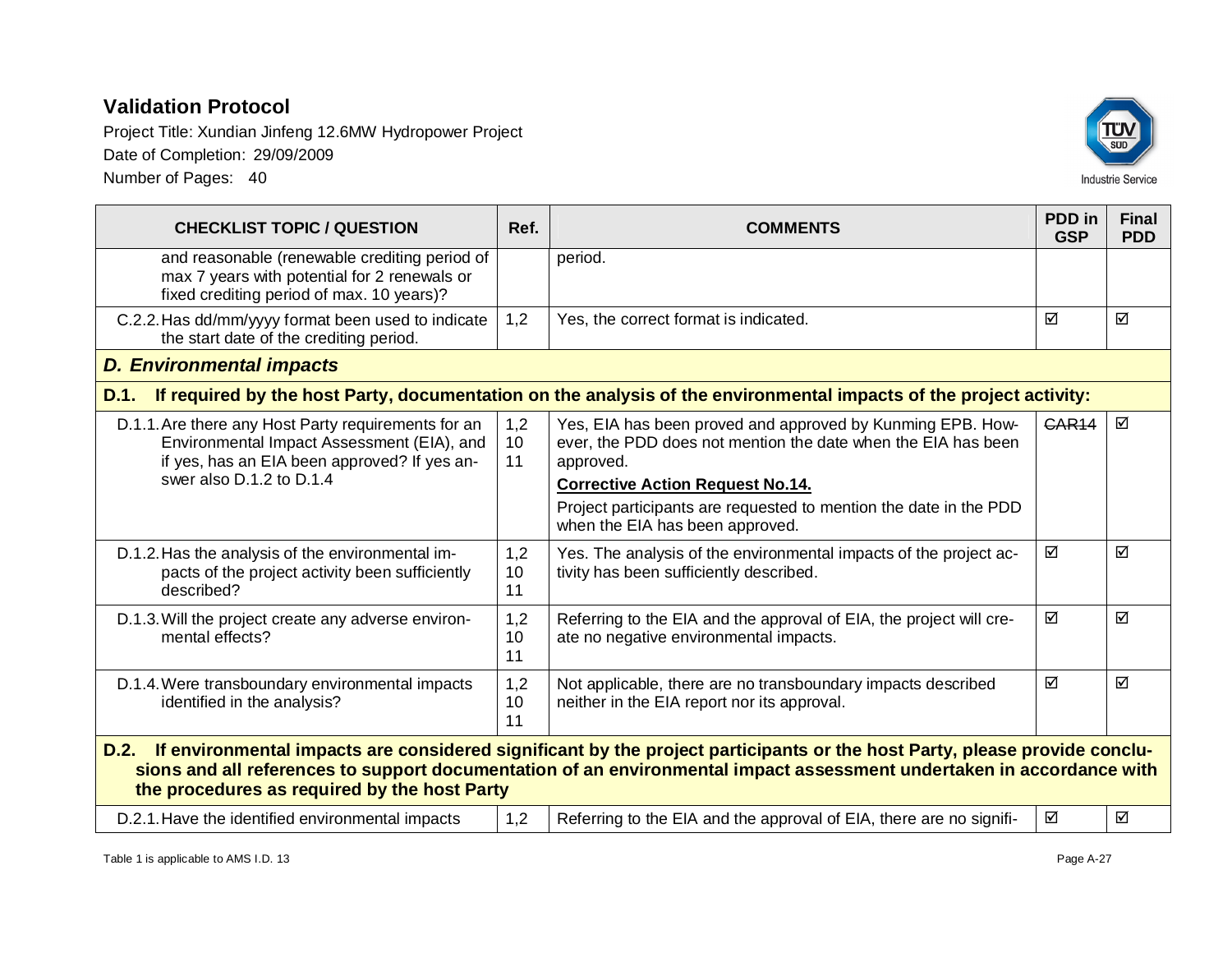Project Title: Xundian Jinfeng 12.6MW Hydropower Project Date of Completion: 29/09/2009 Number of Pages: 40



**CHECKLIST TOPIC / QUESTION Ref. COMMENTS PDD in GSP Final PDD** been addressed in the project design sufficiently? 10 11 cant adverse environmental impacts from the project activity. D.2.2. Does the project comply with environmental legislation in the host country? 1,2 10 11 Yes, the project is in conformity with the environmental legislation of P. R. China and the EIA has been approved by the authorized organization.  $\boxtimes$   $\boxtimes$ *E. Stakeholders' comments* **E.1. Brief description how comments by local stakeholders have been invited and compiled** E.1.1. Have relevant stakeholders been consulted?  $\vert$  1,2 17 Yes, questionnaires have been distributed to the relevant stakeholders. **Corrective Action Request No.15.** The date on which the survey conducted and the copies of questionnaires should be indicated in the PDD.  $CAR15$   $\Box$ E.1.2. Have appropriate media been used to invite comments by local stakeholders? 1,2 17 The questionnaires have been used to invite comments by local stakeholders.  $\overline{M}$   $\overline{M}$ E.1.3. If a stakeholder consultation process is required by regulations/laws in the host country, has the stakeholder consultation process been carried out in accordance with such regulations/laws? 1,2 17 There are no regulations/laws in China for carrying out the stakeholder consultation process for this project activity.  $\overline{M}$   $\overline{M}$ E.1.4. Is the undertaken stakeholder process that was carried out described in a complete and transparent manner? 1,2 17 See E.1.1 Corrective Action Request No.15 **CAR14**  $\Box$ **E.2. Summary of the comments received**

| E.2.1. Is a summary of the received stakeholder | Yes, E.2 of the PDD gives a summary of stakeholder comments | ☑ | ☑ |
|-------------------------------------------------|-------------------------------------------------------------|---|---|
| comments provided?                              | received from the questionnaires.                           |   |   |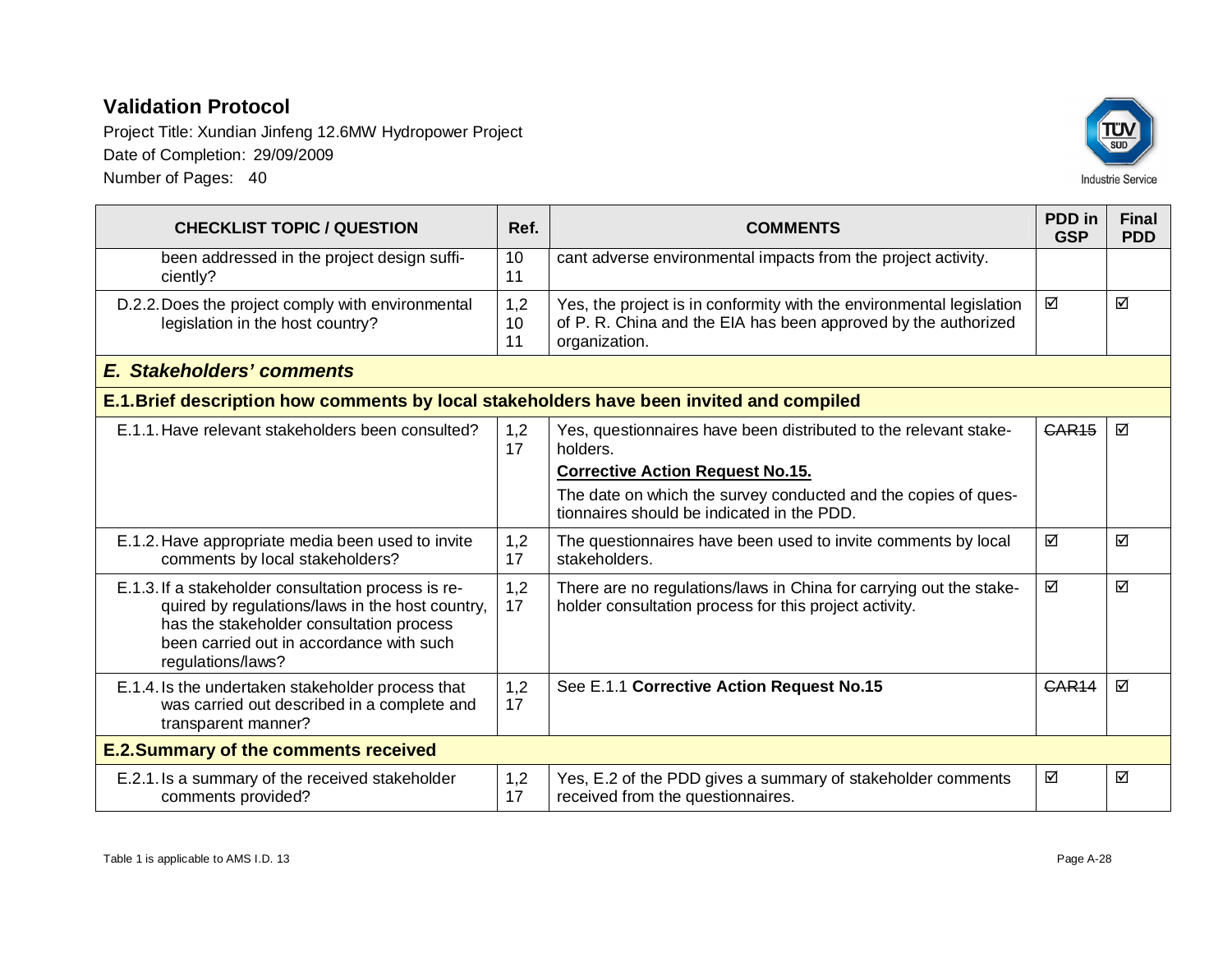Project Title: Xundian Jinfeng 12.6MW Hydropower Project Date of Completion: 29/09/2009 Number of Pages: 40



| <b>CHECKLIST TOPIC / QUESTION</b>                                                                                                                                         | Ref.      | <b>COMMENTS</b>                                                                                                                                                                                                                     | PDD in<br><b>GSP</b> | <b>Final</b><br><b>PDD</b> |
|---------------------------------------------------------------------------------------------------------------------------------------------------------------------------|-----------|-------------------------------------------------------------------------------------------------------------------------------------------------------------------------------------------------------------------------------------|----------------------|----------------------------|
| E.3. Report on how due account was taken of any comments received                                                                                                         |           |                                                                                                                                                                                                                                     |                      |                            |
| E.3.1. Has due account been taken of any stake-<br>holder comments received?                                                                                              | 1,2<br>17 | The overall comments with regards to the project were positive.<br><b>Clarification Request No. 5.</b><br>Negative comments received from the stakeholders should be<br>identified and summarized. How due account was taken should | CR <sub>5</sub>      | ☑                          |
|                                                                                                                                                                           |           | be indicated in the PDD.                                                                                                                                                                                                            |                      |                            |
| F. Annexes 1 - 4                                                                                                                                                          |           |                                                                                                                                                                                                                                     |                      |                            |
| <b>F.1. Annex 1: Contact Information</b>                                                                                                                                  |           |                                                                                                                                                                                                                                     |                      |                            |
| F.1.1. Is the information provided consistent with the<br>one given under section A.3?                                                                                    | 1,2       | Yes, the provided information is consistent with the one given<br>under section A.3                                                                                                                                                 | ☑                    | ☑                          |
| F.1.2. Is the information on all private participants<br>and directly involved Parties presented?                                                                         | 1,2       | Yes, the project participants are: Yunnan Xudong Phosphate<br>Chemical Group Jinfeng Power Generation Co., Ltd., and Mitsubi-<br>shi Corporation.                                                                                   | ☑                    | ☑                          |
| F.2. Annex 2: Information regarding public funding                                                                                                                        |           |                                                                                                                                                                                                                                     |                      |                            |
| F.2.1. Is the information provided on the inclusion of<br>public funding (if any) in consistency with the<br>actual situation presented by the project par-<br>ticipants? | 1,2       | Yes. There is no public funding; all costs are covered by bank<br>loans and private equity.                                                                                                                                         | ☑                    | ☑                          |
| F.2.2. If necessary: Is an affirmation available that<br>any such funding from Annex-I-countries<br>does not result in a diversion of ODA?                                | 1,2       | Not applicable.                                                                                                                                                                                                                     | ☑                    | ☑                          |
| <b>F.3. Annex 3: Baseline information</b>                                                                                                                                 |           |                                                                                                                                                                                                                                     |                      |                            |
| F.3.1. If additional background information on base-<br>line data is provided: Is this information con-<br>sistent with data presented by other sections                  | 1,2       | The Build Margin emission factor (BM) of the South China Grid<br>indicated in Annex 3 is not consistent with the data indicated in<br>chapter B.6.1                                                                                 | CR <sub>3</sub>      | ☑                          |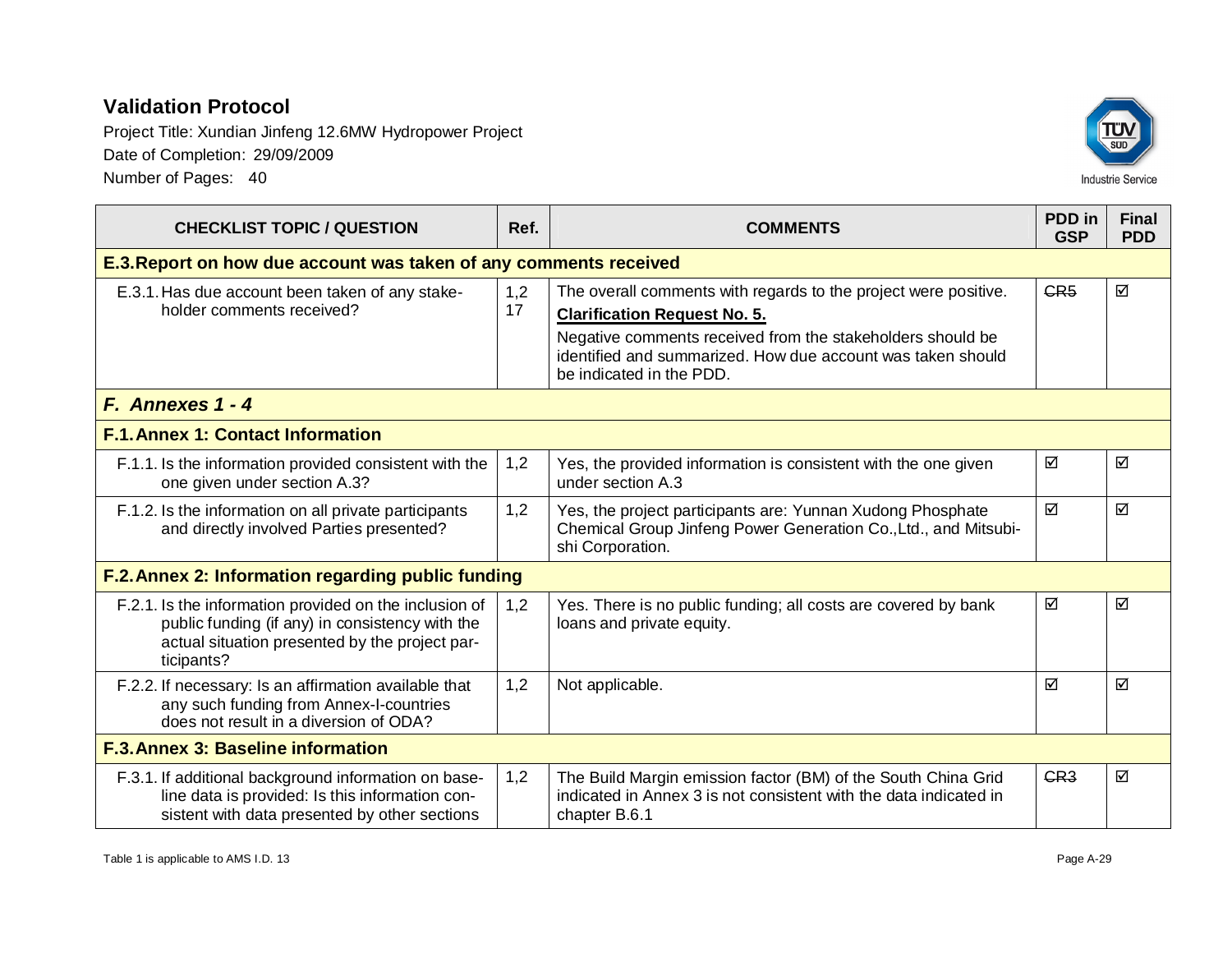Project Title: Xundian Jinfeng 12.6MW Hydropower Project Date of Completion: 29/09/2009

Number of Pages: 40



| <b>CHECKLIST TOPIC / QUESTION</b>                                                                                                                                    | Ref. | <b>COMMENTS</b>                         |                 | <b>Final</b><br><b>PDD</b> |  |  |
|----------------------------------------------------------------------------------------------------------------------------------------------------------------------|------|-----------------------------------------|-----------------|----------------------------|--|--|
| of the PDD?                                                                                                                                                          |      | See B.6.1.2 Clarification Request No. 3 |                 |                            |  |  |
| F.3.2. Is the data provided verifiable? Has sufficient<br>evidence been provided to the validation<br>team?                                                          | 1,2  | See Clarification Request No. 3         | CR <sub>3</sub> | ☑                          |  |  |
| 1,2<br>F.3.3. Does the additional information substantiate /<br>See Clarification Request No. 3<br>support statements given in other sections of<br>the PDD?         |      | GR <sub>3</sub>                         | ☑               |                            |  |  |
| <b>F.4. Annex 4: Monitoring information</b>                                                                                                                          |      |                                         |                 |                            |  |  |
| F.4.1. If additional background information on moni-<br>toring is provided: Is this information consis-<br>tent with data presented in other sections of<br>the PDD? |      | N/A                                     | ☑               | ☑                          |  |  |
| F.4.2. Is the information provided verifiable? Has<br>sufficient evidence been provided to the vali-<br>dation team?                                                 |      | N/A                                     | ☑               | ☑                          |  |  |
| F.4.3. Do the additional information and / or docu-<br>mented procedures substantiate / support<br>statements given in other sections of the<br>PDD?                 |      | N/A                                     | ☑               | ☑                          |  |  |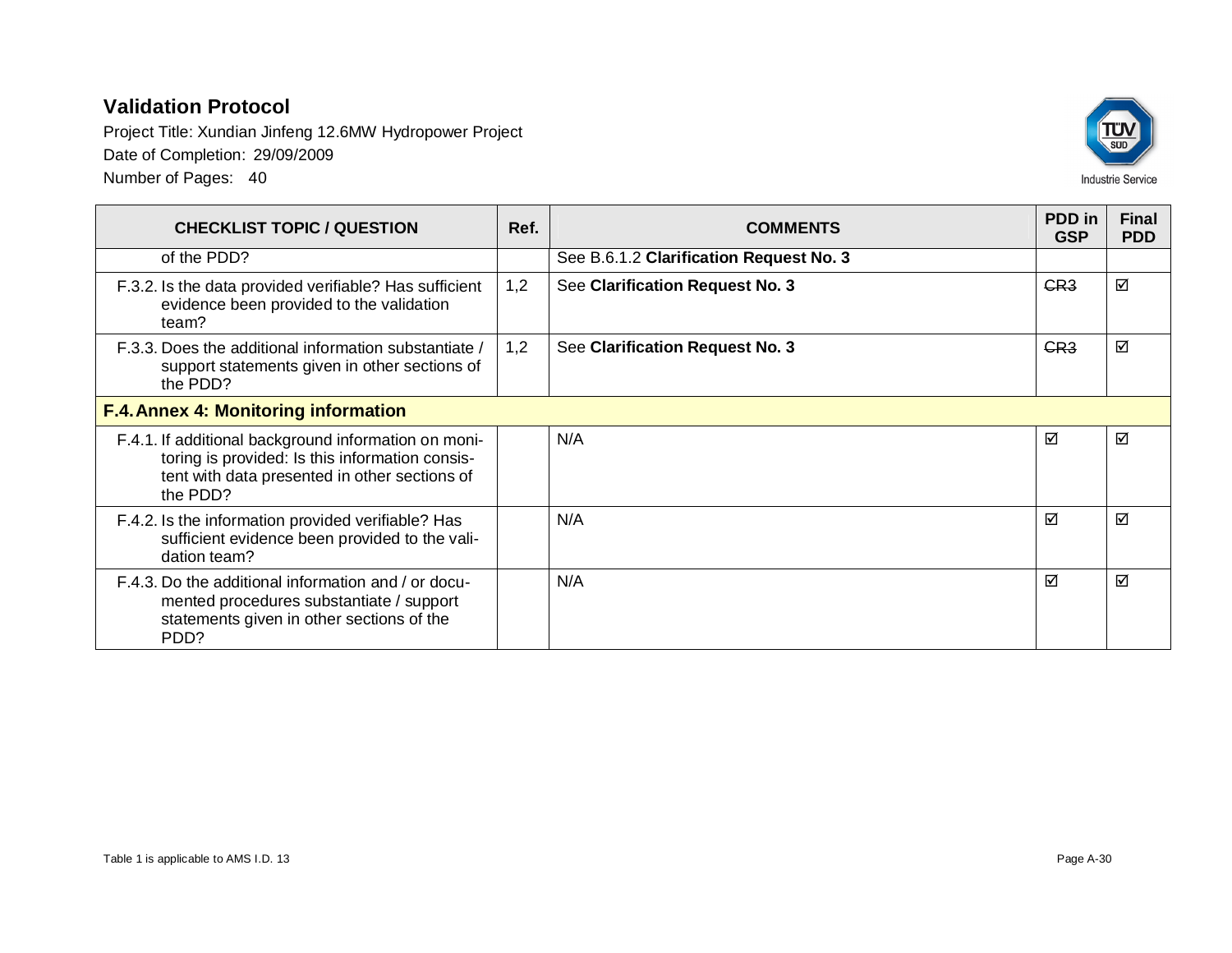Project Title: Xundian Jinfeng 12.6MW Hydropower Project Date of Completion: 29/09/2009 Number of Pages: 40



## **Table 2 Resolution of Corrective Action and Clarification Requests**

| <b>Clarifications and corrective action re-</b><br>quests by validation team                                                                                                    | Ref. to<br>table 1 | Summary of project owner response                                                                                                                                                                                  | <b>Validation team</b><br>conclusion                                                                           |
|---------------------------------------------------------------------------------------------------------------------------------------------------------------------------------|--------------------|--------------------------------------------------------------------------------------------------------------------------------------------------------------------------------------------------------------------|----------------------------------------------------------------------------------------------------------------|
| <b>Corrective Action Request No.1</b>                                                                                                                                           | A.4.1.1            | The Chinese maps were taken place by English maps.                                                                                                                                                                 | М                                                                                                              |
| No Chinese should be used in the maps.                                                                                                                                          |                    |                                                                                                                                                                                                                    | The map has been revised.                                                                                      |
| <b>Corrective Action Request No.2</b>                                                                                                                                           | A.4.2.5            | DOE:                                                                                                                                                                                                               | М                                                                                                              |
| According to the SSC PDD guidelines, this<br>section should include the statement of how<br>environmentally safe the project is.                                                |                    | A description of how environmentally safe and sound<br>technology is being applied by the project activity<br>should be included in this section of the PDD.                                                       | A description regarding envi-<br>ronmental safety of the ap-<br>plied technology has been<br>added in the PDD. |
|                                                                                                                                                                                 |                    | PP:                                                                                                                                                                                                                |                                                                                                                |
|                                                                                                                                                                                 |                    | <b>Environmental safe technology</b>                                                                                                                                                                               |                                                                                                                |
|                                                                                                                                                                                 |                    | The technology employed in the Project, which has<br>been employed in worldwide, is safe on environment<br>and will not bring negative damages to the ecosystem.                                                   |                                                                                                                |
|                                                                                                                                                                                 |                    | <b>Technology transfer</b>                                                                                                                                                                                         |                                                                                                                |
|                                                                                                                                                                                 |                    | The main equipments, such as the turbines and elec-<br>tricity generators, are made in the host country. No<br>technology is transferred from other countries to this<br>Project activity.<br>Revised in PDD A.4.2 |                                                                                                                |
| <b>Corrective Action Request No.3</b>                                                                                                                                           | A.4.2.6            | The type of the turbines and generators revised to the                                                                                                                                                             | ☑                                                                                                              |
| The type of the turbines and generators pro-<br>vided in the PDD is not in compliance with<br>purchasing agreement and name plate.<br>The information provided in PDD should be |                    | types which are the same as the purchasing agreement<br>and name plate.                                                                                                                                            | The type of the turbines and<br>generators has been revised<br>accordingly in A.4.2 of the<br>PDD.             |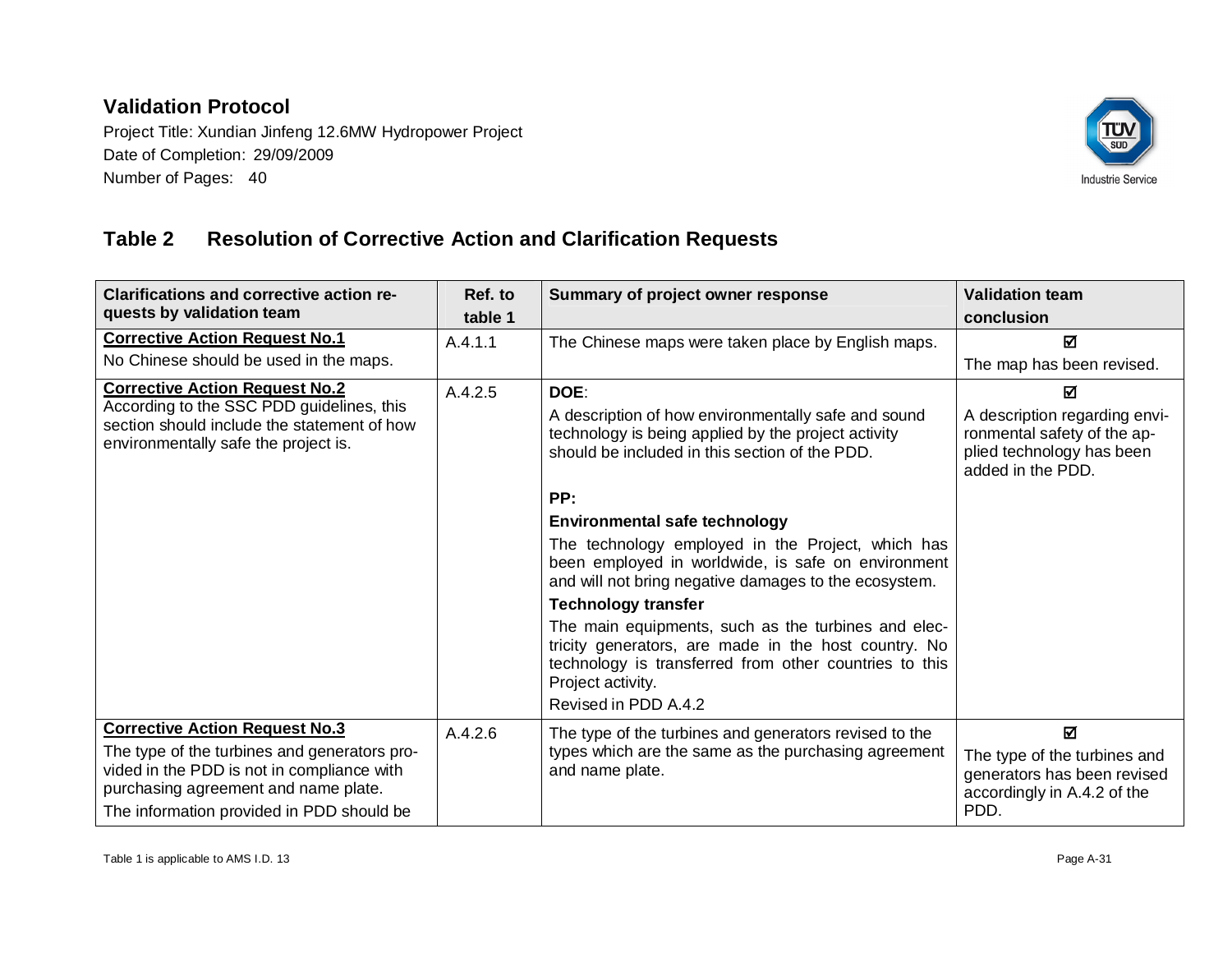

| corrected according to the purchasing<br>agreement and name plate                                                                                                                                                                                                                                                                                                                                                                                                                                                                                                                                      |              |                                                                                                                                                                                                                                                                                                                                                                                                |                                                                                                                                 |
|--------------------------------------------------------------------------------------------------------------------------------------------------------------------------------------------------------------------------------------------------------------------------------------------------------------------------------------------------------------------------------------------------------------------------------------------------------------------------------------------------------------------------------------------------------------------------------------------------------|--------------|------------------------------------------------------------------------------------------------------------------------------------------------------------------------------------------------------------------------------------------------------------------------------------------------------------------------------------------------------------------------------------------------|---------------------------------------------------------------------------------------------------------------------------------|
| <b>Corrective Action Request No.4</b><br>According to Guidelines for completing the<br>simplified project design document (Version<br>05) the $2^{nd}$ column head should be corrected<br>as "Estimation of annual emission reductions<br>in tonnes of $CO2 en$                                                                                                                                                                                                                                                                                                                                        | A.4.3.1      | The 2 <sup>nd</sup> column head has been revised to "Estimation of<br>annual emission reductions in tonnes of $CO2$ e"                                                                                                                                                                                                                                                                         | ☑<br>The column head has been<br>revised.                                                                                       |
| <b>Corrective Action Request No.5</b><br>The latest version of "Tool to Calculate the<br>Emission Factor for an Electricity System" is<br>V01.1; please revise in the PDD accordingly                                                                                                                                                                                                                                                                                                                                                                                                                  | B.1.1.2      | The version of "Tool to Calculate the Emission Factor<br>for an Electricity System" was revised to 1.1.                                                                                                                                                                                                                                                                                        | $\blacksquare$<br>The version of "Tool to Calcu-<br>late the Emission Factor for<br>an Electricity System" has<br>been revised. |
| <b>Corrective Action Request No.6</b><br>No baseline scenario alternatives should be<br>discussed by the PDD.                                                                                                                                                                                                                                                                                                                                                                                                                                                                                          | <b>B.4.1</b> | The B.4 has been revised following the guidelines                                                                                                                                                                                                                                                                                                                                              | ☑<br>Baseline scenario discussion<br>has been revised in B.4.1 of<br>the PDD.                                                   |
| <b>Corrective Action Request No.7</b><br>Project participants are requested to pro-<br>vide in section B.5 a timetable for the im-<br>plementation of the project activity. This<br>timetable should clearly indicate the start-<br>ing date of construction and operation,<br>the date of the preliminary design, the<br>date when the investment decision was<br>made, and the date when CDM was seri-<br>ously considered, with description of the<br>support evidences.<br>2. The English version of meeting minutes<br>which is partially inconsistent with original<br>file should be corrected. | B.5.1.4      | PP:<br>1. The time table was added in the PDD B.5.<br>2. Please refer to the revised PDD for details.<br>The translation of meeting minutes was cor-<br>rected. The new version of meeting minutes is<br>attached in the email.<br>DOE:<br>Please provide the timetable in table form rather than<br>text description.<br>PP:<br>The time table was added before the text description.<br>DOE: | ☑<br>A time table has been added<br>to B.5 of the PDD. Relevant<br>evidences have been submit-<br>ted to DOE.                   |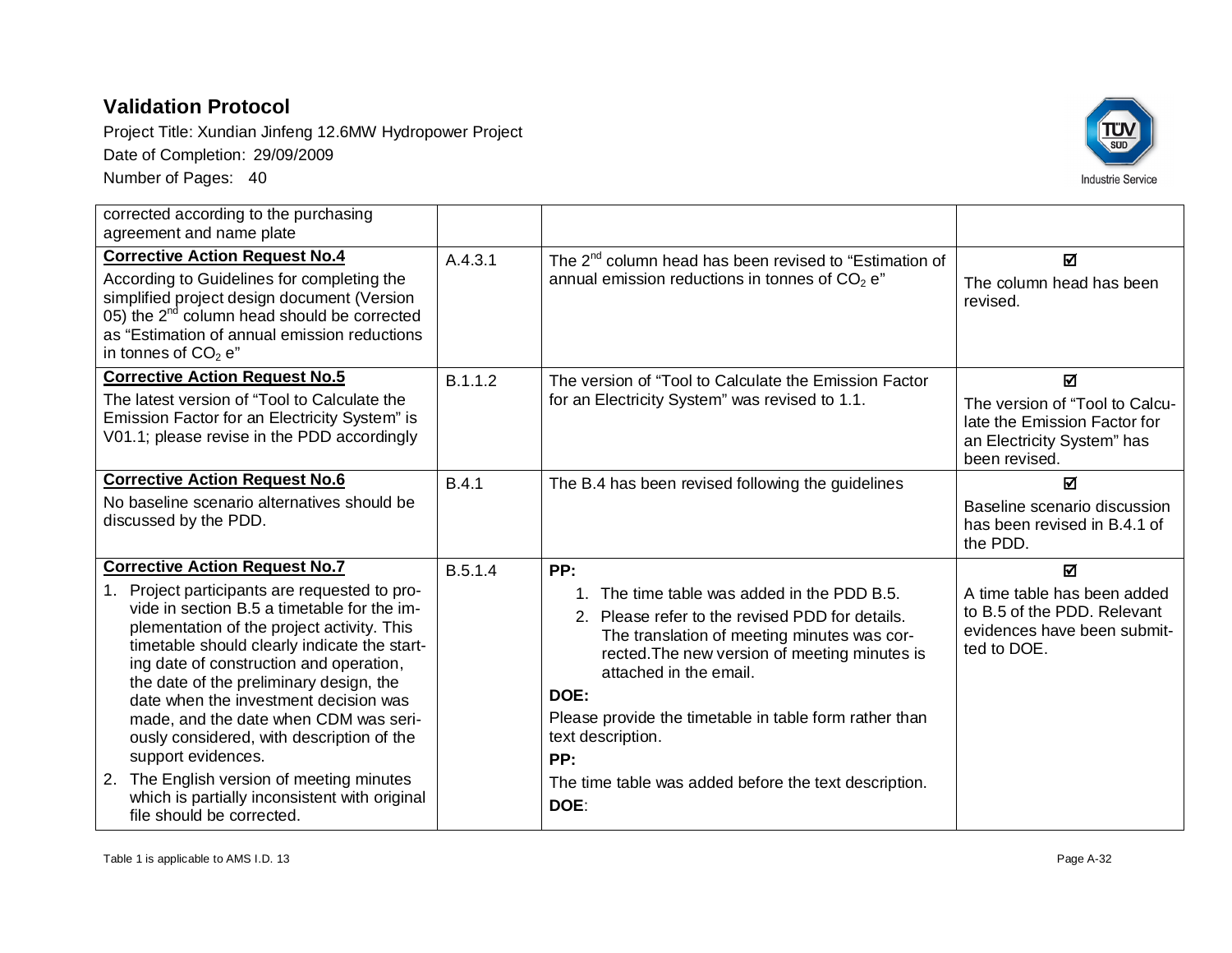

| 1. The timeline should include, where applicable,<br>the date when the investment decision was<br>made, the date when commissioning started and<br>the date of start-up (e.g. the date when com-<br>mercial production started).<br>2. In addition to project implementation, events and<br>actions which have been taken to achieve CDM |
|------------------------------------------------------------------------------------------------------------------------------------------------------------------------------------------------------------------------------------------------------------------------------------------------------------------------------------------|
| registration should be also included in the time-<br>line, esp. the continuing and real actions to se-<br>cure CDM status, inter alia, ERPA, contracts<br>with CDM developer, agreements with DOE etc.                                                                                                                                   |
| PP:                                                                                                                                                                                                                                                                                                                                      |
| Revised in the beginning of PDD B.5.<br>DOE:                                                                                                                                                                                                                                                                                             |
| 1. According to the evidence submitted by PP, the<br>date of PDR completion is June 2004. Please<br>revise the date in Table B-2.                                                                                                                                                                                                        |
| 2. Please deliver relevant pages of the IAR which<br>justify the prior consideration of the CDM.                                                                                                                                                                                                                                         |
| 3. Please include the date of LoI in Table B-2.                                                                                                                                                                                                                                                                                          |
| 4. Please include the date when commissioning<br>started in Table B-2 and submit relevant evi-<br>dence to DOE.                                                                                                                                                                                                                          |
| 5. The contract with DOE for validation services<br>was signed in April 2008; please clarify why the<br>date of GSP-PDD submission indicated in the<br>PDD is November 2007.                                                                                                                                                             |
| PP:                                                                                                                                                                                                                                                                                                                                      |
| The date of PDR completion was revised to June<br>1.<br>2004.                                                                                                                                                                                                                                                                            |
| 2. The related page of IAR was attached in the email.                                                                                                                                                                                                                                                                                    |
|                                                                                                                                                                                                                                                                                                                                          |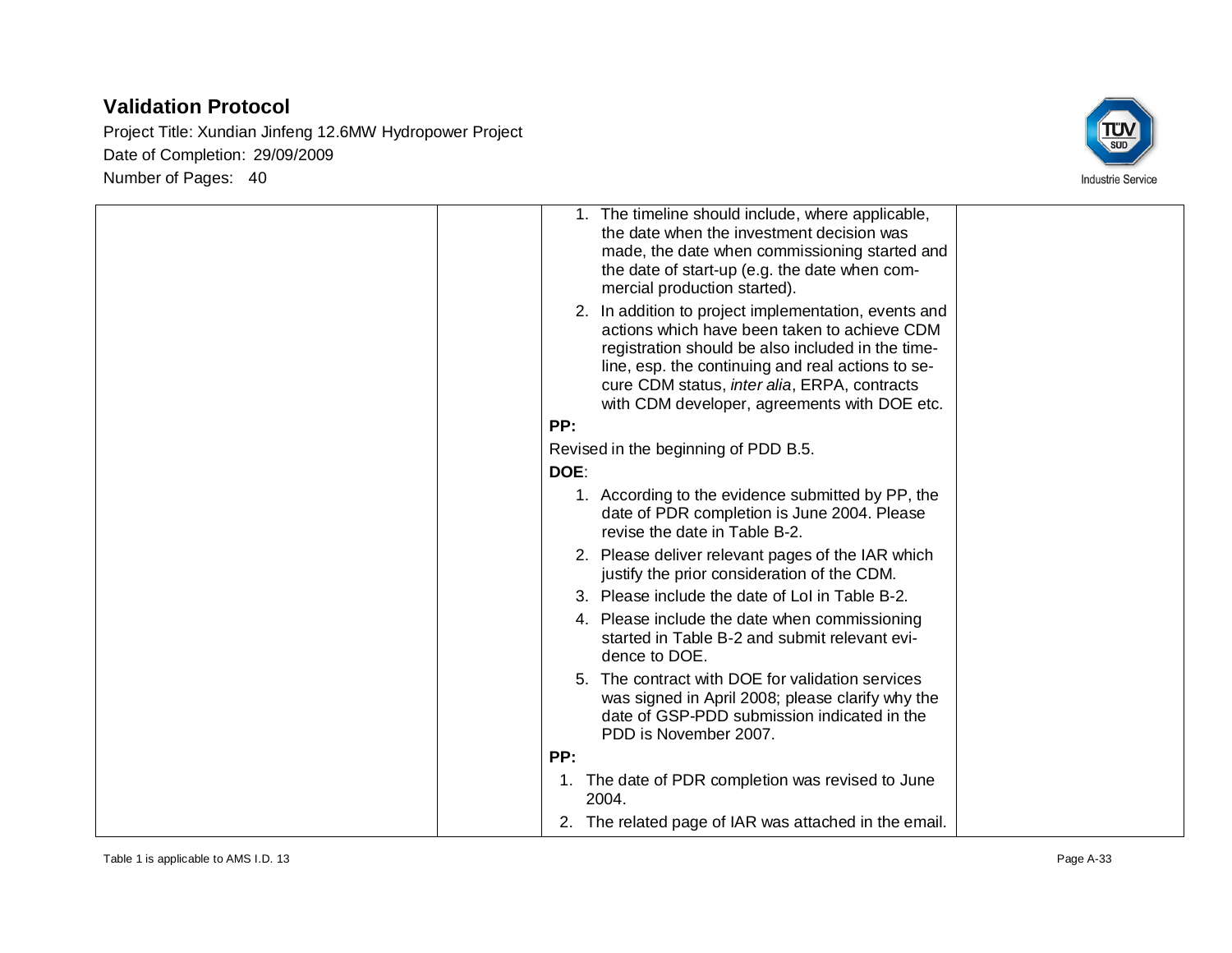

|                                                                                                                                                                                                       |               | 3. The date of Lol was added in Table B-2.                                                                                                                                                                                                                             |                                                         |
|-------------------------------------------------------------------------------------------------------------------------------------------------------------------------------------------------------|---------------|------------------------------------------------------------------------------------------------------------------------------------------------------------------------------------------------------------------------------------------------------------------------|---------------------------------------------------------|
|                                                                                                                                                                                                       |               | 4. The commissioning data was added in the PDD<br>table B-2 and the related evidence was attached in<br>the email.                                                                                                                                                     |                                                         |
|                                                                                                                                                                                                       |               | 5. The date of starting GSP was revised in the PDD.                                                                                                                                                                                                                    |                                                         |
| <b>Corrective Action Request No.8</b>                                                                                                                                                                 | <b>B.5.18</b> | 1. All Chinese characters have been removed from the                                                                                                                                                                                                                   | M                                                       |
| 1. No Chinese should be used in IRR Excel<br>sheet.                                                                                                                                                   |               | <b>IRR Excel sheet.</b>                                                                                                                                                                                                                                                | Section B.5 of the PDD and<br>IRR spreadsheet have been |
| 2. The reason for choosing $±10\%$ variation<br>in the critical assumption for sensitivity                                                                                                            |               | 2. The vary ranges (-10%~+10%) of these parameters<br>are selected from PDR. (Revised in PDD B.5)                                                                                                                                                                      | revised accordingly.                                    |
| analysis should be explained in the PDD.                                                                                                                                                              |               | The range of variation in the PDD is the same as PDR.                                                                                                                                                                                                                  |                                                         |
| 3. Each of the four parameters for sensitivity<br>analysis should be discussed in depth re-<br>spectively.                                                                                            |               | 3. The four parameters have been analyzed in the<br>PDD. (revised under Figure B-1)                                                                                                                                                                                    |                                                         |
| 4. The full scale of Y-axis of Figure B-1<br>should be consistent with the text analy-<br>sis <i>i.e.</i> 10%                                                                                         |               | 4. Figure B-1 has been fixed.                                                                                                                                                                                                                                          |                                                         |
| 5. The footnote of the data source indicated<br>that the Preliminary Design Report was<br>approved by Guizhou DRC. However the<br>approver should be Yunnan Xundian De-<br>velopment and Plan Bureau. |               | 5. The footnote of the data source of PDR has been<br>corrected to "Xundian Hui and Yi Autonomous County<br>Develop and Planning Bureau, 12 December 2004,<br>Document [2004] Num.45".                                                                                 |                                                         |
| 6. Please present the calculation process for                                                                                                                                                         |               | 6. It is showed in the IRR calculation sheet.                                                                                                                                                                                                                          |                                                         |
| the sensitivity analysis data in Table B-4<br>of the PDD.                                                                                                                                             |               | When the four parameters Total Investment for Capital<br>Assets (C3), Annual O&M cost (D3), Annual Electricity<br>Output (E3) and Feed-in-Tariff (F3) in "Project IRR &<br>Sensitivity Analysis" changes in +-10%, the IRR of the<br>project changes at the same time. |                                                         |
| <b>Corrective Action Request No.9</b>                                                                                                                                                                 | B.6.2.1       | PP:                                                                                                                                                                                                                                                                    | $\blacksquare$                                          |
| 1. The following parameters are missing and                                                                                                                                                           |               | 1. Electricity imports and $CO2$ emission coefficient of                                                                                                                                                                                                               | Missing parameters haven                                |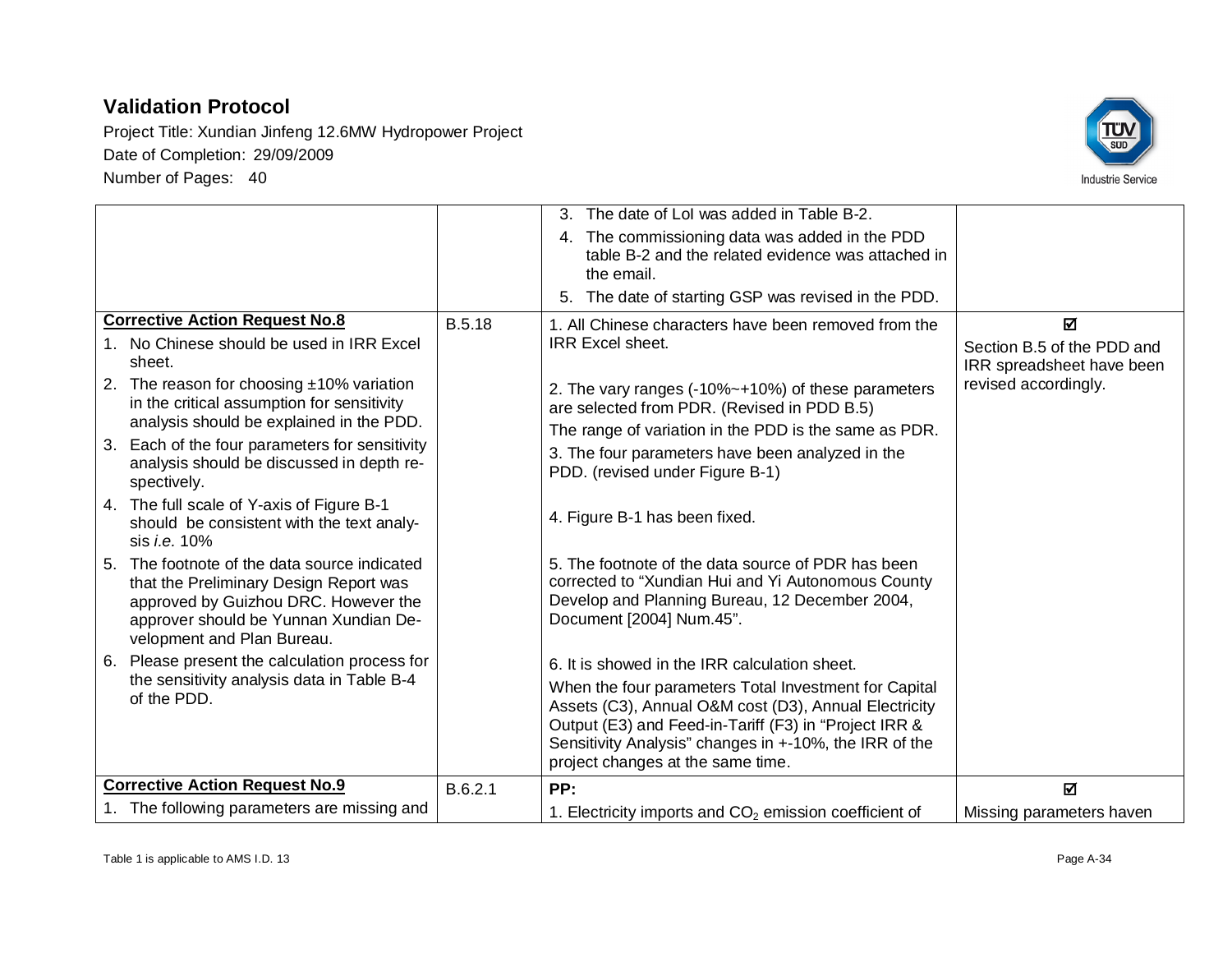

| have to be included in B.6.2 of the PDD:<br>1) Electricity imports (from other<br>electricity grids to the south China<br>Power grid)<br>2) $CO2$ emission coefficient of fuels<br>used in connected grids (import<br>source)<br>The abbreviation of the parameters of<br>2.<br>"The installed capacity of different types<br>of power in recent years" and "The high-<br>est efficiency of electricity supply" should<br>be applied. |         | fuels used in connected grids, the five tables have been<br>added in PDD B.6.2<br>2. The titles of "The installed capacity of different types<br>of power in recent years" (CAP <sub>type</sub> ) and "Average net<br>energy conversion efficiency of commercially available<br>best practise power unit" $(\eta_{m,v})$ were revised in PDD<br>B.6.2.<br>DOE:<br>1. The abbreviation of the parameters "Electricity im-<br>ports" and "CO2 emission coefficient of fuels used<br>in connected grids" should be applied.<br>2. OM, BM and CM factors do not need to be included,<br>as they are the results of calculation<br>PP:<br>1. The abbreviation of the parameter "Electric-<br>ity imports" is EI <sub>v</sub> and "CO2 emission coeffi-<br>cient of fuels used in connected grids" is<br>nconnected grid-<br>2. OM, BM and CM factors were removed from<br>the PDD B.6.2. | been included in B6.2 of the<br>PDD. Abbreviation of the<br>parameters haven been ap-<br>plied. |
|---------------------------------------------------------------------------------------------------------------------------------------------------------------------------------------------------------------------------------------------------------------------------------------------------------------------------------------------------------------------------------------------------------------------------------------|---------|-------------------------------------------------------------------------------------------------------------------------------------------------------------------------------------------------------------------------------------------------------------------------------------------------------------------------------------------------------------------------------------------------------------------------------------------------------------------------------------------------------------------------------------------------------------------------------------------------------------------------------------------------------------------------------------------------------------------------------------------------------------------------------------------------------------------------------------------------------------------------------------|-------------------------------------------------------------------------------------------------|
| <b>Corrective Action Request No.10</b><br>Regarding the parameter "fuel consumption<br>of each power source" the title and value ap-<br>plied have to be revised according to the<br>"Tool to calculate the emission factor for an<br>electricity system (version 01.1)".                                                                                                                                                             | B.6.2.6 | PP:<br>Revised the parameter to $FC_{i,i,v}$ in PDD B.6.2.<br>DOE:<br>The value applied for fuel consumption indicated in the<br>PDD is "electricity generation", please revise according<br>to the methodology.<br>PP:<br>The "Value applied" was revised in " $FC_{i, i, v}$ " table of<br>B.6.2.                                                                                                                                                                                                                                                                                                                                                                                                                                                                                                                                                                                 | 冈<br>Title and relevant description<br>of the parameter FCi, j, y has<br>been revised.          |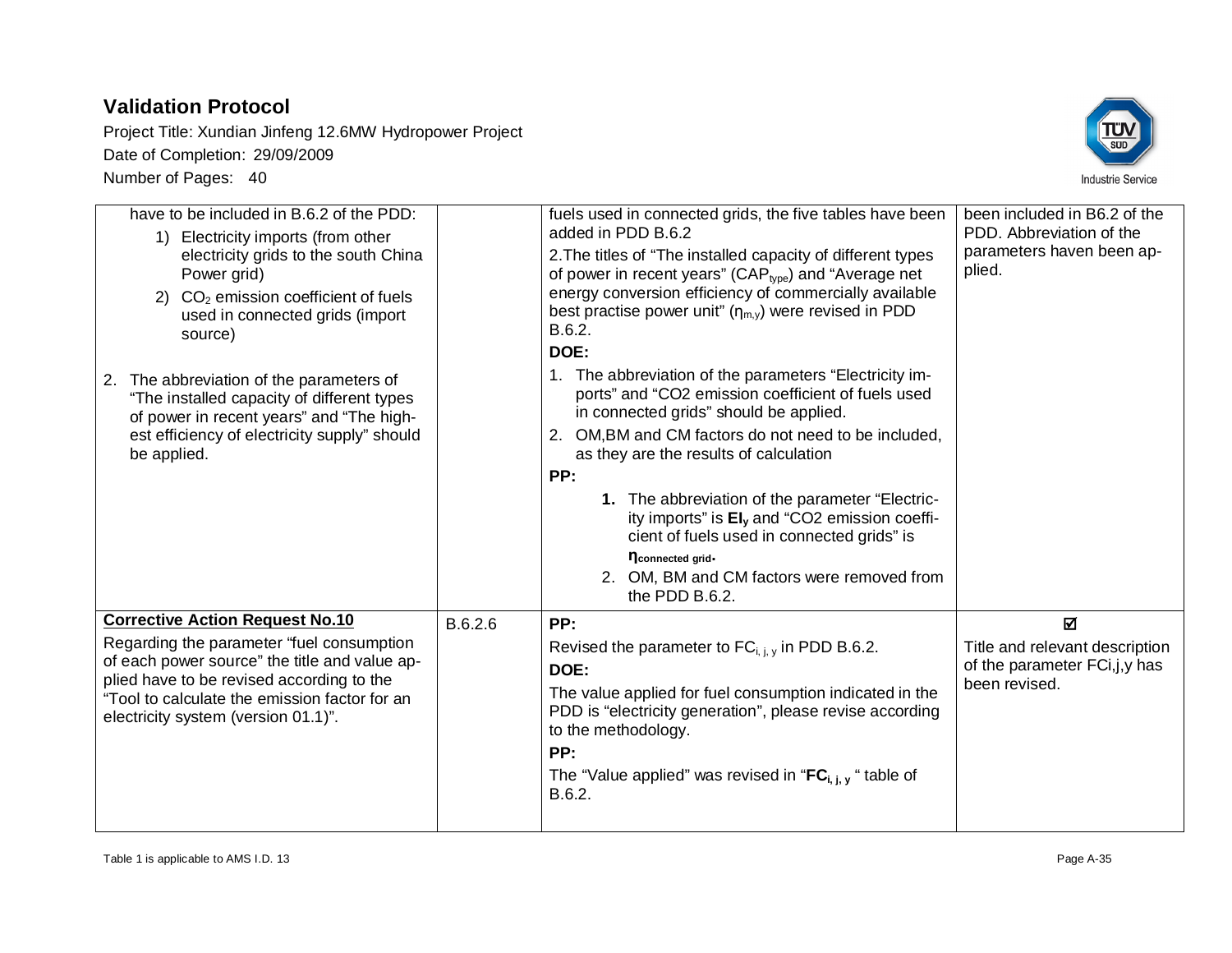

| <b>Corrective Action Request No.11</b>                                                                                                                                                                                               | B.6.2.8       | Revised the parameter to $EG_{i,y}$ in PDD B.6.2.                                                                                                  | ☑                                                                                                                 |
|--------------------------------------------------------------------------------------------------------------------------------------------------------------------------------------------------------------------------------------|---------------|----------------------------------------------------------------------------------------------------------------------------------------------------|-------------------------------------------------------------------------------------------------------------------|
| Regarding the parameter "electricity genera-<br>tion of each power source" the title and de-<br>scription have to be revised as according to<br>"Tool to calculate the emission factor for an<br>electricity system (version 01.1)". |               |                                                                                                                                                    | The parameter $EG_{i,y}$ has<br>been revised in B.6.2 of the<br>PDD.                                              |
| <b>Corrective Action Request No.12</b>                                                                                                                                                                                               | B.8.1.2       | Revised in PDD B.8.1.                                                                                                                              | ☑                                                                                                                 |
| Please provide date of completion of the ap-<br>plication of the methodology to the project<br>activity in DD/MM/YYYY                                                                                                                |               |                                                                                                                                                    | The format of date has been<br>revised accordingly.                                                               |
| <b>Corrective Action Request No.13</b>                                                                                                                                                                                               | B.8.1.5       | The persons above are not the project participants.                                                                                                | $\overline{\mathbf{M}}$                                                                                           |
| It should be indicated whether these persons<br>are also considered project participants.                                                                                                                                            |               | Revised in the B.8.1                                                                                                                               | Information regarding project<br>participants has been sup-<br>plemented in B.8 of the PDD.                       |
| <b>Corrective Action Request No.14</b>                                                                                                                                                                                               | D.1.1         | Environmental Protection Bureau approved the EIA                                                                                                   | М                                                                                                                 |
| Project participants are requested to mention<br>the date in the PDD when the EIA has been<br>approved.                                                                                                                              |               | report on November 16 <sup>th</sup> , 2004<br>Revised in the PDD D.1.1.                                                                            | The EIA approval date has<br>been added in D1.1 of the<br>PDD.                                                    |
| <b>Corrective Action Request No.15</b>                                                                                                                                                                                               | E.1.1         | 55 stakeholders were invited to the Jinfeng's office on                                                                                            | М                                                                                                                 |
| The date on which the survey conducted and                                                                                                                                                                                           |               | 22 June 2008 by the Project owner.                                                                                                                 | The statement has been                                                                                            |
| the copies of questionnaires should be indi-<br>cated in the PDD.                                                                                                                                                                    |               | Revised in the PDD E.1.1                                                                                                                           | added in E.1 of the PDD.                                                                                          |
| <b>Clarification Request No. 1</b>                                                                                                                                                                                                   | <b>B.5.18</b> | PP:                                                                                                                                                | ☑                                                                                                                 |
| 1. The following parameters indicated in the<br>PDD are not consistent with those in the<br>claimed data source Preliminary Design<br>Report:<br>1) Feed-in-Tariff excluding VAT<br>Income Tax<br>2)                                 |               | 1. 1) Feed-in-Tariff excluding VAT is 0.18RMB/kWh<br>2) Income Tax is 33%<br>3) O&M Cost is $184 \times 10^4$ RMB<br>Revised in the PDD Table B-2. | Relevant parameters in the<br>PDD and IRR spreadsheet<br>have been revised to be in<br>line with that in the PDR. |
|                                                                                                                                                                                                                                      |               | 2. The parameters (Income Tax, Average personal                                                                                                    |                                                                                                                   |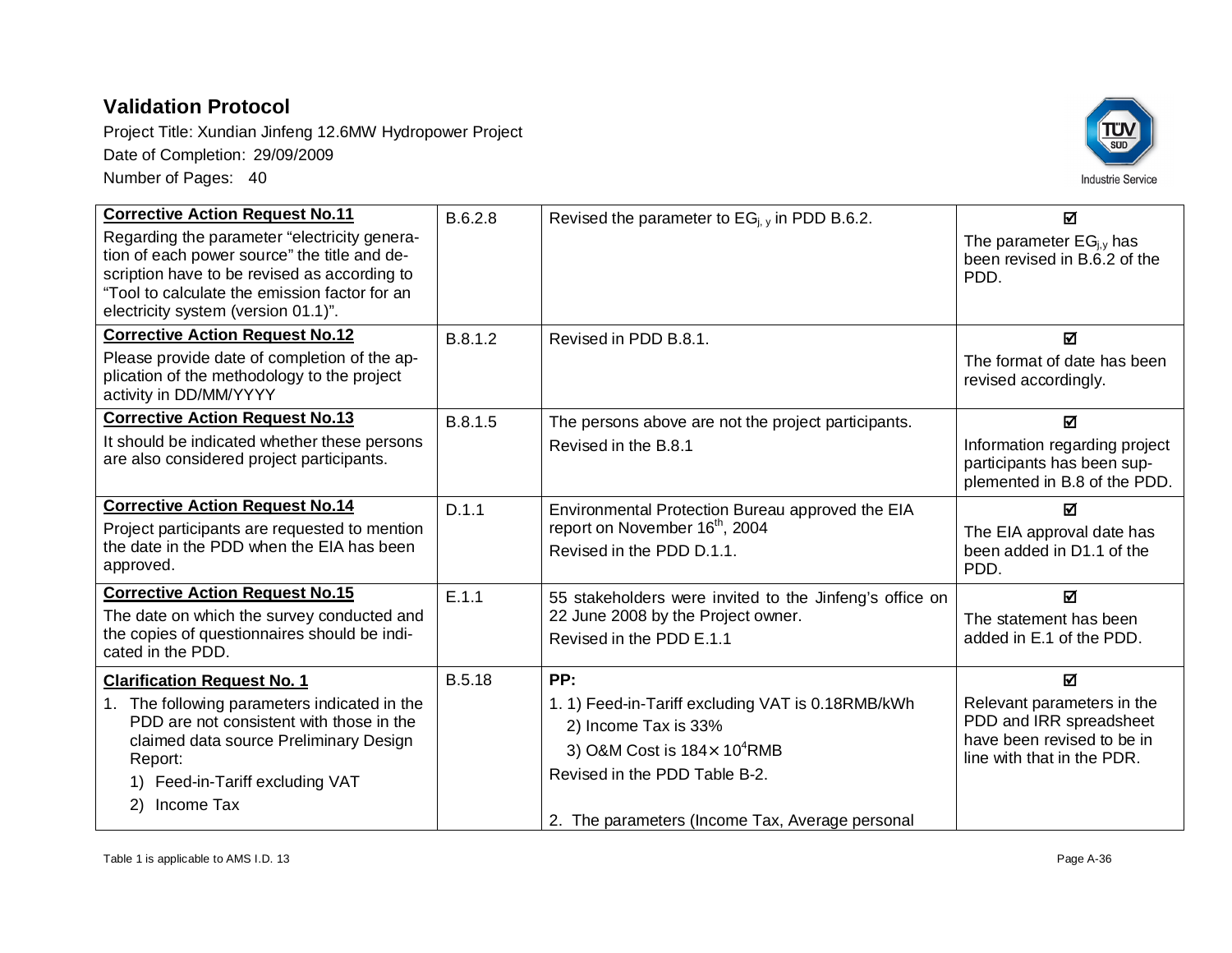

| 3) O & M Cost                                 |               | Pay, Running Expenses & Cost, Fixed investment, con-     |                              |
|-----------------------------------------------|---------------|----------------------------------------------------------|------------------------------|
| 2. The following data used for IRR calcula-   |               | struction period and floating capital) have been revised |                              |
| tion in Excel sheet are not consistent with   |               | to the values in the PDR.                                |                              |
| those in the claimed data source Prelimi-     |               | Revised in the IRR calculation spreadsheet.              |                              |
| nary Design Report:                           |               |                                                          |                              |
| 1) Income Tax                                 |               | DOE:                                                     |                              |
| 2) Average personal Pay                       |               | The following data used in IRR calculation sheet are not |                              |
| 3) Running Expenses & Cost (O & M             |               | consistent with PDR, please clarify:                     |                              |
| Cost)                                         |               | 1. Floating capital                                      |                              |
| <b>Fixed investment</b><br>4)                 |               | Depreciation expenses<br>2.                              |                              |
| <b>Construction period</b><br>5)              |               | Repair expenses<br>3.                                    |                              |
| Floating capital<br>6)                        |               | Materials expenses<br>4.                                 |                              |
|                                               |               | Reservoir maintenance expenses<br>5.                     |                              |
|                                               |               | <b>Financial interests</b><br>6.                         |                              |
|                                               |               | 7. O&M Cost                                              |                              |
|                                               |               | 8. Sales taxes and others                                |                              |
|                                               |               | Income Tax<br>9.                                         |                              |
|                                               |               | PP:                                                      |                              |
|                                               |               | The parameters were revised following the auditor's      |                              |
|                                               |               | comment in the IRR spreadsheet.                          |                              |
|                                               |               | Revised in IRR spreadsheet.                              |                              |
|                                               |               | DOE:                                                     |                              |
|                                               |               | Calculation of "fixed assets cost" in the spreadsheet is |                              |
|                                               |               | incorrect, please revise.                                |                              |
|                                               |               | PP:                                                      |                              |
|                                               |               | Revised in IRR calculation.                              |                              |
| <b>Clarification Request No. 2</b>            | <b>B.5.18</b> | PP:                                                      | 冈                            |
| 1. Please clarify why there are different IRR |               | 1. The mistake has been corrected in the IRR spread-     | Relevant part in the spread- |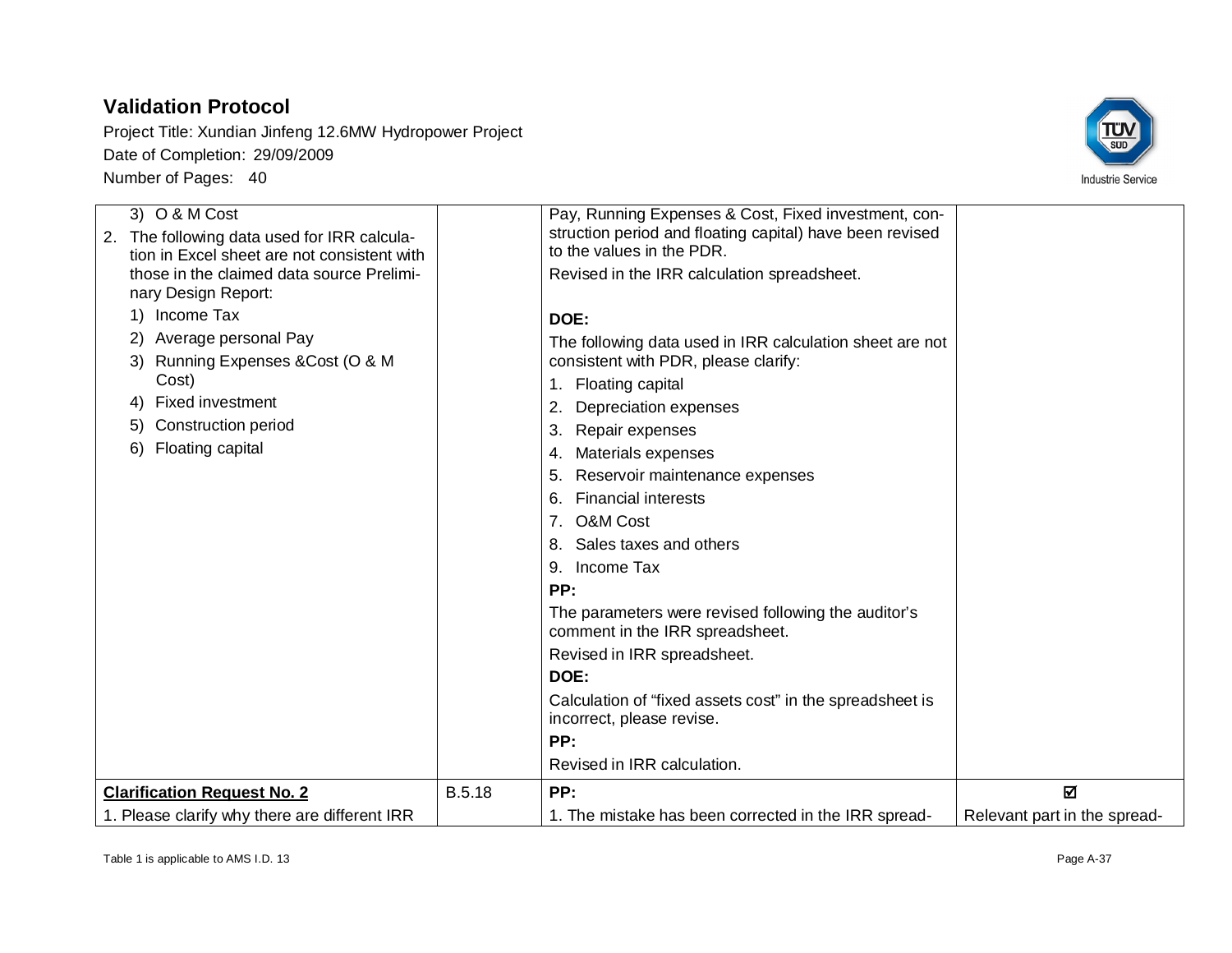

| results when feed-in-tariff and electricity out-<br>put have the same variations (Table B-4, Fig-<br>ure B-1 of the PDD).<br>2. Evidences for the benchmark and feed-in-<br>tariff should be submitted to DOE.      |         | sheet.<br>2. Please refer to the related evidence in the email.<br>DOE:<br>Evidence for feed-in-tariff has not been submitted.<br>PP:<br>The Evidence was attached in the email. (Evidence for<br>Tariff)                                                                                                                                                                                                                                                                                                                                                                                        | sheet has been revised. Evi-<br>dences of the benchmark and<br>tariff have been submitted to<br>DOE. |
|---------------------------------------------------------------------------------------------------------------------------------------------------------------------------------------------------------------------|---------|--------------------------------------------------------------------------------------------------------------------------------------------------------------------------------------------------------------------------------------------------------------------------------------------------------------------------------------------------------------------------------------------------------------------------------------------------------------------------------------------------------------------------------------------------------------------------------------------------|------------------------------------------------------------------------------------------------------|
| <b>Clarification Request No. 3</b>                                                                                                                                                                                  | B.6.1.2 | PP:                                                                                                                                                                                                                                                                                                                                                                                                                                                                                                                                                                                              | ☑                                                                                                    |
| 1. Page 12 of the PDD, please clarify what<br>the first paragraph under point no.1 of section<br>B.6.1 accounts for.<br>2. Page 14 of the PDD, Please justify the<br>selection of sample group in the build margin. |         | 1. The following is the process of calculating the base-<br>line $CO2$ emission of the grid, according to the steps<br>provided by the approved tool - Tool to Calculate the<br>Emission Factor for an Electricity System.<br>Revised in the PDD B.6.1 Point No.1<br>2. According to the China Electric Power Yearbook, it<br>has just offered the power plants capacity additions in<br>the electricity system that comprises 20% of the system<br>generation.<br>DOE:<br>The selection of sample group in the build margin (P14<br>paragraph 3 to 4) has not been adequately justified.<br>PP: | Relevant parts in the PDD<br>have been revised accord-<br>ingly.                                     |
|                                                                                                                                                                                                                     |         | The related part was removed from the PDD.                                                                                                                                                                                                                                                                                                                                                                                                                                                                                                                                                       |                                                                                                      |
|                                                                                                                                                                                                                     |         | Revised in the Step 4, B.6.1 of the PDD.                                                                                                                                                                                                                                                                                                                                                                                                                                                                                                                                                         |                                                                                                      |
| <b>Clarification Request No. 4</b><br>The starting date of the project activity indi-<br>cated in the PDD (08/05/2005) is not consis-                                                                               | C.1.1   | The starting date indicated in the PDD is a typo mis-<br>take, which has been revised to 30 December 2005.                                                                                                                                                                                                                                                                                                                                                                                                                                                                                       | ☑<br>The starting date of the pro-<br>ject activity has been revised                                 |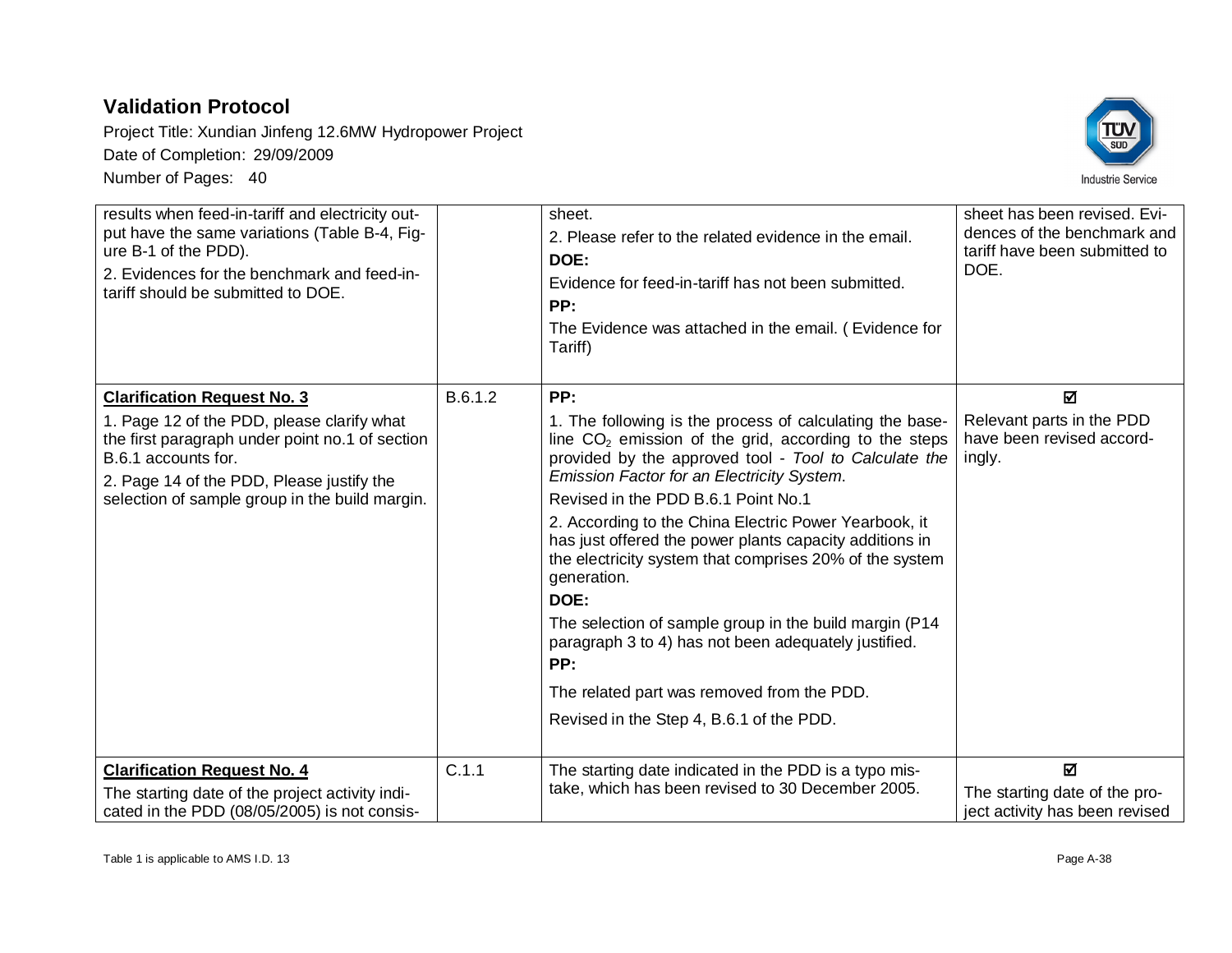

| tent with the evidences provided to DOE.                                                   |       |                                                                                                                                                                                 | accordingly, which is the<br>early date of project imple-<br>mentation or construction or<br>real action.      |
|--------------------------------------------------------------------------------------------|-------|---------------------------------------------------------------------------------------------------------------------------------------------------------------------------------|----------------------------------------------------------------------------------------------------------------|
| <b>Clarification Request No. 5</b>                                                         | E.3.1 | PP:                                                                                                                                                                             | ☑                                                                                                              |
| Negative comments received from the stake-<br>holders should be identified and summarized. |       | According to the comments made by the local people,<br>the project owners will take major measures as follows:                                                                  | Negative comments received<br>have been summarized in the                                                      |
| How due account was taken should be indi-<br>cated in the PDD.                             |       | (1) During construction, reasonably arrange transport<br>vehicles so as to reduce the negative impact on the<br>daily life of local residents.                                  | Section E2 of the PDD and<br>how due account was taken<br>have been indicated in the<br>Section E3 of the PDD. |
|                                                                                            |       | (2) Minimize the excavated surface during construction<br>and make use of mining materials rationally. Try best to<br>balance digging and filling so as to reduce soil erosion; |                                                                                                                |
|                                                                                            |       | (3) Restore the land and vegetation destroyed during<br>construction so as to minimize the negative impact on<br>the surrounding environment.                                   |                                                                                                                |
|                                                                                            |       | DOE:                                                                                                                                                                            |                                                                                                                |
|                                                                                            |       | Negative comments received from the stakeholders<br>should be identified and summarized in the PDD.                                                                             |                                                                                                                |
|                                                                                            |       | PP:                                                                                                                                                                             |                                                                                                                |
|                                                                                            |       | Negative comments received from the stakeholders:                                                                                                                               |                                                                                                                |
|                                                                                            |       | (1) Do not make much noise at night.                                                                                                                                            |                                                                                                                |
|                                                                                            |       | (2) Avoid soil erosion.                                                                                                                                                         |                                                                                                                |
|                                                                                            |       | (3) Do not destroy the grasses and trees.                                                                                                                                       |                                                                                                                |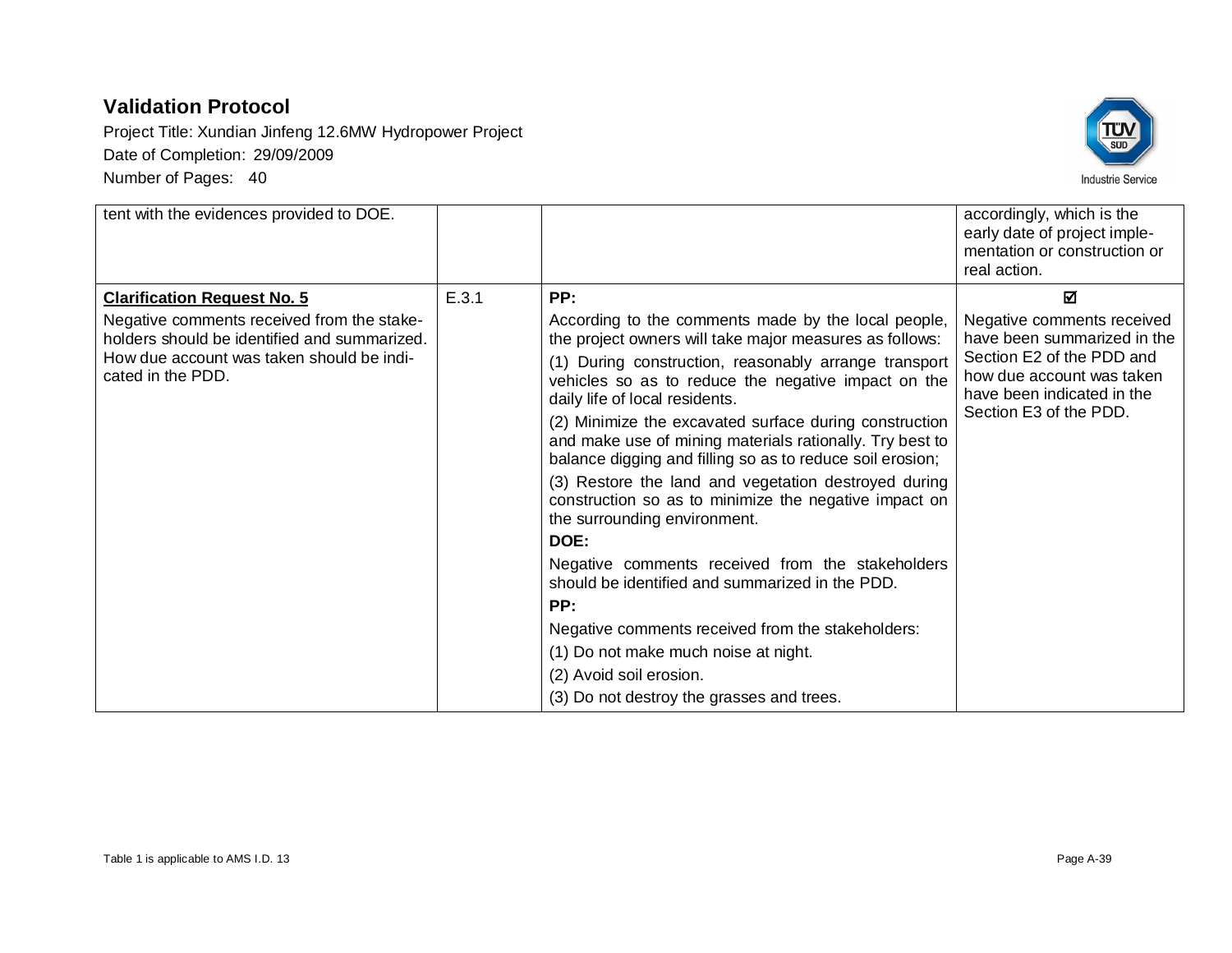Project Title: Xundian Jinfeng 12.6MW Hydropower Project Date of Completion: 29/09/2009 Number of Pages: 40



## **Table 3 Unresolved Corrective Action and Clarification Requests (in case of denials)**

| <b>Clarifications and / or corrective action</b><br>requests by validation team | Id. of<br><b>CAR/CR</b> | <b>Explanation of Conclusion for Denial</b> |
|---------------------------------------------------------------------------------|-------------------------|---------------------------------------------|
|                                                                                 |                         |                                             |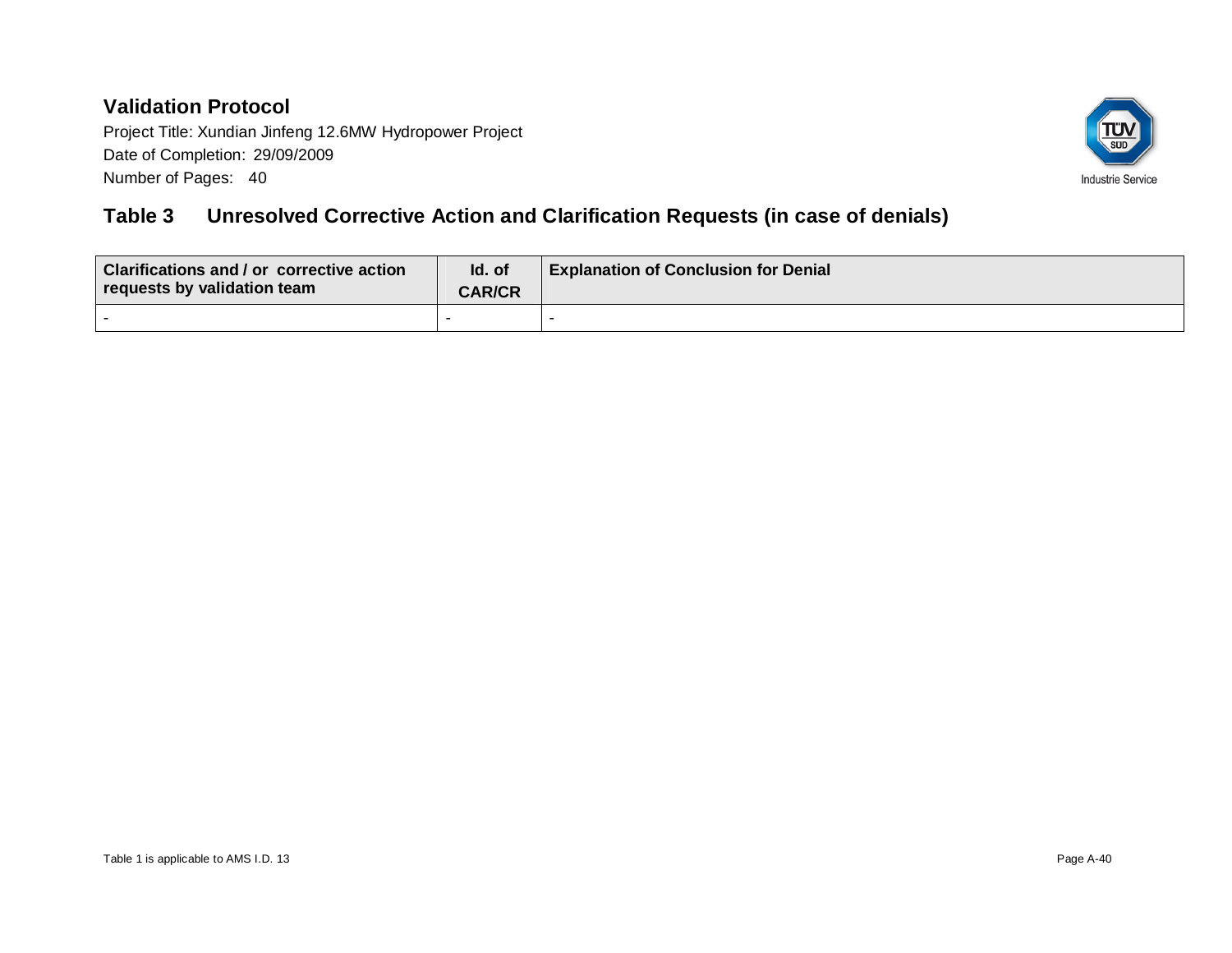

## **Annex 2: Information Reference List**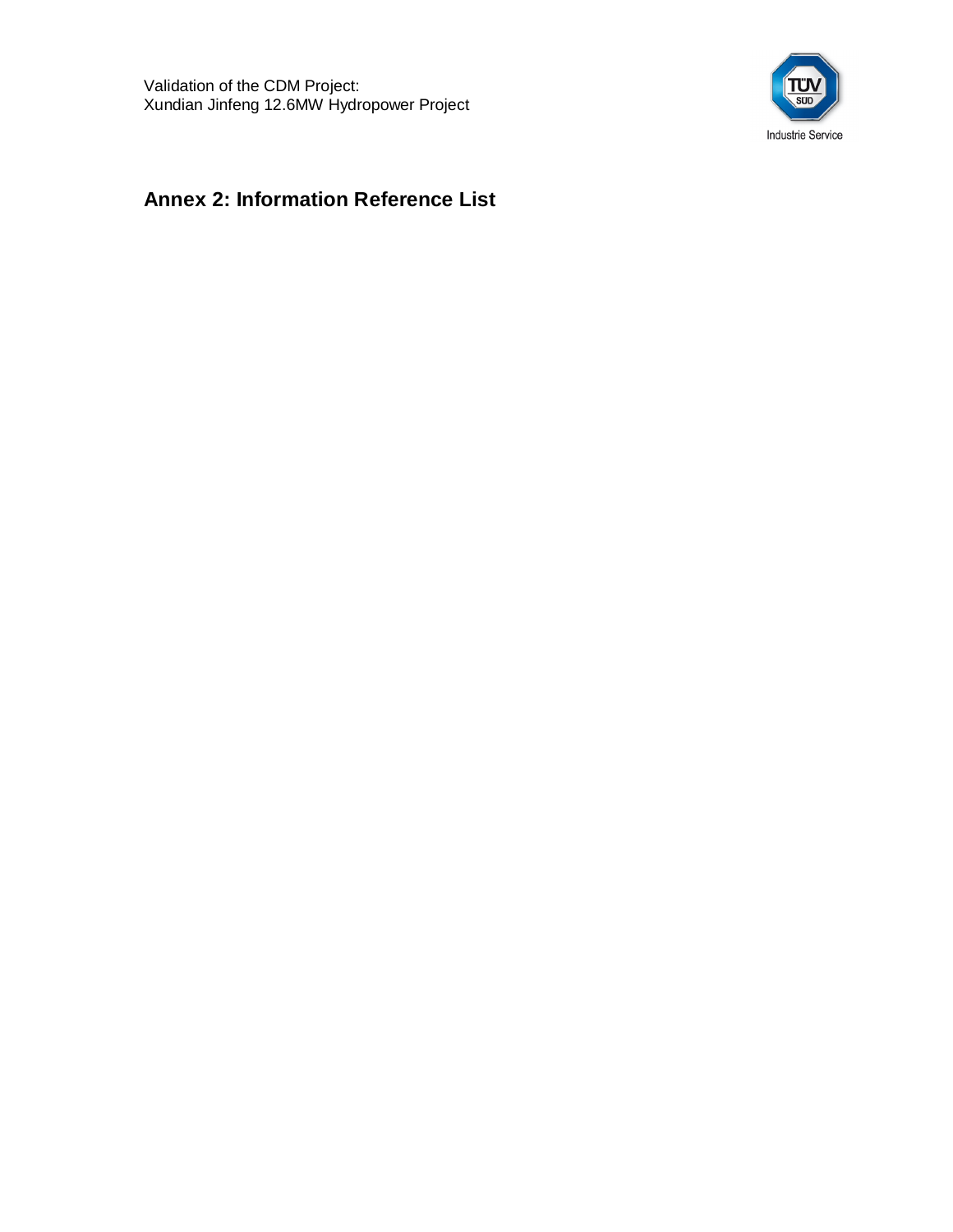| Final<br>Report | 2009-09-29 | Validation of the<br>"Xundian Jinfeng 12.6 MW Hydropower Project" | Page<br>$1$ of $8$ | $T_{\text{SUD}}$         |
|-----------------|------------|-------------------------------------------------------------------|--------------------|--------------------------|
|                 |            | Information Reference List                                        |                    | <b>Industrie Service</b> |

|                              | PDD "Xundian Jinfeng 12.6 MW Small Hydropower Project in Yunnan<br>Province", Version 1.0                                                                                                                                                                                                                                                                                                                                                                                                                                                                                                           | Bejing Ruichi Electric<br>Power Information          |                               |
|------------------------------|-----------------------------------------------------------------------------------------------------------------------------------------------------------------------------------------------------------------------------------------------------------------------------------------------------------------------------------------------------------------------------------------------------------------------------------------------------------------------------------------------------------------------------------------------------------------------------------------------------|------------------------------------------------------|-------------------------------|
| $\mathbf{1}$ .<br>25/12/2007 |                                                                                                                                                                                                                                                                                                                                                                                                                                                                                                                                                                                                     | Technology Co. Ltd                                   | PDD for GSP                   |
| 2.<br>14/12/2007             | Approved small-scale methodology "Indicative simplified baseline and<br>monitoring methodology for Grid connected renewable electricity<br>generation", AMS-I.D., Version 13                                                                                                                                                                                                                                                                                                                                                                                                                        | <b>UNFCCC</b>                                        |                               |
| 3.<br>19/10/2007<br>01       | Tool to Calculate the Emission Factor for an Electricity System, Version                                                                                                                                                                                                                                                                                                                                                                                                                                                                                                                            | <b>UNFCCC</b>                                        |                               |
| 4.<br>30/09/2005             | Attachment A to Appendix B of the Simplified Modalities and Procedures<br>for Small-scale CDM Project Activities, Version 06                                                                                                                                                                                                                                                                                                                                                                                                                                                                        | <b>UNFCCC</b>                                        |                               |
| 5.<br>25/06/2008             | Participant list of on-site interviews                                                                                                                                                                                                                                                                                                                                                                                                                                                                                                                                                              | TÜV SÜD                                              |                               |
| 6.<br>25/06/2008             | On-site interviews conducted by TÜV SÜD.<br><b>Validation Team:</b><br>Jiangsu TÜV Product Service, Beijing Branch<br>Li Ruifeng<br>Jiangsu TÜV Product Service, Beijing Branch<br>Chen Xiaoying<br>Jiangsu TÜV Product Service, Beijing Branch<br>Huang Qin<br><b>Interviewed Persions:</b><br>Yunnan Xudong Phosphate Chemical Group Jinfeng<br>Li Wenzhong<br>Power Generation Co., Ltd.<br>Yu Tao<br>Yunnan Ruihenglianhe Energy Developing Co., Ltd.<br>Chen Yifei<br>Beijing Ruichi Electric Power Information<br>Technology Co., Ltd.<br>Mitsubishi Corporation (Shanghai) Ltd<br>Wang Yunyi | <b>TÜV SÜD</b>                                       |                               |
| 7.<br>06/2004                | Preliminary Design Report "Xundian Jinfeng 12.6 MW Small Hydropower<br>Plant"                                                                                                                                                                                                                                                                                                                                                                                                                                                                                                                       | Yunnan Difang<br><b>Electric Power</b><br>Technology | Data source of IRR input data |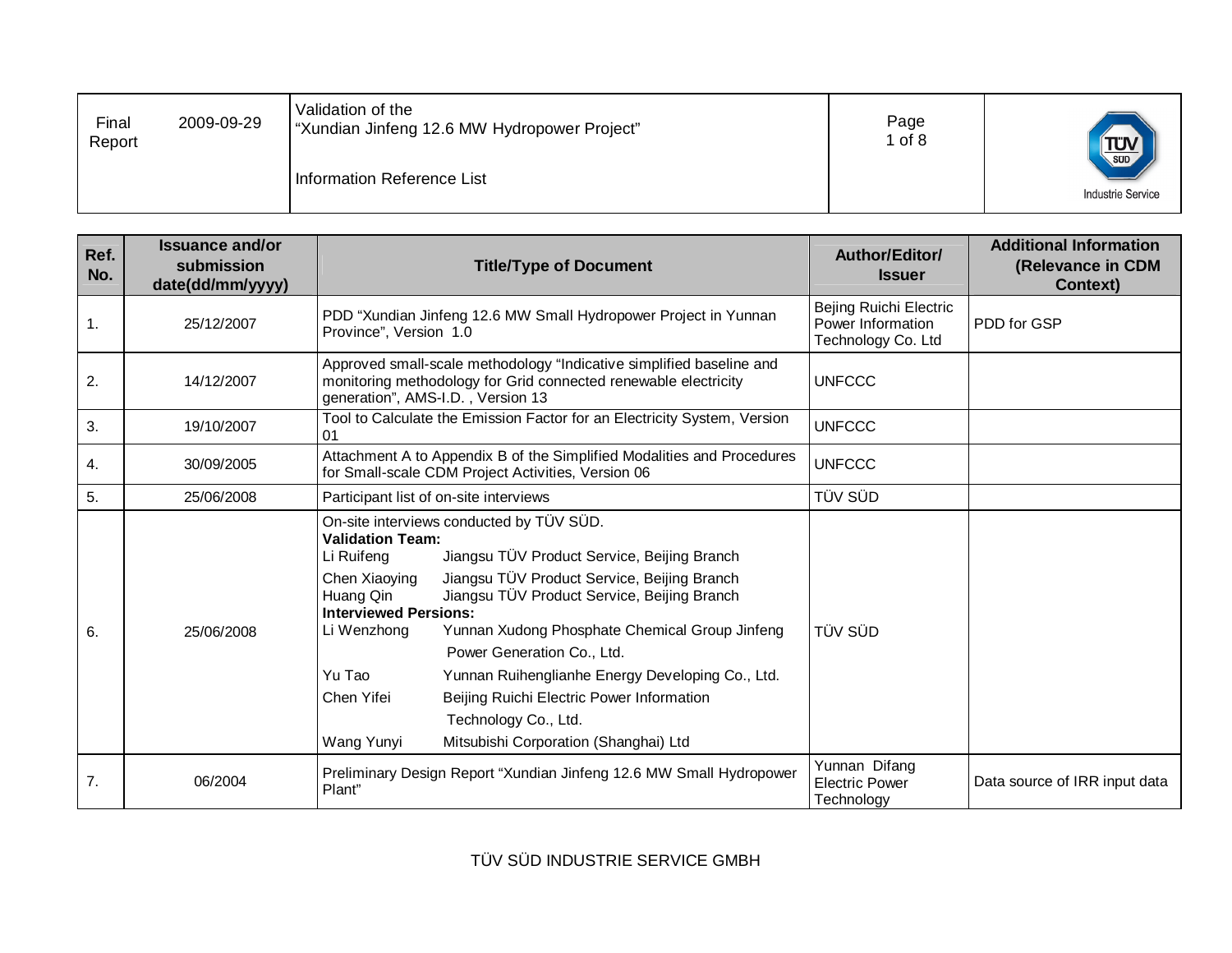| Final<br>Report | 2009-09-29 | Validation of the<br>"Xundian Jinfeng 12.6 MW Hydropower Project" | Page<br>$2$ of $8$ | TUV <sub>SUD</sub>       |
|-----------------|------------|-------------------------------------------------------------------|--------------------|--------------------------|
|                 |            | Information Reference List                                        |                    | <b>Industrie Service</b> |

| Ref.<br>No. | <b>Issuance and/or</b><br>submission<br>date(dd/mm/yyyy) | <b>Title/Type of Document</b>                                                                            | Author/Editor/<br><b>Issuer</b>                                                                                                                               | <b>Additional Information</b><br>(Relevance in CDM<br><b>Context)</b> |
|-------------|----------------------------------------------------------|----------------------------------------------------------------------------------------------------------|---------------------------------------------------------------------------------------------------------------------------------------------------------------|-----------------------------------------------------------------------|
|             |                                                          |                                                                                                          | Development Co., Ltd                                                                                                                                          |                                                                       |
| 8.          | 12/12/2004                                               | Approval of Preliminary Design Report "Xundian Jinfeng 12.6 MW Small<br>Hydropower Plant"                | Yunnan Xundian<br>Development and Plan<br><b>Bureau</b>                                                                                                       |                                                                       |
| 9.          | 28/09/2005                                               | Board Decision of CDM implementation                                                                     | Yunnan Xudong<br><b>Phosphate Chemical</b><br>Group Jinfeng Power<br>Generation Co., Ltd.                                                                     | CDM considering evidence                                              |
| 10.         | Oct 2004                                                 | Environmental Impact Assessment Report "Xundian Jinfeng 12.6 MW<br>Small Hydropower Project"             | Yunnan University                                                                                                                                             |                                                                       |
| 11.         | 16/11/2004                                               | Approval of Environmental Impact Assessment Report "Xundian Jinfeng<br>12.6 MW Small Hydropower Project" | Kunming<br>Environmental<br><b>Protection Bureau</b>                                                                                                          |                                                                       |
| 12.         | 20/06/2007                                               | Contract Termination (first CDM consultation contract)                                                   | Yunnan Ruihenglianhe<br><b>Energy Development</b><br>Co., Ltd and Yunnan<br>Xudong Phosphate<br><b>Chemical Group</b><br>Jinfeng Power<br>Generation Co., Ltd | CDM considering evidence                                              |
| 13.         | 15/08/2006                                               | Approval of Grid Connection "Xundian Jinfeng 12.6 MW Small<br>Hydropower Plant"                          | <b>Yunnan Electric Power</b><br>Company                                                                                                                       |                                                                       |
| 14.         | 22/09/2006                                               | Turbine and Electric Generating Unit Purchasing Agreement                                                | Yunnan Xudong<br><b>Phosphate Chemical</b><br><b>Group Jinfeng Power</b><br>Generation Co., Ltd.,<br>and Sichuan Dongfeng<br><b>Electric Machinery</b>        | Cross-check evidence of total<br>static investment                    |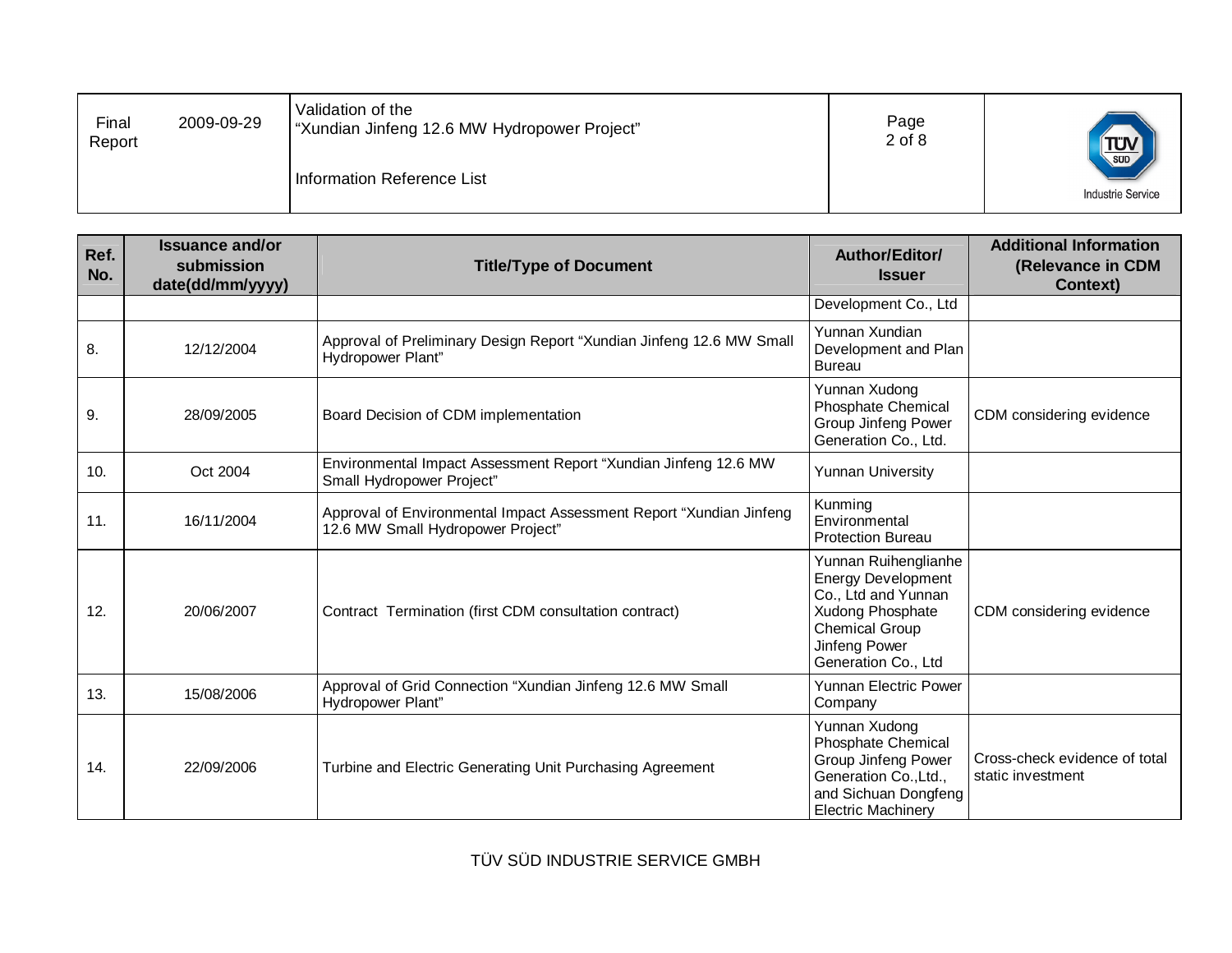| Final<br>Report | 2009-09-29 | Validation of the<br>"Xundian Jinfeng 12.6 MW Hydropower Project" | Page<br>3 of 8 | $T_{\text{sub}}$         |
|-----------------|------------|-------------------------------------------------------------------|----------------|--------------------------|
|                 |            | Information Reference List                                        |                | <b>Industrie Service</b> |

| Ref.<br>No. | <b>Issuance and/or</b><br>submission<br>date(dd/mm/yyyy) | <b>Title/Type of Document</b>                                                                   | Author/Editor/<br><b>Issuer</b>                                                                                                                        | <b>Additional Information</b><br>(Relevance in CDM<br><b>Context)</b> |
|-------------|----------------------------------------------------------|-------------------------------------------------------------------------------------------------|--------------------------------------------------------------------------------------------------------------------------------------------------------|-----------------------------------------------------------------------|
|             |                                                          |                                                                                                 | Co., Ltd and Sichuan<br>Dongfeng Mechanical<br><b>Electricity Engineering</b><br><b>Technology United</b><br>Co., Ltd                                  |                                                                       |
| 15.         | 09/01/2006                                               | Notice of Start-up of Construction of "Xundian Jinfeng 12.6 MW Small<br>Hydropower Plant"       | <b>Xundian Water</b><br>Authority                                                                                                                      |                                                                       |
| 16.         | 10/12/1006                                               | Training plan and management standard                                                           | Jinfeng Hydropower<br>Plant                                                                                                                            |                                                                       |
| 17.         | 23/06/2008                                               | Questionnaires of Stakeholders                                                                  | Jinfeng Hydropower<br>Plant                                                                                                                            |                                                                       |
| 18.         | 23/08/2005                                               | Business license "Yunnan Xudong Phosphate Chemical Group Jinfeng<br>Power Generation Co., Ltd." | Kunming City Xundian<br><b>County Administration</b><br>for Industry &<br>Commerce                                                                     |                                                                       |
| 19.         | 29/06/2005                                               | Denial of loan application                                                                      | China Merchants Bank<br>Kunming Jinxing<br><b>Branch</b>                                                                                               |                                                                       |
| 20.         | 08/12/2005                                               | <b>CDM Consultation Contract (first)</b>                                                        | Yunnan Ruihenglianhe<br>Energy Development<br>Co., Ltd and Yunnan<br>Xudong Phosphate<br><b>Chemical Group</b><br>Jinfeng Power<br>Generation Co., Ltd | CDM considering evidence                                              |
| 21.         | 12/07/2007                                               | <b>CDM Consultation Contract (second)</b>                                                       | Bejing Ruichi Electric<br>Power Information<br>Technology Co. Ltd                                                                                      | CDM considering evidence                                              |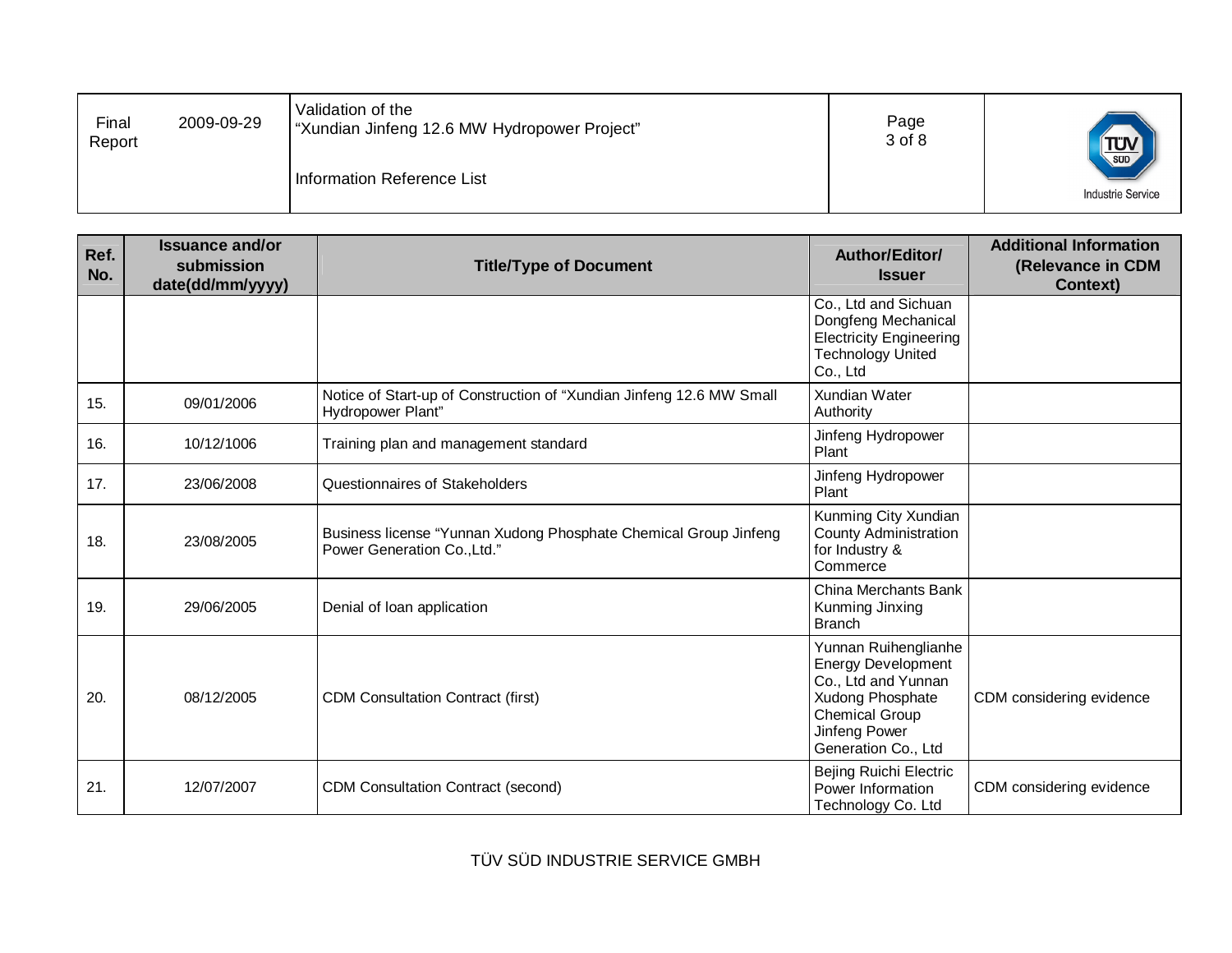| Final<br>Report | 2009-09-29 | Validation of the<br>"Xundian Jinfeng 12.6 MW Hydropower Project" | Page<br>4 of 8 | TUV <sub>SUD</sub>       |
|-----------------|------------|-------------------------------------------------------------------|----------------|--------------------------|
|                 |            | Information Reference List                                        |                | <b>Industrie Service</b> |

| Ref.<br>No. | <b>Issuance and/or</b><br>submission<br>date(dd/mm/yyyy) | <b>Title/Type of Document</b>                                                                                                                                                  | Author/Editor/<br><b>Issuer</b>                                                                                                   | <b>Additional Information</b><br>(Relevance in CDM<br><b>Context)</b> |
|-------------|----------------------------------------------------------|--------------------------------------------------------------------------------------------------------------------------------------------------------------------------------|-----------------------------------------------------------------------------------------------------------------------------------|-----------------------------------------------------------------------|
|             |                                                          |                                                                                                                                                                                | and Yunnan Xudong<br><b>Phosphate Chemical</b><br>Group Jinfeng Power<br>Generation Co., Ltd                                      |                                                                       |
| 22.         | 03/12/2007                                               | Letter of Intent from CDM buyer                                                                                                                                                | Yunnan Xudong<br><b>Phosphate Chemical</b><br><b>Group Jinfeng Power</b><br>Generation Co., Ltd<br>and Mitsubishi<br>Corporation. | CDM considering evidence                                              |
| 23.         | 30/12/2008                                               | Notice of start of Commercial Operation                                                                                                                                        | Xundian Electric<br>Power Company                                                                                                 |                                                                       |
| 24.         | 09/08/2007                                               | Baseline Emission Factors for Regional Power Grids in China<br>http://cdm.ccchina.gov.cn/WebSite/CDM/UpFile/File1364.pdf                                                       | <b>NDRC</b>                                                                                                                       | Cross-check evidence of EF &<br>Gird definition                       |
| 25.         | 01/07/1995                                               | SL16-95 Economic Evaluation Code for Small Hydropower Projects                                                                                                                 | The Ministry of Water<br>Resources of the<br>People's Republic of<br>China                                                        | Benchmark evidence                                                    |
| 26.         | 30/08/2005                                               | Notice of Electricity Tariff for Yunnan Gird                                                                                                                                   | Yunnan NDRC                                                                                                                       | Cross-check evidence of tariff                                        |
| 27.         | 13/12/1993                                               | Provisional Regulations of the People's Republic of China on Enterprise<br>Income Tax                                                                                          | State Council of the<br>People's Republic of<br>China                                                                             | Cross-check evidence of<br>income tax                                 |
| 28.         | 29/03/1994                                               | Circular of the Ministry of Finance and the State Administration of<br>Taxation on Adjusting VAT Rates for Agricultural Products and Exempting<br>Some Items from VAT Taxation | Ministry of Finance<br>and State<br>Administration of<br>Taxation of the<br>People's Republic of                                  | Cross-check evidence of<br>value-added tax                            |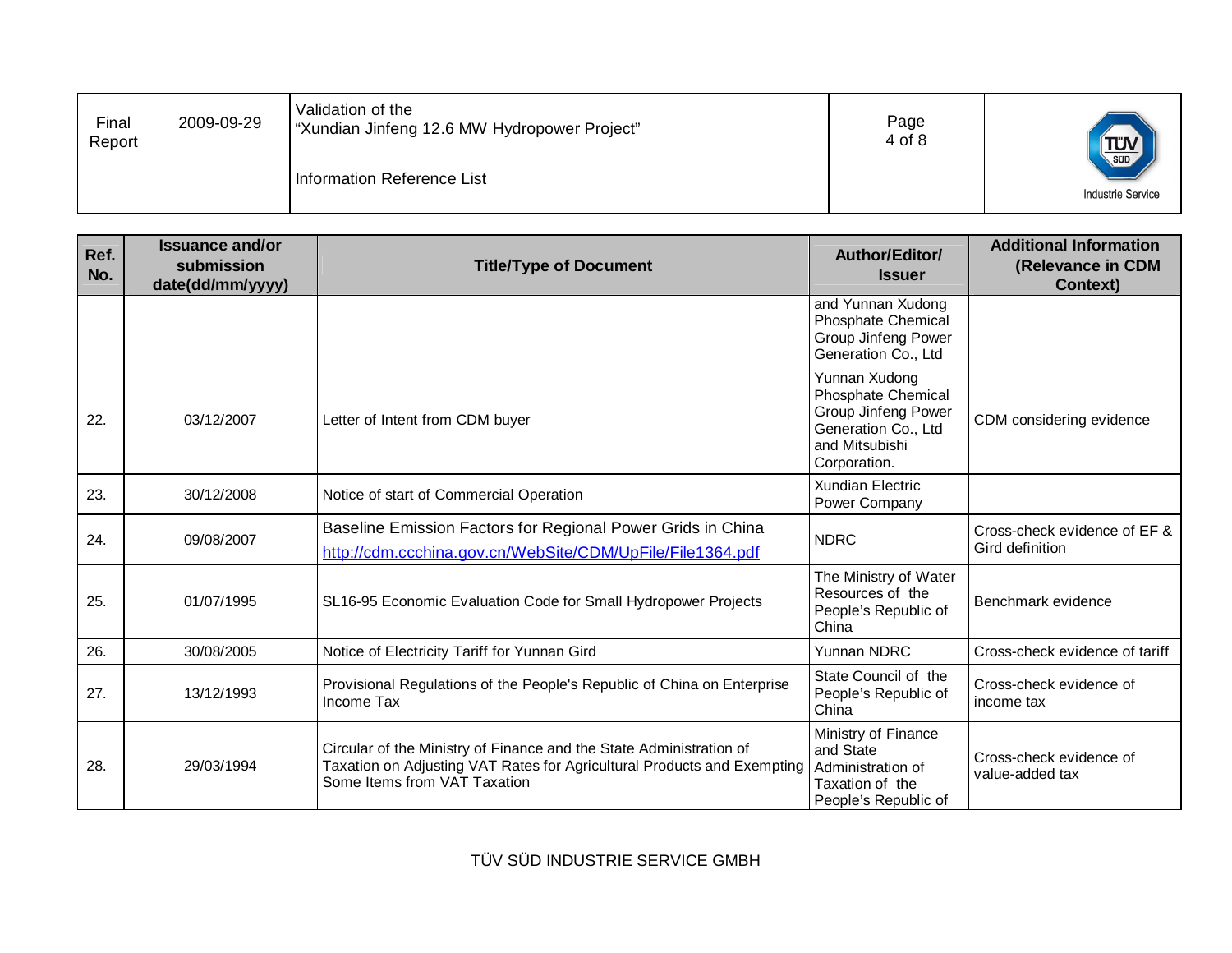| Final<br>Report | 2009-09-29 | Validation of the<br>"Xundian Jinfeng 12.6 MW Hydropower Project" | Page<br>5 of 8 | TUV <sub>SUD</sub>       |
|-----------------|------------|-------------------------------------------------------------------|----------------|--------------------------|
|                 |            | Information Reference List                                        |                | <b>Industrie Service</b> |

| Ref.<br>No. | <b>Issuance and/or</b><br>submission<br>date(dd/mm/yyyy) | <b>Title/Type of Document</b>                    | Author/Editor/<br><b>Issuer</b>                                                                                                                                                  | <b>Additional Information</b><br>(Relevance in CDM<br><b>Context)</b>    |
|-------------|----------------------------------------------------------|--------------------------------------------------|----------------------------------------------------------------------------------------------------------------------------------------------------------------------------------|--------------------------------------------------------------------------|
|             |                                                          |                                                  | China                                                                                                                                                                            |                                                                          |
| 29.         | 18/11/2005                                               | Loan Agreement                                   | Yunnan Xudong<br><b>Phosphate Chemical</b><br>Group Jinfeng Power<br>Generation Co., Ltd                                                                                         |                                                                          |
| 30.         | 30/12/2005                                               | Jinfeng Hydropower Station Construction Contract | Yunnan Xudong<br>Phosphate Chemical<br><b>Group Jinfeng Power</b><br>Generation Co., Ltd.<br>and Yunnan Small-<br>scale Hydropower<br>Construction<br><b>Engineering Company</b> | Cross-check evidence of total<br>static investment<br>Project start date |
| 31.         | 15/12/2008                                               | Jinfeng Hydropower Station O&M Contract          | Yunnan Xudong<br>Phosphate Chemical<br>Group Jinfeng Power<br>Generation Co., Ltd.<br>and Yunnan Gejiu<br>Lvshui River Electric<br>Power Industrial Co.,<br>Ltd.                 | Cross-check evidence of O&M<br>cost                                      |
| 32.         | 28/12/2008                                               | Power Purchase Agreement                         | Xundian Grid<br>Company and Yunnan<br>Xudong Phosphate<br><b>Chemical Group</b><br>Jinfeng Power<br>Generation Co., Ltd.                                                         | Cross-check evidence of tariff<br>and annual output                      |
| 33.         | 03/04/2008                                               | <b>CDM Validation Contract</b>                   | TÜV SÜD and<br>Mitsubishi                                                                                                                                                        | CDM considering evidence                                                 |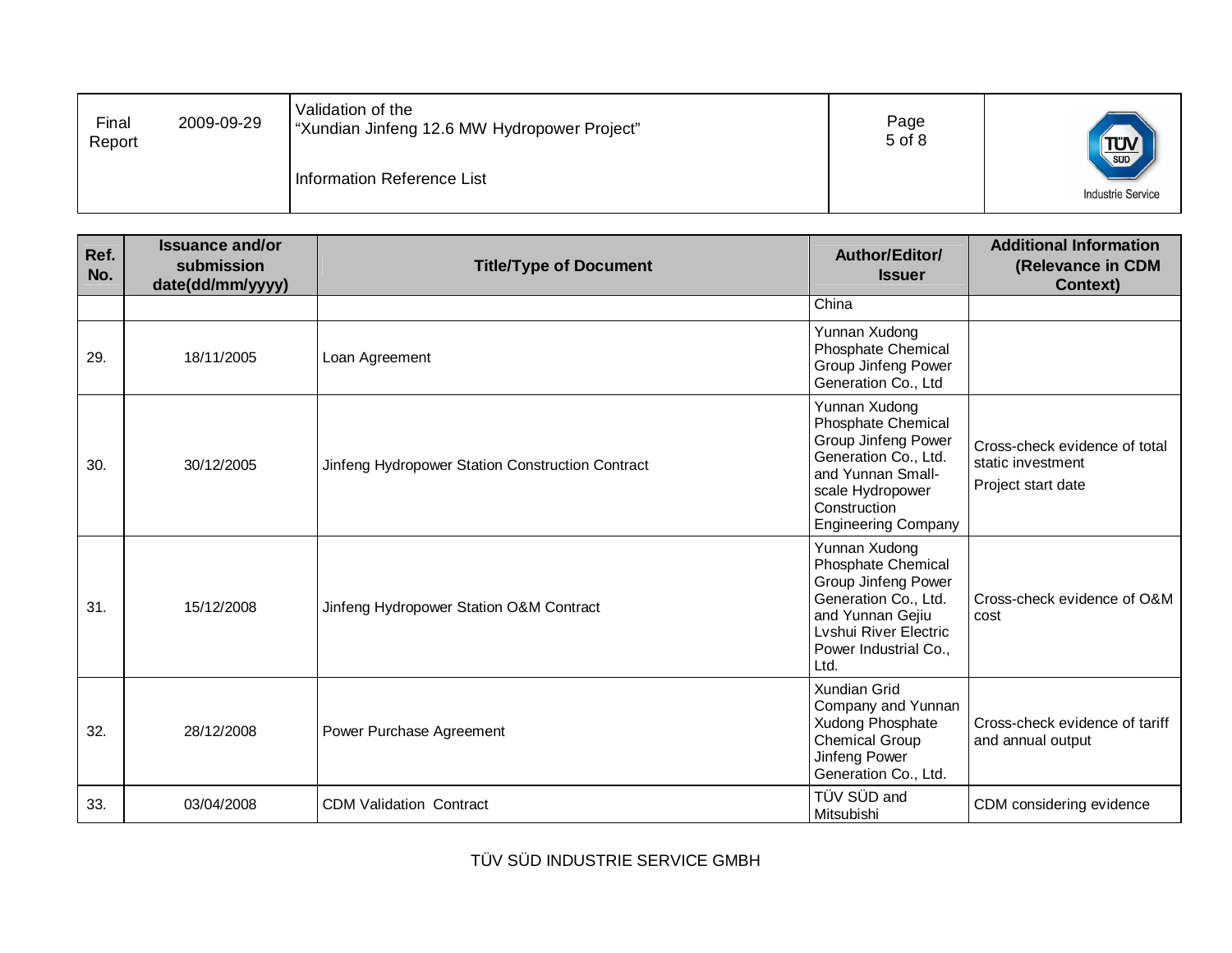| Final<br>Report | 2009-09-29 | Validation of the<br>"Xundian Jinfeng 12.6 MW Hydropower Project" | Page<br>6 of 8 | $T_{\text{sub}}$         |
|-----------------|------------|-------------------------------------------------------------------|----------------|--------------------------|
|                 |            | Information Reference List                                        |                | <b>Industrie Service</b> |

| Ref.<br>No. | <b>Issuance and/or</b><br>submission<br>date(dd/mm/yyyy) | <b>Title/Type of Document</b>                                                                                                               | Author/Editor/<br><b>Issuer</b>                                                                                            | <b>Additional Information</b><br>(Relevance in CDM<br><b>Context)</b> |
|-------------|----------------------------------------------------------|---------------------------------------------------------------------------------------------------------------------------------------------|----------------------------------------------------------------------------------------------------------------------------|-----------------------------------------------------------------------|
|             |                                                          |                                                                                                                                             | Corporation.                                                                                                               |                                                                       |
| 34.         | 04/2008                                                  | <b>LOA from Chinese DNA</b>                                                                                                                 | National Development<br>and Reform<br>Commission of the<br>People's Republic of<br>China                                   | CDM considering evidence                                              |
| 35.         | 04/09/2008                                               | LOA from Japanese DNA                                                                                                                       | Minister of Economy,<br>Trade and Industry of<br>Japan                                                                     | CDM considering evidence                                              |
| 36.         | 01/10/2008                                               | MoC of Jinfeng Project                                                                                                                      | Yunnan Xudong<br><b>Phosphate Chemical</b><br>Group Jinfeng Power<br>Generation Co., Ltd<br>and Mitsubishi<br>Corporation. | CDM considering evidence<br>(old template)                            |
| 37.         | 09/09/2006                                               | Bulletin of Valid Hydropower Technical Standards<br>http://www.mwr.gov.cn/tzgg/qt/20060926000000479251.aspx                                 | Ministry of Water<br>Resources of the<br>People's Republic of<br>China                                                     | Benchmark evidence                                                    |
| 38.         | 07/05/2009                                               | Statement on Preliminary Design Report                                                                                                      | Yunnan Difang<br><b>Electric Power</b><br>Technology<br>Development Co., Ltd.                                              | Financial analysis                                                    |
| 39.         | 15/04/2002                                               | Forbidding Construction of Fossil Fuel Fired Power Plants of or under 135<br>MW (http://www.gov.cn/gongbao/content/2002/content 61480.htm). | State Council of<br>People's Republic of<br>China                                                                          | Cross-check evidence of<br>baseline scenario identification           |
| 40.         | N/A                                                      | Investment analysis calculation spreadsheets                                                                                                | <b>Bejing Ruichi Electric</b><br>Power Information                                                                         | Financial analysis                                                    |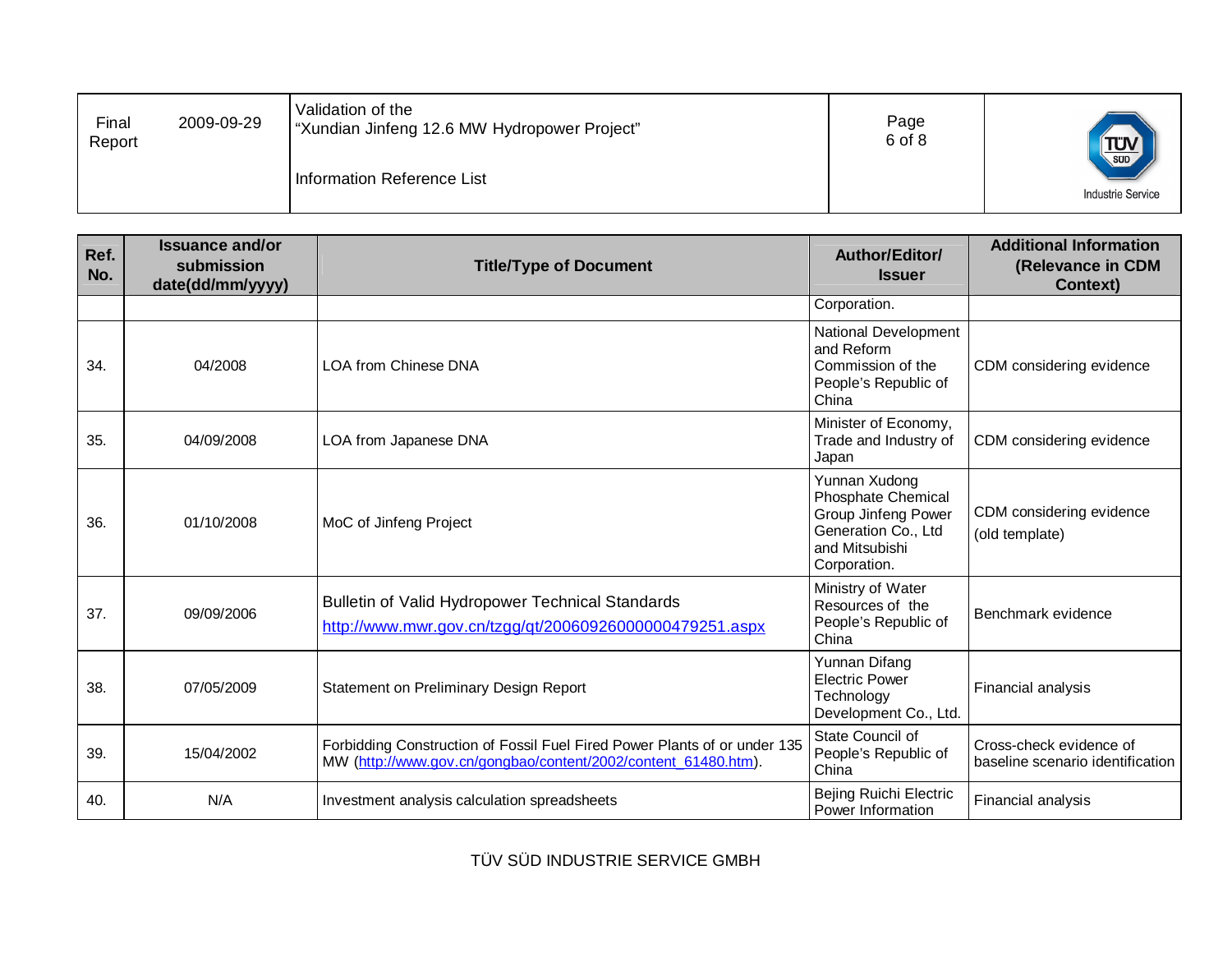| Final<br>Report | 2009-09-29 | Validation of the<br>"Xundian Jinfeng 12.6 MW Hydropower Project" | Page<br>7 of 8 | <b>TUV</b>               |
|-----------------|------------|-------------------------------------------------------------------|----------------|--------------------------|
|                 |            | Information Reference List                                        |                | <b>Industrie Service</b> |

| Ref.<br>No. | <b>Issuance and/or</b><br>submission<br>date(dd/mm/yyyy) | <b>Title/Type of Document</b>                                   | Author/Editor/<br><b>Issuer</b>                                                                                                                                                                        | <b>Additional Information</b><br>(Relevance in CDM<br><b>Context)</b> |
|-------------|----------------------------------------------------------|-----------------------------------------------------------------|--------------------------------------------------------------------------------------------------------------------------------------------------------------------------------------------------------|-----------------------------------------------------------------------|
|             |                                                          |                                                                 | Technology Co. Ltd                                                                                                                                                                                     |                                                                       |
| 41.         | 01/05/1994                                               | Hydroenergy Design Code for Small Hydropower Projects (SL76-94) | The Ministry of Water<br>Resources of the<br>People's Republic of<br>China                                                                                                                             | Cross-check evidence of<br>power output                               |
| 42.         | 08/09/2006                                               | Sample of Work Contract Letter                                  | Yunnan Ruihenglianhe<br><b>Energy Development</b><br>Co., Ltd and Yunnan<br>Xudong Phosphate<br><b>Chemical Group</b><br>Jinfeng Power<br>Generation Co., Ltd                                          | CDM considering evidence                                              |
| 43.         | 26/02/2007                                               | Meeting Minute with first consultant                            | Yunnan Ruihenglianhe<br><b>Energy Development</b><br>Co., Ltd and Yunnan<br>Xudong Phosphate<br><b>Chemical Group</b><br>Jinfeng Power<br>Generation Co., Ltd                                          | CDM considering evidence                                              |
| 44.         | 20/11/2008                                               | <b>Final According Report</b>                                   | Yunnan Small-scale<br>Hydropower<br>Construction<br>Engineering<br>Company(Construction<br>company)<br>Xundian Hui and Dai<br><b>Autonomous County</b><br><b>Water Resources</b><br>Bureau(Supervision | Cross-check evidence of total<br>static investment                    |